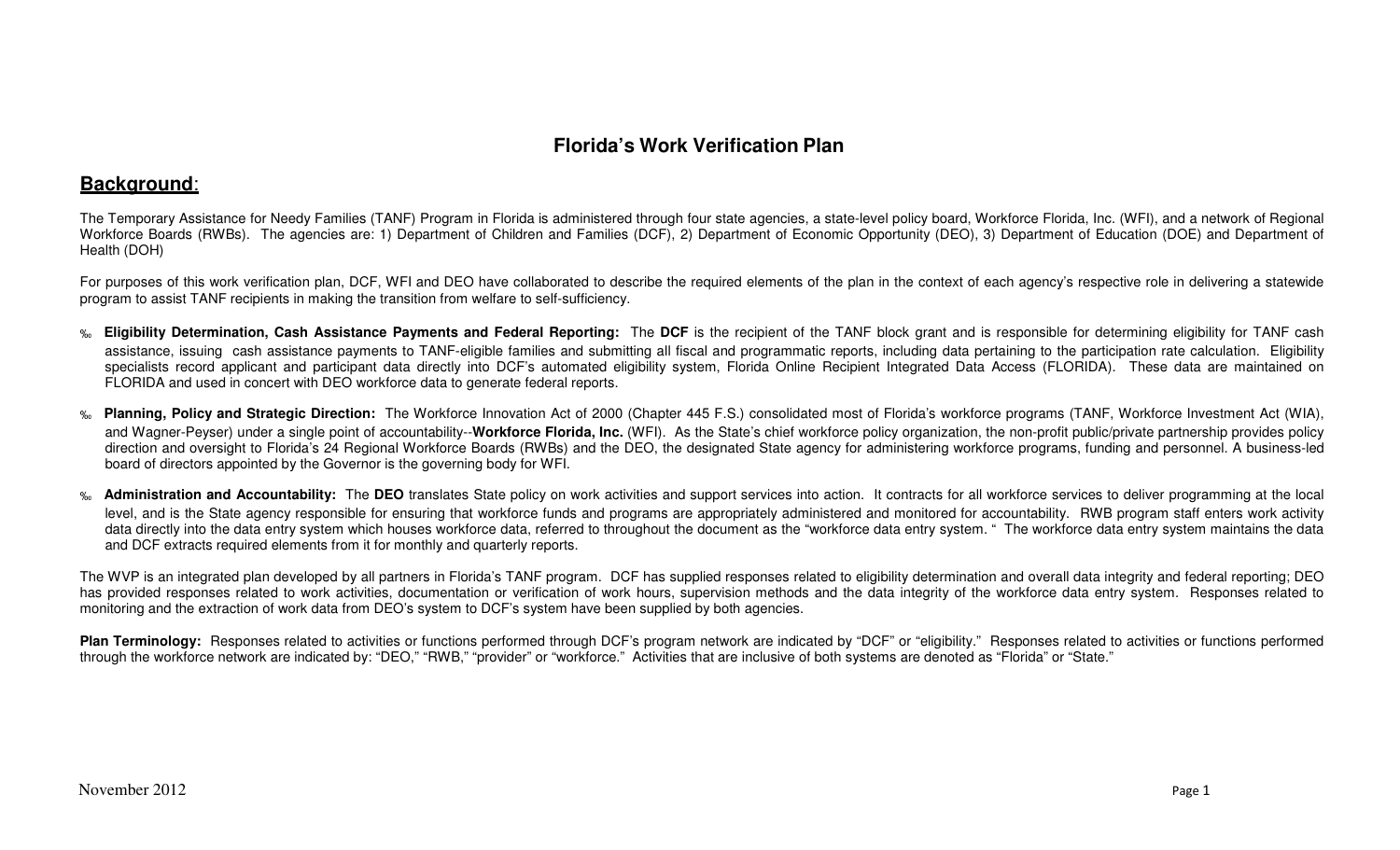| <b>Elements</b>                                                                                                                                                                                                                         | <b>Process Recommended</b>                                                                                                                                                                                                                                                                                                                                                                                                                                                                                                                                                                                                                                                                                                                                                                                                                                                                                                                                                                                                                                                                                                                                                                                                                                                                                                                                                                                                                                                                                                      |
|-----------------------------------------------------------------------------------------------------------------------------------------------------------------------------------------------------------------------------------------|---------------------------------------------------------------------------------------------------------------------------------------------------------------------------------------------------------------------------------------------------------------------------------------------------------------------------------------------------------------------------------------------------------------------------------------------------------------------------------------------------------------------------------------------------------------------------------------------------------------------------------------------------------------------------------------------------------------------------------------------------------------------------------------------------------------------------------------------------------------------------------------------------------------------------------------------------------------------------------------------------------------------------------------------------------------------------------------------------------------------------------------------------------------------------------------------------------------------------------------------------------------------------------------------------------------------------------------------------------------------------------------------------------------------------------------------------------------------------------------------------------------------------------|
| <b>Unsubsidized Employment</b>                                                                                                                                                                                                          | General: Legislation passed in Florida's recent legislative session has modified the State's definitions of<br>TANF work activities so that they are consistent with the work activity definitions in the TANF Preliminary<br><b>Regulations.</b>                                                                                                                                                                                                                                                                                                                                                                                                                                                                                                                                                                                                                                                                                                                                                                                                                                                                                                                                                                                                                                                                                                                                                                                                                                                                               |
| 1. Describe the services or programs the state includes under the activity.                                                                                                                                                             | Full or part-time employment in the public or private sector that is not subsidized by TANF or any other publicly funded<br>program, which includes the following:<br>Recipients whose employers claim a tax credit for hiring economically disadvantaged workers;<br>Labor in exchange for services or other amounts (rent, utilities, etc.); and<br>Self-employment.                                                                                                                                                                                                                                                                                                                                                                                                                                                                                                                                                                                                                                                                                                                                                                                                                                                                                                                                                                                                                                                                                                                                                          |
| 2. Describe how the state determines the number of countable hours of<br>participation for the activity. If the state uses different methods for different<br>services or programs within the activity, the state should describe each. | Florida primarily reports countable hours of unsubsidized employment as verified by RWB provider staff and<br>maintained in the workforce data entry system. On occasion DCF workers enter countable hours previously unknown<br>to the workforce but independently verified from customer information provided to DCF into the FLORIDA system, and<br>those hours are also reported. Therefore, the plan describes two processes for determining the number of hours<br>countable for participation in unsubsidized employment.<br>(a) The RWB or provider staff must obtain documentation for each countable hour of participation prior to entering the<br>hours in the workforce data entry system. The data entry system automatically generates a field to record actual hours<br>completed for every week an activity is open on a case associated with an individual who is receiving TCA and is work-<br>eligible. The participation field remains blank until a number from zero to greater than zero is entered in the system.<br>Staff do not automatically enter scheduled hours but collects verification of participation before manually populating the<br>data entry field.<br>As part of the workforce process for verifying countable hours, providers may also conduct vigorous data mining to<br>locate confirmation/documentation of employment as maintained in recognized databases such as The Work Number<br>(TALX). See full description of verification techniques below in item 3 of this section. |
|                                                                                                                                                                                                                                         | (b) Florida reports countable participation hours from the FLORIDA system screens designated for employment only<br>when DCF workers receive, record and verify employment information submitted to DCF by the work eligible customer.<br>Independent verification of income/hours is via employer statement or pay stubs. As a last resort, a DCF worker may<br>contact an employer by telephone and document the information in the customer record.                                                                                                                                                                                                                                                                                                                                                                                                                                                                                                                                                                                                                                                                                                                                                                                                                                                                                                                                                                                                                                                                          |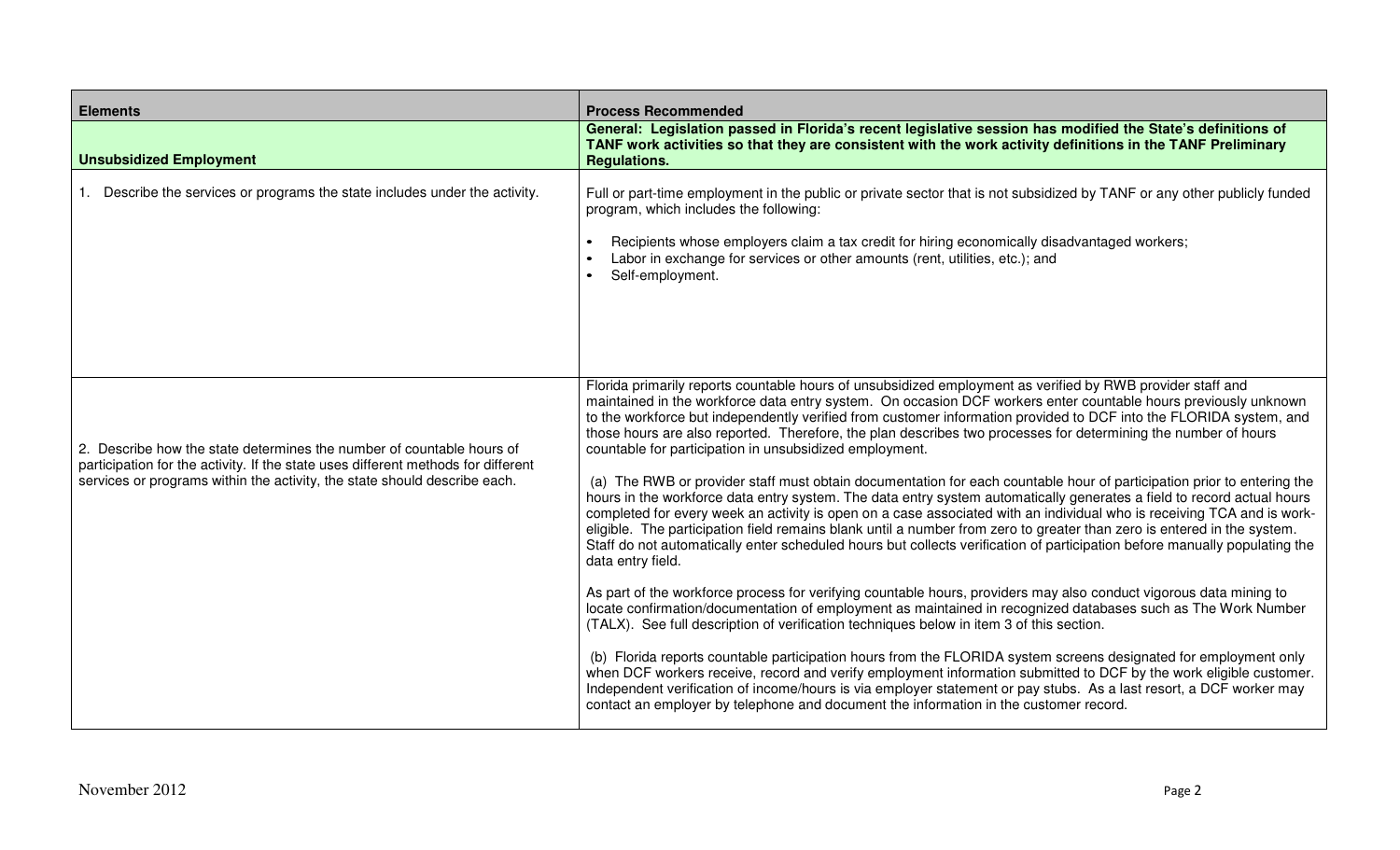| <b>Unsubsidized Employment (Cont.)</b><br>3. Describe how the state verifies the actual hours of participation for the<br>activity. Include the procedures for obtaining and maintaining documentation of<br>hours of participation.                                                                                                                          | The RWB or provider personnel verify hours of actual participation from documentation that includes verification of<br>employment, wage rate and hours, or from pay stubs, timesheets, copies of a checks, money orders, or other payment<br>forms submitted by the work-eligible individual. If the documentation includes wages earned for hours worked during<br>the pay period, but the hours are not explicitly documented, staff may divide wages earned for hours worked by wage<br>per hour on record.                                                                                                                                                                                                                                                                                                                                                                                                |
|---------------------------------------------------------------------------------------------------------------------------------------------------------------------------------------------------------------------------------------------------------------------------------------------------------------------------------------------------------------|---------------------------------------------------------------------------------------------------------------------------------------------------------------------------------------------------------------------------------------------------------------------------------------------------------------------------------------------------------------------------------------------------------------------------------------------------------------------------------------------------------------------------------------------------------------------------------------------------------------------------------------------------------------------------------------------------------------------------------------------------------------------------------------------------------------------------------------------------------------------------------------------------------------|
|                                                                                                                                                                                                                                                                                                                                                               | The State will also use automated confirmation/documentation of employment as maintained in recognized databases<br>such as The Work Number (TALX) to verify work hours. The Work Number provides the following information reported<br>by more than 1000 participating employers: employee name and SSN, employment status, most recent start date and<br>termination date (if applicable), total time with employer, job title, rate of pay, average hours per pay period, total pay<br>for past two years, and the most recent 12 pay periods of gross earnings. The information is available in three ways:<br>instantly via telephone verification; on-line to be printed; or a fax to the provider to serve as written documentation in<br>the file. The most efficient way of verification for provider staff will be to receive the information by telephone, and<br>document the call for the files. |
|                                                                                                                                                                                                                                                                                                                                                               | Staff may also verify employment hours by contacting the employer directly and documenting employment, wage rate<br>and hours. Verification of employment hours or other employment information through employer contact must include<br>the employer's name, date contacted, person talked with and the name of the staff who obtained the verification.<br>Provider staff maintains written verification in the case file.                                                                                                                                                                                                                                                                                                                                                                                                                                                                                  |
|                                                                                                                                                                                                                                                                                                                                                               | The DCF verifies hours via employer statement or pay stubs submitted by the work-eligible individual, enters the<br>information in FLORIDA and maintains the information in the customer record.                                                                                                                                                                                                                                                                                                                                                                                                                                                                                                                                                                                                                                                                                                              |
|                                                                                                                                                                                                                                                                                                                                                               | Participation hours submitted in the federal reports are from either agency's automated system according to which<br>agency receives and records the documented employment information.                                                                                                                                                                                                                                                                                                                                                                                                                                                                                                                                                                                                                                                                                                                       |
| <b>Special Documentation:</b><br>1. For self-employment, describe how the state counts and verifies hours of<br>participation. A state may not count more hours toward the participation rate<br>for a self-employed individual than the individual's self-employment income<br>(gross income less business expenses) divided by the federal minimum<br>wage. | Self-employment is a countable form of unsubsidized employment. To earn participation credit for hours of self-<br>employment, a participant must provide documentation that details gross income minus business expenditures as<br>substantiated by copies of money orders, checks, and other forms of proof of income or expenditures. Self-<br>attestation is not acceptable as documentation. For self-employed individuals, Florida will report participation<br>based on the number of hours that result from dividing the gross income minus business expenses (as verified by<br>the documentation presented) by the minimum wage. Data will be entered on the appropriate system according<br>to which agency receives the documentation. The eligibility process uses the same computational method.                                                                                                |
| 2. If the state intends to project forward hours of participation based on<br>current, documented, and actual hours, explain how it will make this<br>projection.                                                                                                                                                                                             | Florida will project hours according to federal guidelines. The State will report projected hours of participation in<br>unsubsidized employment for up to six months based on documented actual hours of work during an individual's first<br>full pay cycle-i.e. weekly, bi-weekly, monthly.                                                                                                                                                                                                                                                                                                                                                                                                                                                                                                                                                                                                                |
|                                                                                                                                                                                                                                                                                                                                                               | Any time personnel receive information that the individual's actual hours of work have changed, or no later than the end<br>of any six month period, Florida will re-verify the individual's current actual average hours of work and report these<br>projected hours of participation for another six-month period.                                                                                                                                                                                                                                                                                                                                                                                                                                                                                                                                                                                          |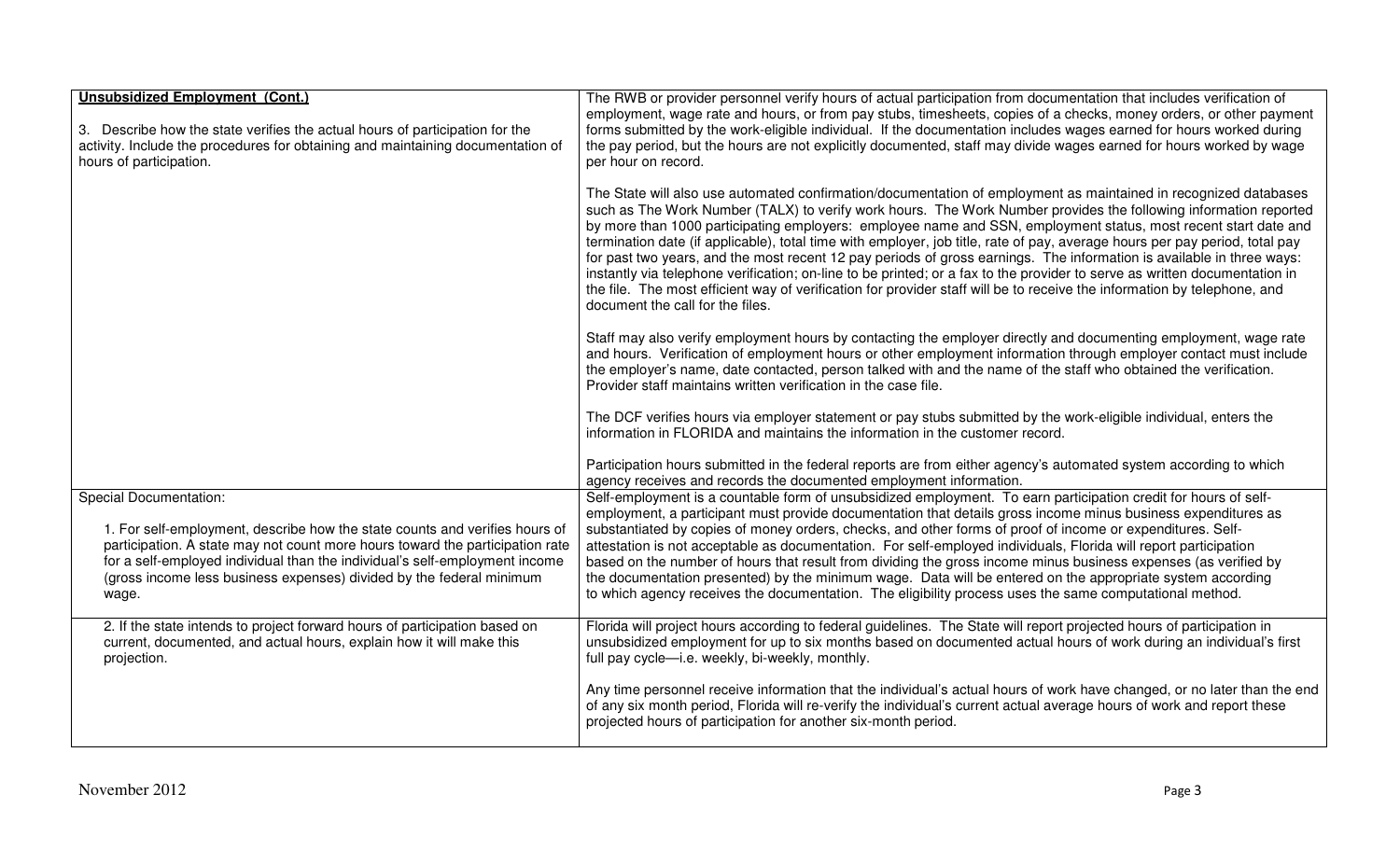| <b>Subsidized Private Sector Employment</b>                                 |                                                                                                                                                                                                                                                                                                                                                                                                                                                                                                                       |
|-----------------------------------------------------------------------------|-----------------------------------------------------------------------------------------------------------------------------------------------------------------------------------------------------------------------------------------------------------------------------------------------------------------------------------------------------------------------------------------------------------------------------------------------------------------------------------------------------------------------|
| 1. Describe the services or programs the state includes under the activity. | Subsidized Private Sector Employment is supervised employment in the private sector where the employer receives a<br>subsidy to offset the cost of wages and benefits paid to a TANF participant. Florida includes the following models<br>under subsidized private sector employment:                                                                                                                                                                                                                                |
|                                                                             | 1. Work supplementation—In a work supplementation model, the RWB diverts a participant's temporary cash<br>assistance to the employer as a subsidy. The employer must pay the participant wages that equal or exceed<br>the minimum wage.                                                                                                                                                                                                                                                                             |
|                                                                             | 2. Incentive payments—RWBs may offer incentive payments to employers to offset all or some of the cost of<br>employment in an effort to encourage employers to employ program participants.                                                                                                                                                                                                                                                                                                                           |
|                                                                             | 3. Supported work—The RWBs may offer a subsidy to employers to provide employment for individuals with<br>disabilities as defined under the Rehabilitation Act of 1973 (29 U.S.C. 705(35) in an integrated setting for<br>wages consistent with those paid to non-disabled workers in similar job functions. The workers with<br>disabilities may receive individualized services such as transportation, family support, additional supervision<br>and other services as required by the nature of their disability. |
|                                                                             | 4. Work Study – RWBs may offer a subsidy to employers who agree to provide work study employment<br>opportunities to work-eligible participants who are enrolled in degree-seeking or vocational programs. The<br>RWB may offer the subsidy to offset all or some of the cost of employment to encourage employers to<br>employ program participants who are working on the educational knowledge to move into a career field, but<br>need practical experience.                                                      |
|                                                                             | Regional Workforce Boards may develop other models but prior to implementation, they must submit them to the WFI<br>State Board to ensure they meet definition requirements. The State will submit any substantive changes to these<br>models as amendments to the Work Verification Plan.                                                                                                                                                                                                                            |

г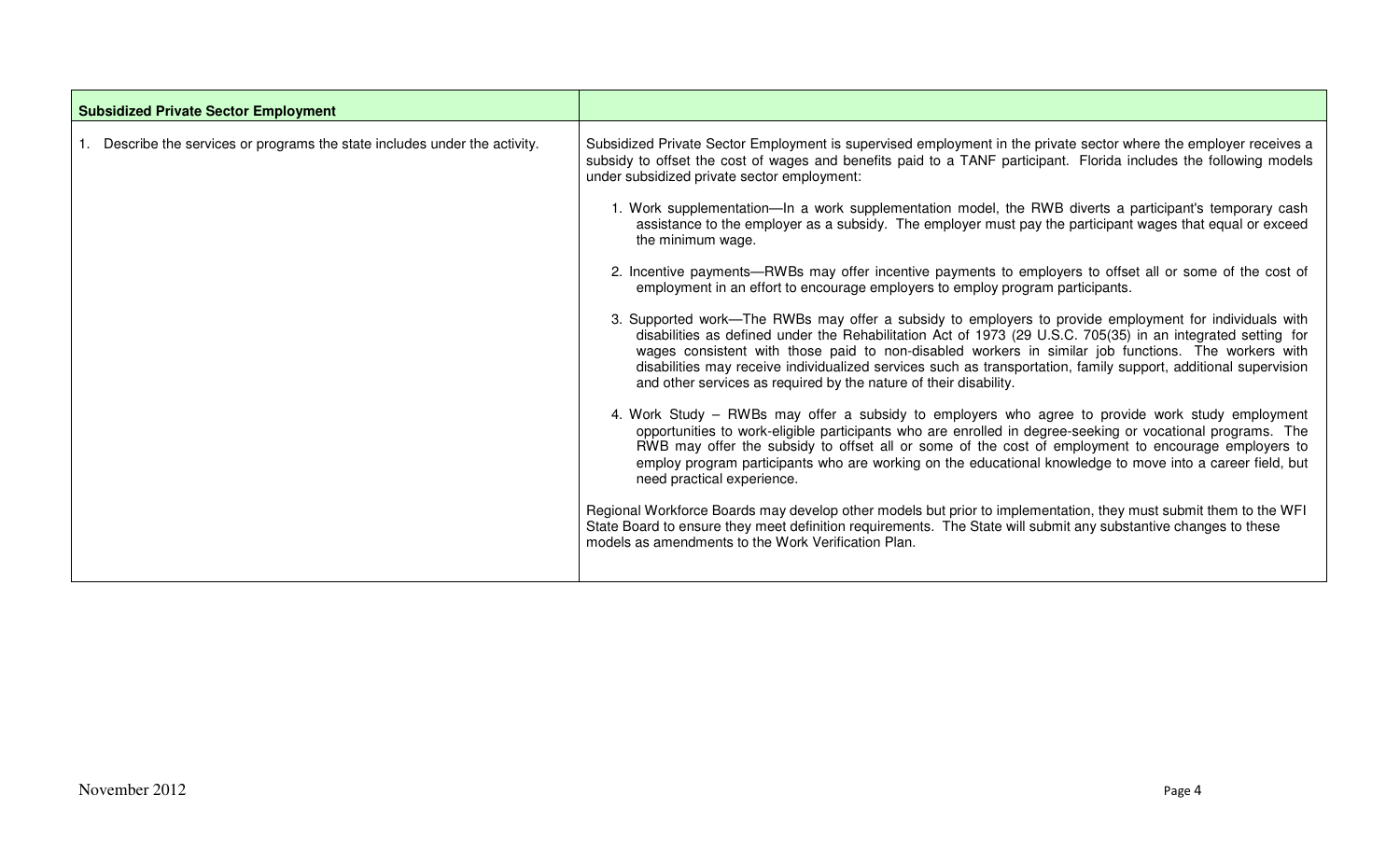| <b>Subsidized Private Sector Employment (Cont.)</b><br>Describe how the state determines the number of countable hours of<br>2.<br>participation for the activity. If the state uses different methods for different<br>services or programs within the activity, the state should describe each. | Florida primarily reports countable hours of subsidized employment as verified by RWB provider staff and maintained<br>in the workforce data entry system. On occasion, DCF workers enter countable hours previously unknown to the<br>workforce but independently verified from customer information provided to DCF into the FLORIDA system, and those<br>hours are also reported. Therefore, the plan describes two processes for determining the number of hours countable<br>for participation in unsubsidized employment.                                                                                                                          |
|---------------------------------------------------------------------------------------------------------------------------------------------------------------------------------------------------------------------------------------------------------------------------------------------------|----------------------------------------------------------------------------------------------------------------------------------------------------------------------------------------------------------------------------------------------------------------------------------------------------------------------------------------------------------------------------------------------------------------------------------------------------------------------------------------------------------------------------------------------------------------------------------------------------------------------------------------------------------|
|                                                                                                                                                                                                                                                                                                   | (a) The RWB or provider staff must obtain documentation for each countable hour of participation prior to entering the<br>hours in the workforce data entry system. The data entry system automatically generates a field to record actual hours<br>completed for every week an activity is open on a case associated with an individual who is receiving TCA and is work-<br>eligible. The participation field remains blank until a number from zero to greater than zero is entered in the system.<br>Staff do not automatically enter scheduled hours but collects verification of participation before manually populating the<br>data entry field. |
|                                                                                                                                                                                                                                                                                                   | As part of the workforce process for verifying countable hours, providers may also conduct vigorous data mining to<br>locate confirmation/documentation of employment as maintained in recognized databases such as The Work Number<br>(TALX). See full description of verification techniques below in item three of this section.                                                                                                                                                                                                                                                                                                                      |
|                                                                                                                                                                                                                                                                                                   | (b) Florida reports countable participation hours from the FLORIDA system screens designated for employment only<br>when DCF workers receive, record and verify employment information submitted to DCF by the work eligible customer.<br>Independent verification of income/hours is via employer statement or pay stubs. As a last resort, a DCF worker may<br>contact an employer by telephone and document the information in the customer record.                                                                                                                                                                                                   |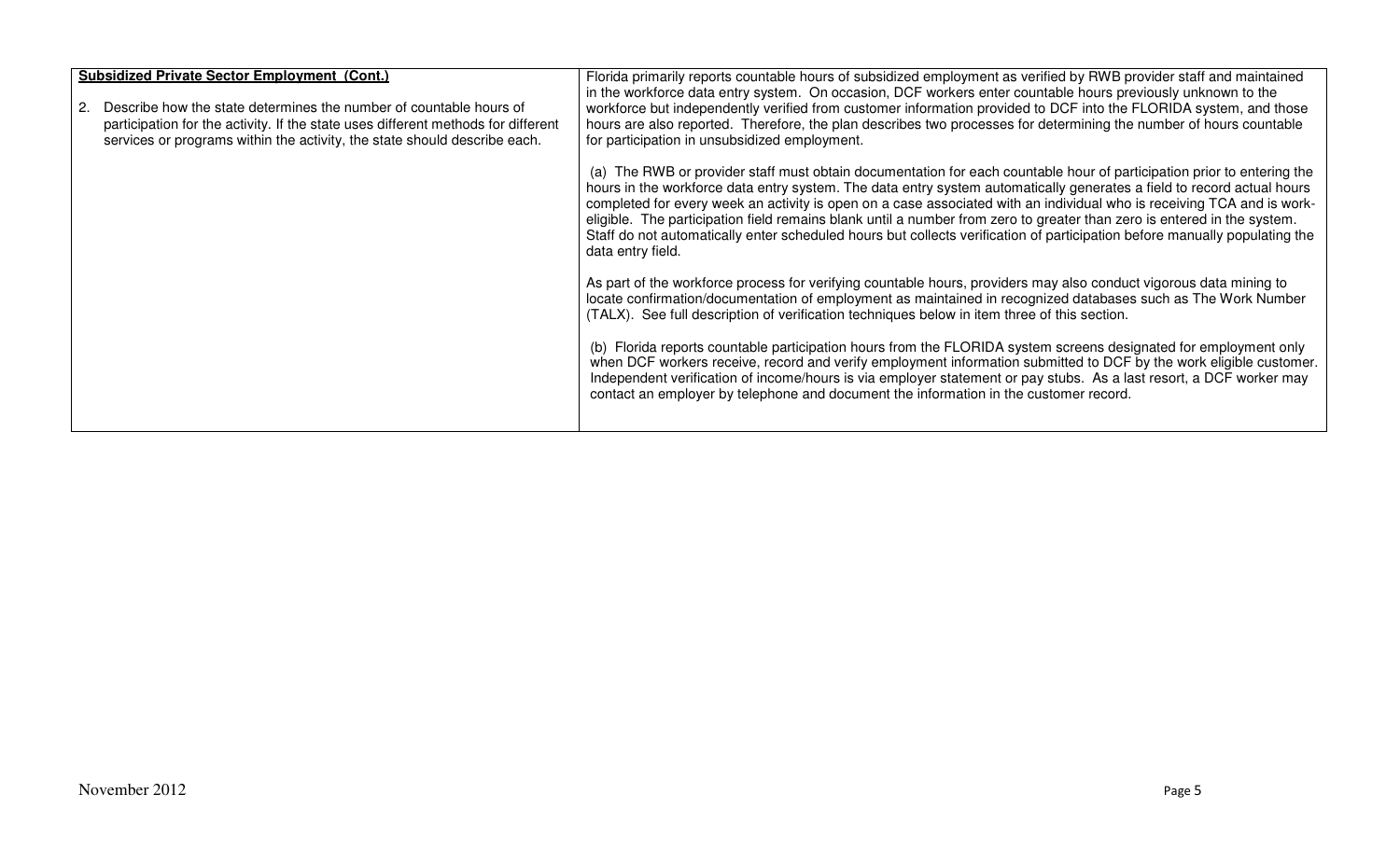| <b>Subsidized Private Sector Employment (Cont.)</b><br>3. Describe how the state verifies the actual hours of participation for the<br>activity. Include the procedures for obtaining and maintaining documentation of<br>hours of participation. | RWB provider personnel verify hours of actual participation from documentation that includes proof of employment,<br>wage rate and hours, or from pay stubs, timesheets, copies of a checks, money orders, or other payment forms<br>submitted by the work-eligible individual. If the documentation includes wages earned for hours worked during the pay<br>period, but the hours are not explicitly documented, staff may divide wages earned for hours worked by wage per hour<br>on record.                                                                                                                                                                                                                                                                                                                                                                                                              |
|---------------------------------------------------------------------------------------------------------------------------------------------------------------------------------------------------------------------------------------------------|---------------------------------------------------------------------------------------------------------------------------------------------------------------------------------------------------------------------------------------------------------------------------------------------------------------------------------------------------------------------------------------------------------------------------------------------------------------------------------------------------------------------------------------------------------------------------------------------------------------------------------------------------------------------------------------------------------------------------------------------------------------------------------------------------------------------------------------------------------------------------------------------------------------|
|                                                                                                                                                                                                                                                   | The State will also use automated confirmation/documentation of employment as maintained in recognized databases<br>such as The Work Number (TALX) to verify work hours. The Work Number provides the following information reported<br>by more than 1000 participating employers: employee name and SSN, employment status, most recent start date and<br>termination date (if applicable), total time with employer, job title, rate of pay, average hours per pay period, total pay<br>for past two years, and the most recent 12 pay periods of gross earnings. The information is available in three ways:<br>instantly via telephone verification; on-line to be printed; or a fax to the provider to serve as written documentation in<br>the file. The most efficient way of verification for provider staff will be to receive the information by telephone, and<br>document the call for the files. |
|                                                                                                                                                                                                                                                   | Staff may also verify employment hours by contacting the employer directly and documenting employment, wage rate<br>and hours. Verification of employment hours or other employment information through employer contact must include<br>the employer's name, date contacted, person talked with and the name of the provider staff person who obtained the<br>verification. Provider staff maintains written verification in the case file.                                                                                                                                                                                                                                                                                                                                                                                                                                                                  |
|                                                                                                                                                                                                                                                   | The DCF verifies hours via employer statement or pay stubs submitted by the work-eligible individual, enters the<br>information in FLORIDA and maintains the information in the customer record.                                                                                                                                                                                                                                                                                                                                                                                                                                                                                                                                                                                                                                                                                                              |
|                                                                                                                                                                                                                                                   | Participation hours submitted in the federal reports are from either agency's automated system according to which<br>agency receives and records the documented employment information.                                                                                                                                                                                                                                                                                                                                                                                                                                                                                                                                                                                                                                                                                                                       |
| Special Documentation: If the state intends to project forward hours of<br>participation based on current, documented, and actual hours, explain how it<br>will make this projection.                                                             | Florida will project hours according to federal guidelines. The State will report projected hours of participation in<br>subsidized private sector employment for up to six months based on documented actual hours of work during a<br>participant's first full pay cycle—i.e. weekly, bi-weekly, monthly. The documentation may be an employer<br>statement that includes hours worked and wages and/or pay stubs submitted by the employed individual.                                                                                                                                                                                                                                                                                                                                                                                                                                                     |
|                                                                                                                                                                                                                                                   | Any time personnel receive information that the individual's actual hours of work have changed, or no later than the end<br>of any six month period, Florida will re-verify the individual's current actual average hours of work and report these<br>projected hours of participation for another six-month period.                                                                                                                                                                                                                                                                                                                                                                                                                                                                                                                                                                                          |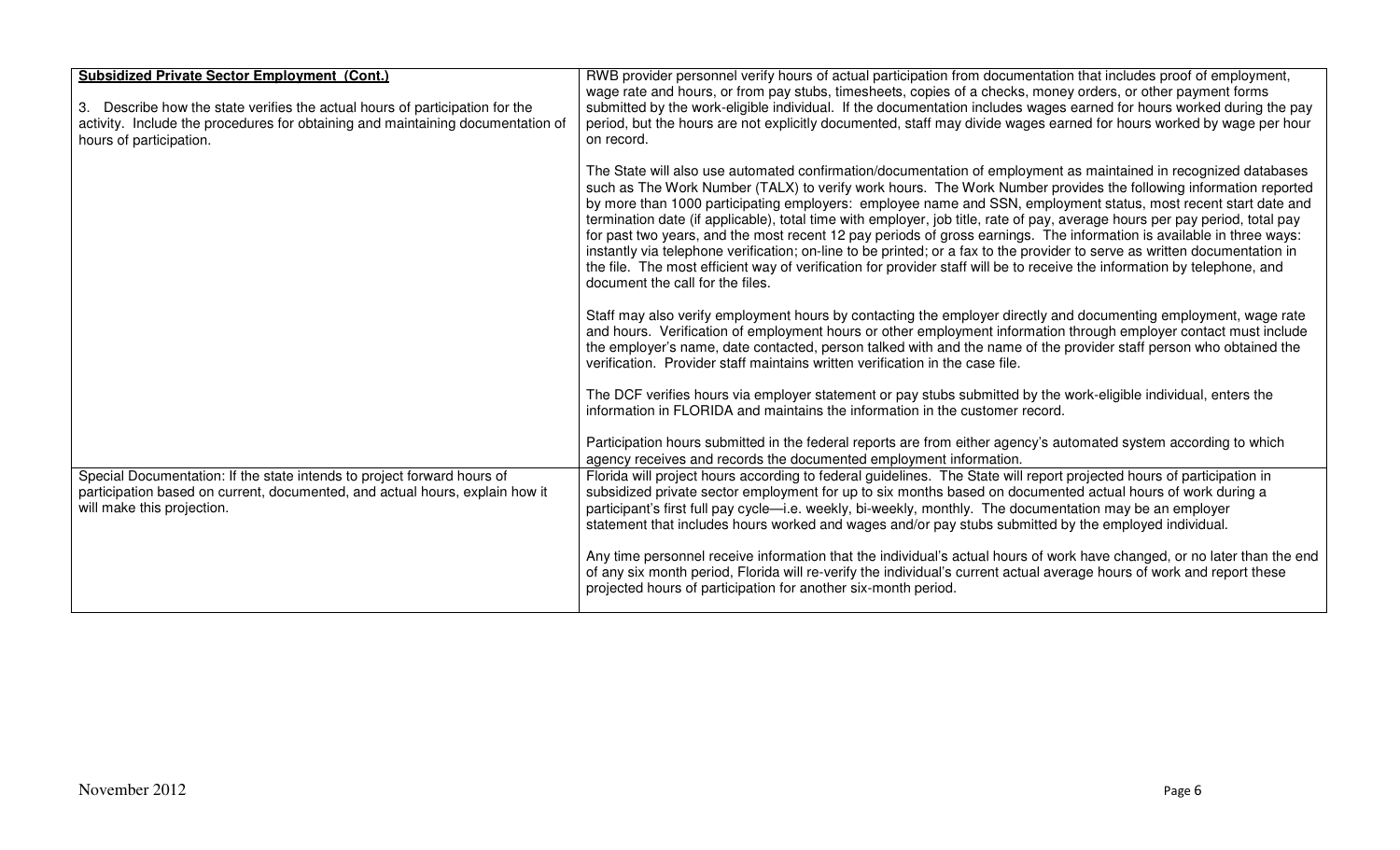| <b>Subsidized Public Sector Employment</b>                                  |                                                                                                                                                                                                                                                                                                                                                                                                                                                                                                                       |
|-----------------------------------------------------------------------------|-----------------------------------------------------------------------------------------------------------------------------------------------------------------------------------------------------------------------------------------------------------------------------------------------------------------------------------------------------------------------------------------------------------------------------------------------------------------------------------------------------------------------|
| 1. Describe the services or programs the State includes under the activity. | Subsidized Public Sector Employment is supervised employment in the public or not-for profit sector where the<br>employer receives a subsidy to offset the cost of wages and benefits paid to a TANF participant. Florida includes the<br>following models under subsidized public sector employment:                                                                                                                                                                                                                 |
|                                                                             | 1. Work supplementation—In a work supplementation model, the RWB diverts a participant's temporary cash<br>assistance to the employer as a subsidy. The employer must pay the participant wages that equal or exceed<br>the minimum wage.                                                                                                                                                                                                                                                                             |
|                                                                             | 2. Incentive payments—RWBs may offer incentive payments to employers to offset all or some of the cost of<br>employment in an effort to encourage employers to employ program participants.                                                                                                                                                                                                                                                                                                                           |
|                                                                             | 3. Supported work—The RWBs may offer a subsidy to employers to provide employment for individuals with<br>disabilities as defined under the Rehabilitation Act of 1973 (29 U.S.C. 705(35) in an integrated setting for<br>wages consistent with those paid to non-disabled workers in similar job functions. The workers with<br>disabilities may receive individualized services such as transportation, family support, additional supervision<br>and other services as required by the nature of their disability. |
|                                                                             | 4. Work Study – RWBs may offer a subsidy to employers who agree to provide work study employment<br>opportunities to work-eligible participants who are enrolled in degree-seeking or vocational programs. The<br>RWB may offer the subsidy to offset all or some of the cost of employment to encourage employers to<br>employ program participants who are working on the educational knowledge to move into a career field, but<br>need practical experience.                                                      |
|                                                                             | Regional Workforce Boards may develop other models but prior to implementation, they must submit them to the WFI<br>State Board to ensure they meet definition requirements. The State will submit any substantive changes to these<br>models as amendments to the Work Verification Plan.                                                                                                                                                                                                                            |

г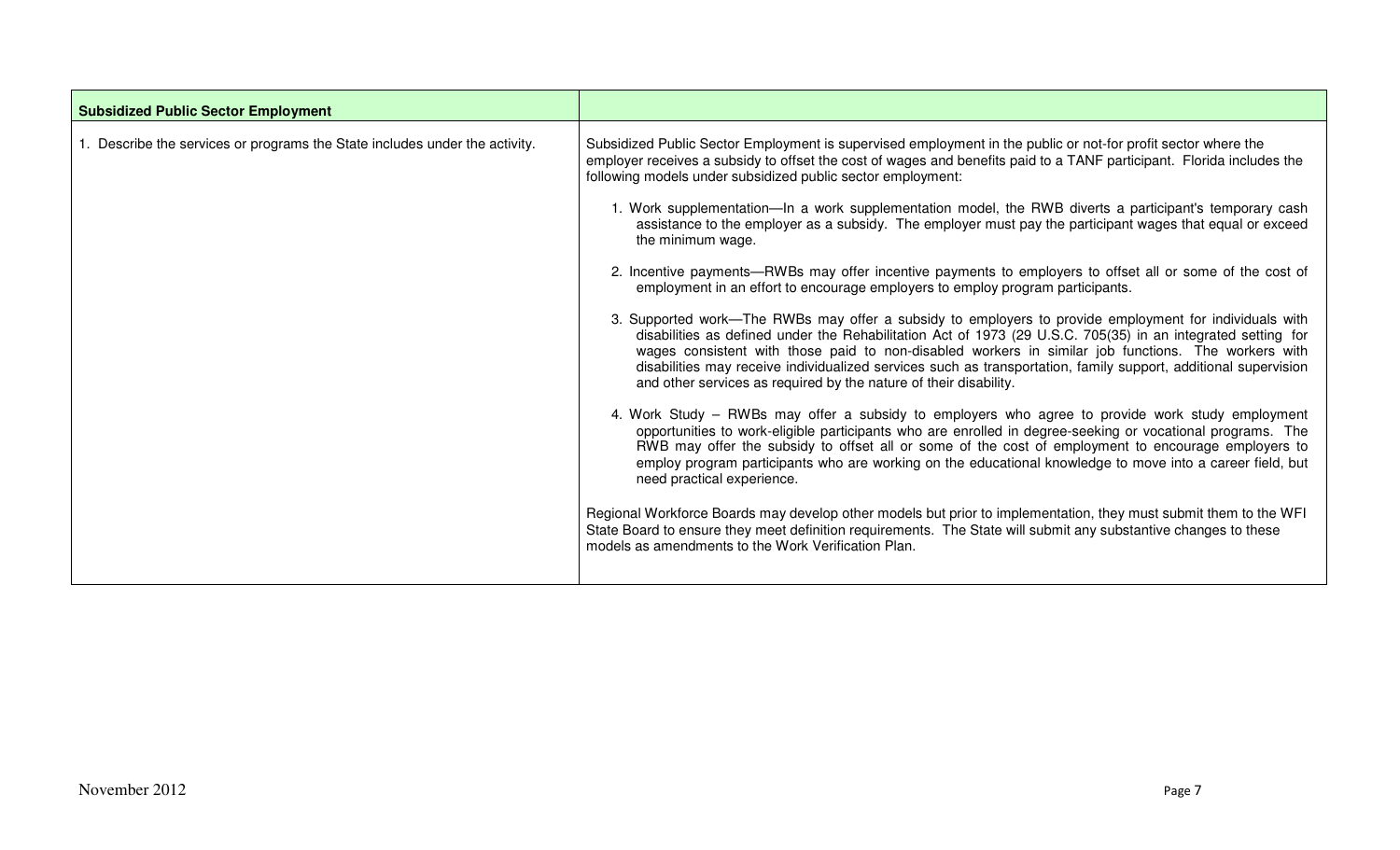| <b>Subsidized Public Sector Employment (Cont.)</b><br>2. Describe how the state determines the number of countable hours of<br>participation for the activity. If the state uses different methods for different<br>services or programs within the activity, the state should describe each. | Florida primarily reports countable hours of subsidized employment as verified by RWB provider staff and maintained<br>in the workforce data entry system. On occasion, DCF workers enter countable hours previously unknown to the<br>workforce but independently verified from customer information provided to DCF into the FLORIDA system, and<br>those hours are also reported. Therefore, the plan describes two processes for determining the number of hours<br>countable for participation in unsubsidized employment.                                                                                                                            |
|-----------------------------------------------------------------------------------------------------------------------------------------------------------------------------------------------------------------------------------------------------------------------------------------------|------------------------------------------------------------------------------------------------------------------------------------------------------------------------------------------------------------------------------------------------------------------------------------------------------------------------------------------------------------------------------------------------------------------------------------------------------------------------------------------------------------------------------------------------------------------------------------------------------------------------------------------------------------|
|                                                                                                                                                                                                                                                                                               | (a) The RWB or provider staff must obtain documentation for each countable hour of participation prior to entering the<br>hours in the workforce data entry system. The data entry system automatically generates a field to record actual hours<br>completed for every week an activity is open on a case associated with an individual who is receiving TCA and is work-<br>eligible. The participation field remains blank until a number from zero to greater than zero is entered in the system.<br>Staff does not automatically enter scheduled hours but collects verification of participation before manually populating<br>the data entry field. |
|                                                                                                                                                                                                                                                                                               | As part of the workforce process for verifying countable hours, providers may also conduct vigorous data mining to<br>locate confirmation/documentation of employment as maintained in recognized databases such as The Work Number<br>(TALX). See full description of verification techniques below in item three of this section.                                                                                                                                                                                                                                                                                                                        |
|                                                                                                                                                                                                                                                                                               | (b) Florida reports countable participation hours from the FLORIDA system screens designated for employment only<br>when DCF workers receive, record and verify employment information submitted to DCF by the work eligible customer.<br>Independent verification of income/hours is via employer statement or pay stubs. As a last resort, a DCF worker may<br>contact an employer by telephone and document the information in the customer record.                                                                                                                                                                                                     |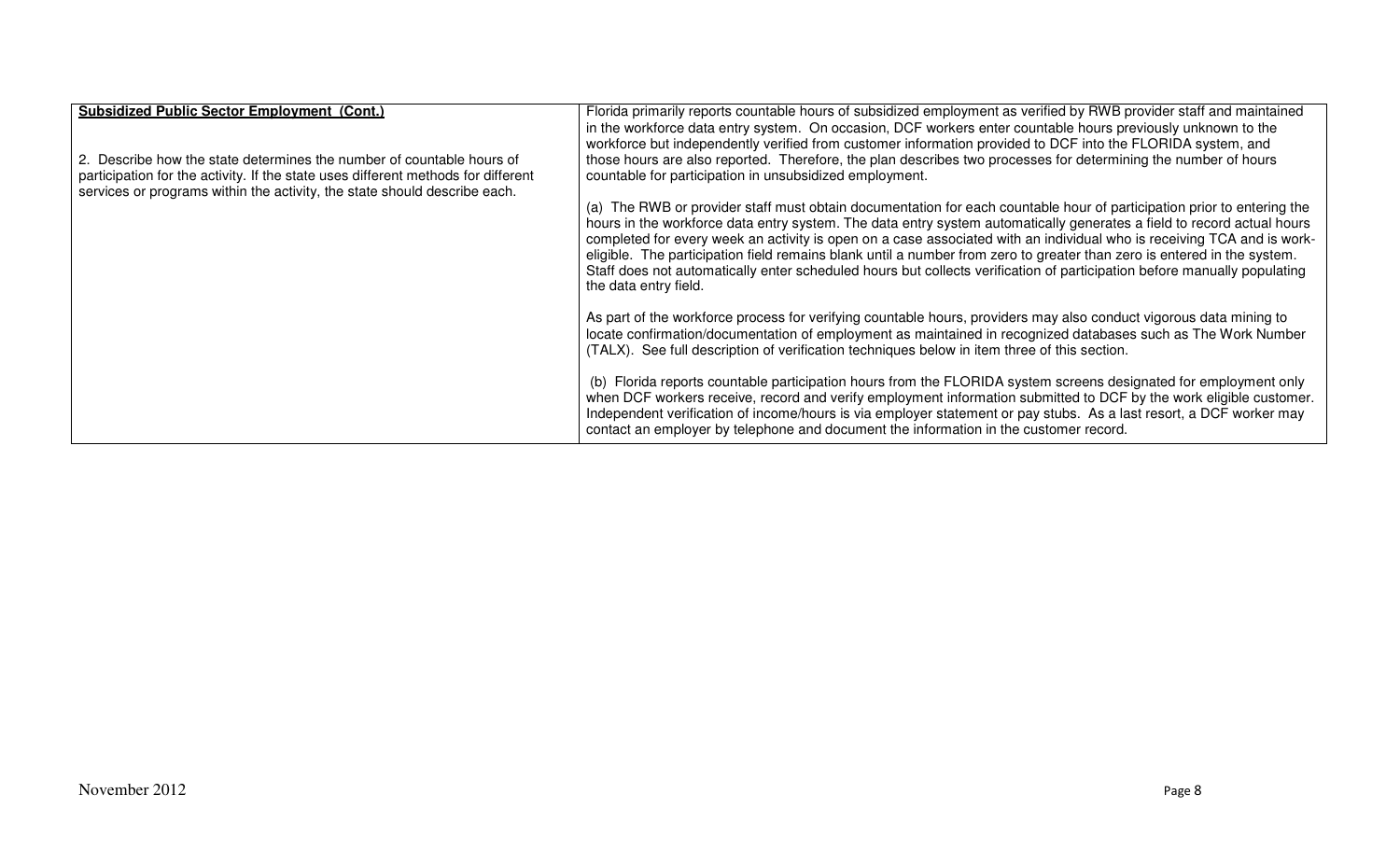| Subsidized Public Sector Employment (Cont.)<br>3. Describe how the state verifies the actual hours of participation for the<br>activity. Include the procedures for obtaining and maintaining documentation of<br>hours of participation. | RWB provider personnel verify hours of actual participation from documentation that includes proof of employment,<br>wage rate and hours, or from pay stubs, timesheets, copies of a checks, money orders, or other payment forms<br>submitted by the work-eligible individual. If the documentation includes wages earned for hours worked during the pay<br>period, but the hours are not explicitly documented, staff may divide wages earned for hours worked by wage per hour<br>on record.                                                                                                                                                                                                                                                                                                                                                                                                              |
|-------------------------------------------------------------------------------------------------------------------------------------------------------------------------------------------------------------------------------------------|---------------------------------------------------------------------------------------------------------------------------------------------------------------------------------------------------------------------------------------------------------------------------------------------------------------------------------------------------------------------------------------------------------------------------------------------------------------------------------------------------------------------------------------------------------------------------------------------------------------------------------------------------------------------------------------------------------------------------------------------------------------------------------------------------------------------------------------------------------------------------------------------------------------|
|                                                                                                                                                                                                                                           | The State will also use automated confirmation/documentation of employment as maintained in recognized databases<br>such as The Work Number (TALX) to verify work hours. The Work Number provides the following information reported<br>by more than 1000 participating employers: employee name and SSN, employment status, most recent start date and<br>termination date (if applicable), total time with employer, job title, rate of pay, average hours per pay period, total pay<br>for past two years, and the most recent 12 pay periods of gross earnings. The information is available in three ways:<br>instantly via telephone verification; on-line to be printed; or a fax to the provider to serve as written documentation in<br>the file. The most efficient way of verification for provider staff will be to receive the information by telephone, and<br>document the call for the files. |
|                                                                                                                                                                                                                                           | Staff may also verify employment hours by contacting the employer directly and documenting employment, wage rate<br>and hours. Verification of employment hours or other employment information through employer contact must include<br>the employer's name, date contacted, person talked with and the name of the provider staff person who obtained the<br>verification. Provider staff maintains written verification in the case file.                                                                                                                                                                                                                                                                                                                                                                                                                                                                  |
|                                                                                                                                                                                                                                           | The DCF verifies hours via employer statement or pay stubs submitted by the work-eligible individual, enters the<br>information in FLORIDA and maintains the information in the customer record.                                                                                                                                                                                                                                                                                                                                                                                                                                                                                                                                                                                                                                                                                                              |
|                                                                                                                                                                                                                                           | Participation hours submitted in the federal reports are from either agency's automated system according to which<br>agency receives and records the documented employment information.                                                                                                                                                                                                                                                                                                                                                                                                                                                                                                                                                                                                                                                                                                                       |
| Special Documentation: If the state intends to project forward hours of<br>participation based on current, documented, and actual hours, explain how it will<br>make this projection.                                                     | Florida will project hours according to federal guidelines. The State will report projected hours of participation in<br>subsidized public employment for up to six months based on documented actual hours of work during a participant's<br>first full pay cycle—i.e. weekly, bi-weekly, monthly. The documentation may be employer statement and/or pay stubs<br>submitted by the employed individual.                                                                                                                                                                                                                                                                                                                                                                                                                                                                                                     |
|                                                                                                                                                                                                                                           | Any time personnel receive information that the individual's actual hours of work have changed, or no later than the end<br>of any six month period, Florida will re-verify the individual's current actual average hours of work and report these<br>projected hours of participation for another six-month period.                                                                                                                                                                                                                                                                                                                                                                                                                                                                                                                                                                                          |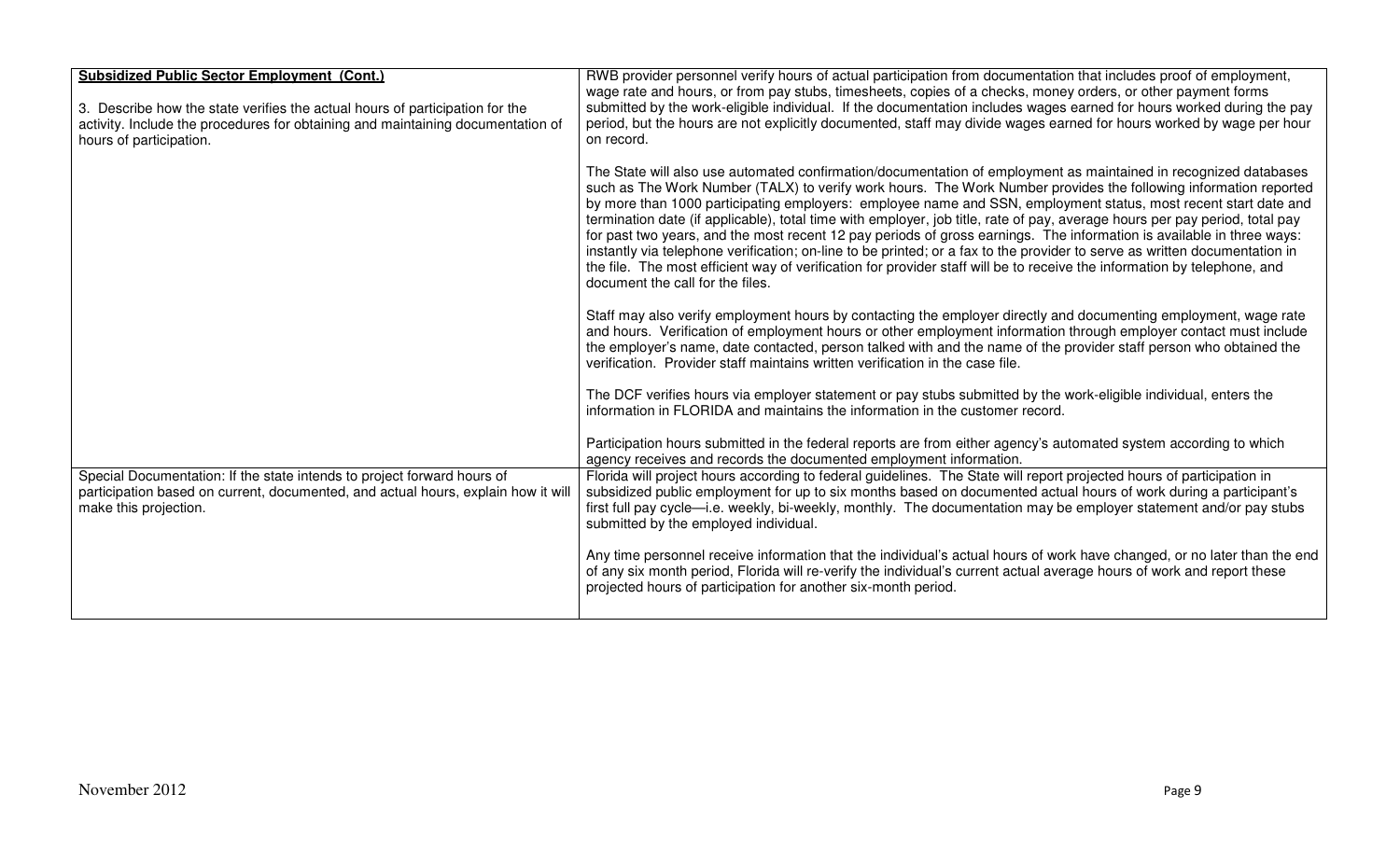| <b>Work Experience</b>                                                                                                                                                                                                                  |                                                                                                                                                                                                                                                                                                                                                                                                                                                                                                                                                                                                                                                                                                                                                                                                                                                                                                                                                                                                                                                                                                                                                                                                                                                                                                                                                                                 |
|-----------------------------------------------------------------------------------------------------------------------------------------------------------------------------------------------------------------------------------------|---------------------------------------------------------------------------------------------------------------------------------------------------------------------------------------------------------------------------------------------------------------------------------------------------------------------------------------------------------------------------------------------------------------------------------------------------------------------------------------------------------------------------------------------------------------------------------------------------------------------------------------------------------------------------------------------------------------------------------------------------------------------------------------------------------------------------------------------------------------------------------------------------------------------------------------------------------------------------------------------------------------------------------------------------------------------------------------------------------------------------------------------------------------------------------------------------------------------------------------------------------------------------------------------------------------------------------------------------------------------------------|
| 1. Describe the services or programs the state includes under the activity.                                                                                                                                                             | Work experience is structured and supervised work in exchange for benefits for individuals who lack preparation for or<br>experience in the workforce. Work experience is placement of a participant at a worksite to gain experience at work to<br>help the participant join the workforce. Work experience must provide an individual with an opportunity to gain general<br>employability skills, job knowledge and work habits necessary to obtain and retain employment. Work experience may<br>be at a for-profit or not-for-profit entity and must be developed by a contract with the worksite entity. Prior to<br>placement, provider staff evaluate potential work experience providers to match the participant with a position related to<br>the participant's employment goals and the needs of the worksite sponsor. The work experience contract must include<br>performance benchmarks, goals, outcomes and time limits to ensure participants are moving<br>toward employment and self-sufficiency as well as the requirements for supervision and verification of participation<br>hours.<br>The State will establish a clear displacement policy and distribute it to RWBs to be in place by approval of the Work<br>Verification Plan. A grievance process already exists for individuals who feel that they have been displaced by<br>worksite placements. |
| 2. Describe how the state determines the number of countable hours of<br>participation for the activity. If the state uses different methods for different<br>services or programs within the activity, the state should describe each. | The RWB or provider staff determines the maximum number of hours per month to schedule a participant in<br>a)<br>this activity by adding the amount of the temporary cash assistance and the food stamp allotment and dividing<br>the resulting figure by the Florida minimum wage. The hours can be used with flexibility during each week as<br>long as they do not exceed the monthly maximum.<br>The RWB or provider staff must obtain documentation for each countable hour of participation prior to entering<br>b)<br>the hours in the workforce data entry system. The data entry system automatically generates a field to record<br>actual hours completed for every week an activity is open on a case associated with an individual who is<br>receiving TCA and is work eligible. The data entry field remains blank until a number from zero to greater than<br>zero is entered in the system. A provider staff member does not automatically enter scheduled hours, but<br>collects verification of each hour before manually populating the data entry field.                                                                                                                                                                                                                                                                                                    |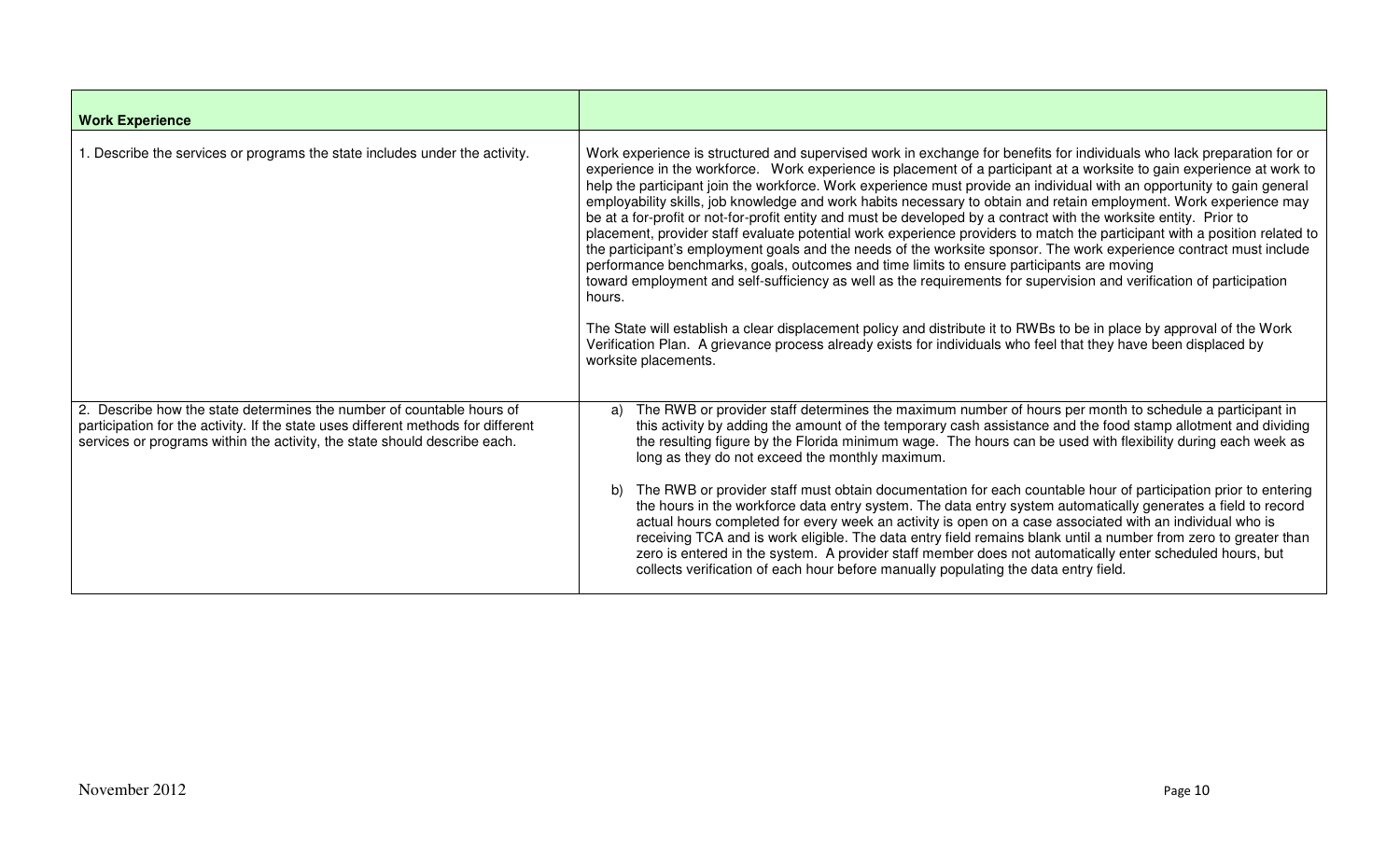| <b>Work Experience (Cont.)</b><br>3. Describe how the state verifies the actual hours of participation for the<br>activity. Include the procedures for obtaining and maintaining documentation of<br>hours of participation.<br>Note: Florida has added the use of electronic time tracking as a part of its daily<br>supervision and documentation process. | The workforce data entry system generates a field to record actual hours of participation for each week an individual<br>receives TCA, is work-eligible and assigned to a work experience activity. Documentation of participation hours may<br>include time logs maintained by the participant and signed by the supervisor or work site-generated attendance<br>records signed by the supervisor. The state also will accept a supervisor's electronic signature where the time of a<br>work-site participant is logged electronically using an electronic time tracking system. The supervisor will use a<br>secure log-in identification and password to record and attest to the participant's attendance by entering their system<br>recognized credentials and verifying the completed hours. A supervisor may also review hours logged into the<br>electronic time tracking system by a participant and validate the accuracy of attendance using their log-in credentials<br>to approve/attest to hours completed. |
|--------------------------------------------------------------------------------------------------------------------------------------------------------------------------------------------------------------------------------------------------------------------------------------------------------------------------------------------------------------|-----------------------------------------------------------------------------------------------------------------------------------------------------------------------------------------------------------------------------------------------------------------------------------------------------------------------------------------------------------------------------------------------------------------------------------------------------------------------------------------------------------------------------------------------------------------------------------------------------------------------------------------------------------------------------------------------------------------------------------------------------------------------------------------------------------------------------------------------------------------------------------------------------------------------------------------------------------------------------------------------------------------------------|
| Clarification: Effective upon plan approval.                                                                                                                                                                                                                                                                                                                 | Provider staff members negotiate the terms of required hours of participation and daily supervision in each Work<br>Experience contract. To ensure accurate participation hours and daily supervision, the required documentation must<br>include the signature of an employer, worksite sponsor or other responsible party designated as supervisor and must<br>be forwarded to the RWB provider staff on a regular schedule no less than monthly. Staff members manually enter<br>hours into the workforce system based on verification of actual hours completed, and maintain the verification in the<br>case file to support participation data. Because work experience is a structured program, workforce staff will<br>communicate with the worksite supervisor on a regular basis to verify attendance and progress.                                                                                                                                                                                               |
| 4. Describe the methods of daily supervision that the state will use.                                                                                                                                                                                                                                                                                        | Florida's Work Experience program requires supervision of each work experience assignment by a designated work<br>site supervisor on a daily basis. Documentation of attendance by worksite staff, along with regular communication<br>between the RWB provider and worksite supervisor/coordinator will demonstrate daily supervision. Provider staff<br>members enter the hours in the workforce data entry system and maintain the verification in the case file.                                                                                                                                                                                                                                                                                                                                                                                                                                                                                                                                                        |
| <b>Special Documentation:</b>                                                                                                                                                                                                                                                                                                                                |                                                                                                                                                                                                                                                                                                                                                                                                                                                                                                                                                                                                                                                                                                                                                                                                                                                                                                                                                                                                                             |
| None                                                                                                                                                                                                                                                                                                                                                         |                                                                                                                                                                                                                                                                                                                                                                                                                                                                                                                                                                                                                                                                                                                                                                                                                                                                                                                                                                                                                             |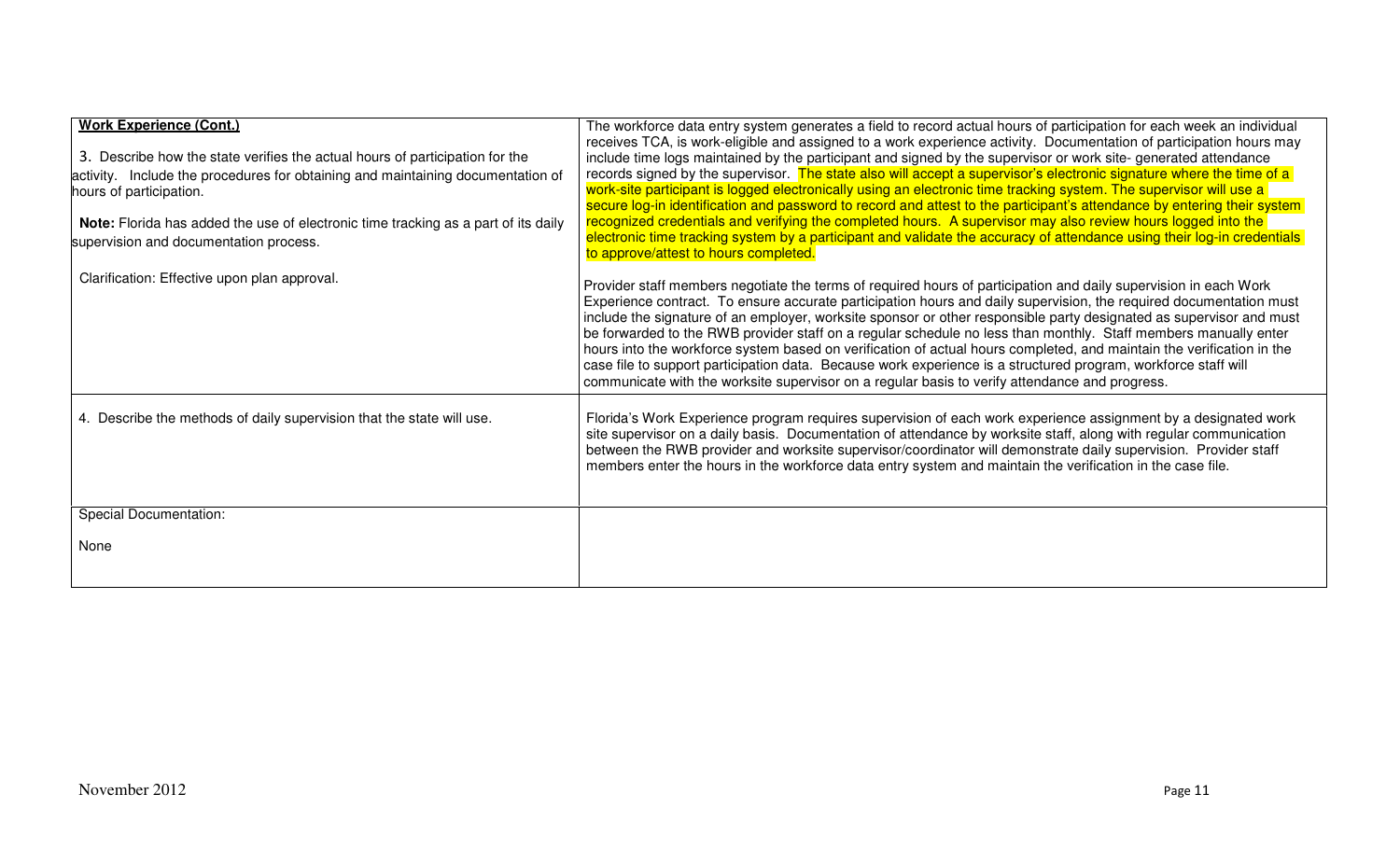| <b>On-the-Job Training</b>                                                                                                                                                                                                              |                                                                                                                                                                                                                                                                                                                                                                                                                                                                                                                                                                                                                                                                                                                                                                                                                                                                                                                                                                                                                                                                                                                  |
|-----------------------------------------------------------------------------------------------------------------------------------------------------------------------------------------------------------------------------------------|------------------------------------------------------------------------------------------------------------------------------------------------------------------------------------------------------------------------------------------------------------------------------------------------------------------------------------------------------------------------------------------------------------------------------------------------------------------------------------------------------------------------------------------------------------------------------------------------------------------------------------------------------------------------------------------------------------------------------------------------------------------------------------------------------------------------------------------------------------------------------------------------------------------------------------------------------------------------------------------------------------------------------------------------------------------------------------------------------------------|
| Describe the services or programs the state includes under the activity.                                                                                                                                                                | On-the-Job Training (OJT) is paid employment provided by a public or private employer through a contractual<br>arrangement in which the employer provides training and skills essential to perform the job, and the RWB reimburses<br>the employer for a portion of or all the added costs associated with training. An OJT position is distinguished from<br>subsidized employment because it focuses on training and intensive education opportunities coupled with employment<br>opportunities. OJT includes an agreement between the RWB and the employer and/or educational institution.<br>Supported Work: the RWBs may offer a subsidy to employers to provide employment for individuals with disabilities as<br>defined under the Rehabilitation Act of 1973 (29 U.S.C 705(35) in an integrated setting for wages consistent with those<br>paid to non-disabled workers in similar job functions. The workers with disabilities may receive individualized services<br>such as transportation, family support, additional supervision or other services as required by the nature of the<br>disability. |
| 2. Describe how the state determines the number of countable hours of<br>participation for the activity. If the state uses different methods for different<br>services or programs within the activity, the state should describe each. | The RWB or provider staff must obtain documentation for each countable hour of participation prior to entering the<br>hours in the workforce data entry system. The data entry system automatically generates a field to record actual hours<br>completed for every week an activity is open on a case associated with an individual who is receiving TCA and is work-<br>eligible. The participation field remains blank until a number from zero to greater than zero is entered in the system. A<br>provider staff member does not automatically enter scheduled hours, but verifies participation for each hour before<br>manually populating the data entry field.                                                                                                                                                                                                                                                                                                                                                                                                                                          |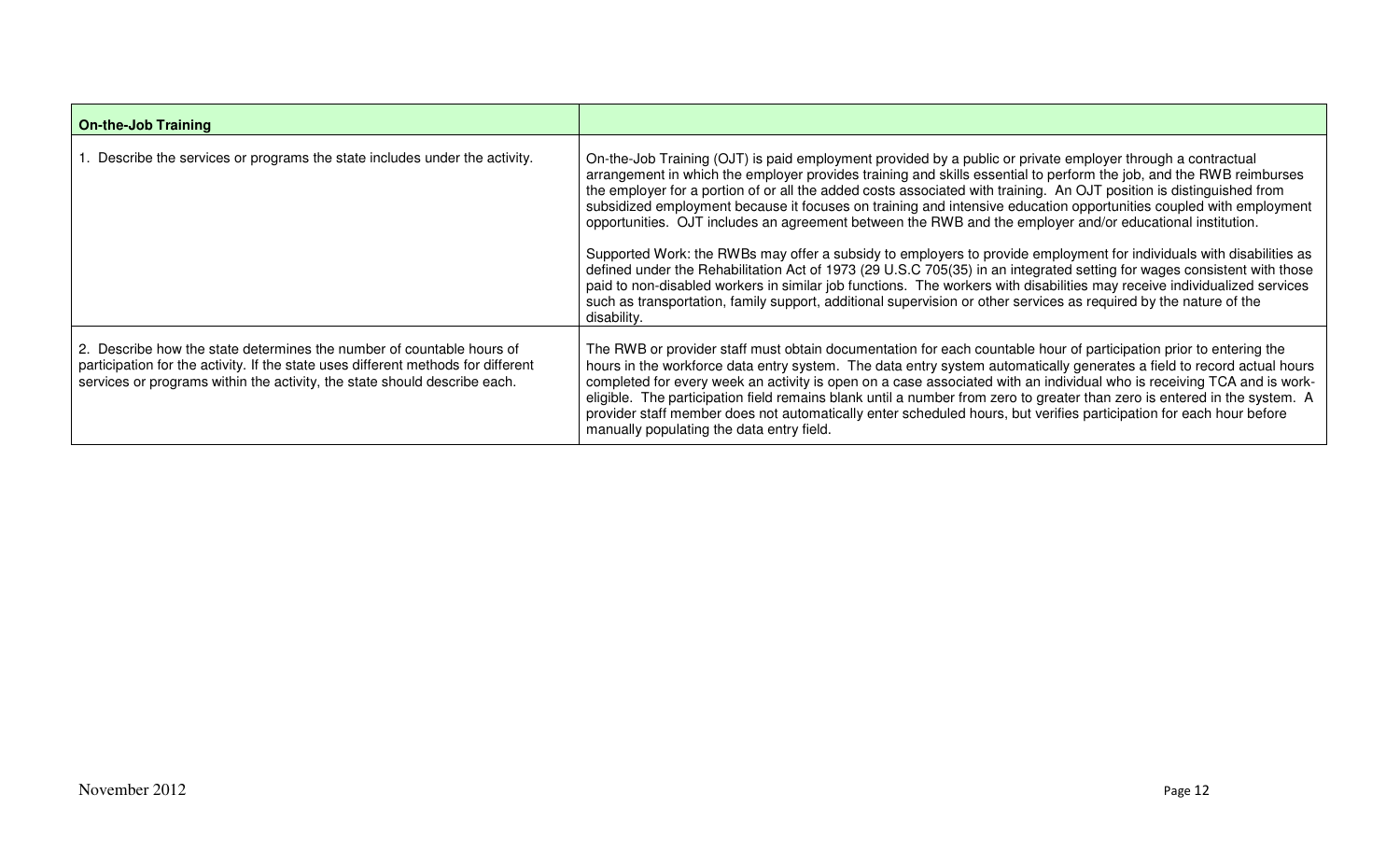| On-the-Job Training (Cont.)                                                     | RWB provider personnel verify hours of actual participation from documentation that includes proof of employment,                                                                                                           |
|---------------------------------------------------------------------------------|-----------------------------------------------------------------------------------------------------------------------------------------------------------------------------------------------------------------------------|
|                                                                                 | wage rate and hours, or from pay stubs, timesheets, copies of a checks, money orders, or other payment forms                                                                                                                |
| 3. Describe how the state verifies the actual hours of participation for the    | submitted by the work-eligible individual. If the documentation includes wages earned for hours worked during the pay                                                                                                       |
| activity. Include the procedures for obtaining and maintaining documentation of | period, but the hours are not explicitly documented, staff may divide wages earned for hours worked by wage per hour                                                                                                        |
| hours of participation.                                                         | on record.                                                                                                                                                                                                                  |
|                                                                                 |                                                                                                                                                                                                                             |
|                                                                                 | The State will also use automated confirmation/documentation of employment as maintained in recognized databases                                                                                                            |
|                                                                                 | such as The Work Number (TALX) to verify work hours. The Work Number provides the following information reported                                                                                                            |
|                                                                                 | by more than 1000 participating employers: employee name and SSN, employment status, most recent start date and                                                                                                             |
|                                                                                 | termination date (if applicable), total time with employer, job title, rate of pay, average hours per pay period, total pay                                                                                                 |
|                                                                                 | for past two years, and the most recent 12 pay periods of gross earnings. The information is available in three ways:                                                                                                       |
|                                                                                 | instantly via telephone verification; on-line to be printed; or a fax to the provider to serve as written documentation in                                                                                                  |
|                                                                                 | the file. The most efficient way of verification for provider staff will be to receive the information by telephone, and<br>document the call for the files.                                                                |
|                                                                                 |                                                                                                                                                                                                                             |
|                                                                                 | Staff may also verify employment hours by contacting the employer directly and documenting employment, wage rate                                                                                                            |
|                                                                                 | and hours. Verification of employment hours or other employment information through employer contact must include                                                                                                           |
|                                                                                 | the employer's name, date contacted, person talked with and the name of the provider staff person who obtained the                                                                                                          |
|                                                                                 | verification. Provider staff maintains written verification in the case file.                                                                                                                                               |
|                                                                                 |                                                                                                                                                                                                                             |
|                                                                                 | DCF verifies hours via employer statement or pay stubs submitted by the work-eligible individual, enters the                                                                                                                |
|                                                                                 | information in FLORIDA and maintains the information in the customer record.                                                                                                                                                |
|                                                                                 |                                                                                                                                                                                                                             |
|                                                                                 | Participation hours submitted in the federal reports are from either agency's automated system according to                                                                                                                 |
|                                                                                 | which agency receives and records the documented employment information.                                                                                                                                                    |
| 4. Describe the methods of daily supervision that the state will use.           | As part of each OJT contract, Florida requires daily on-site supervision and regular documentation of attendance hours                                                                                                      |
|                                                                                 | by the employer or designated site supervisor, like other forms of employment, proof of hours paid serves as<br>documentation of daily supervision. Provider staff maintains documentation of supervision in the case file. |
|                                                                                 |                                                                                                                                                                                                                             |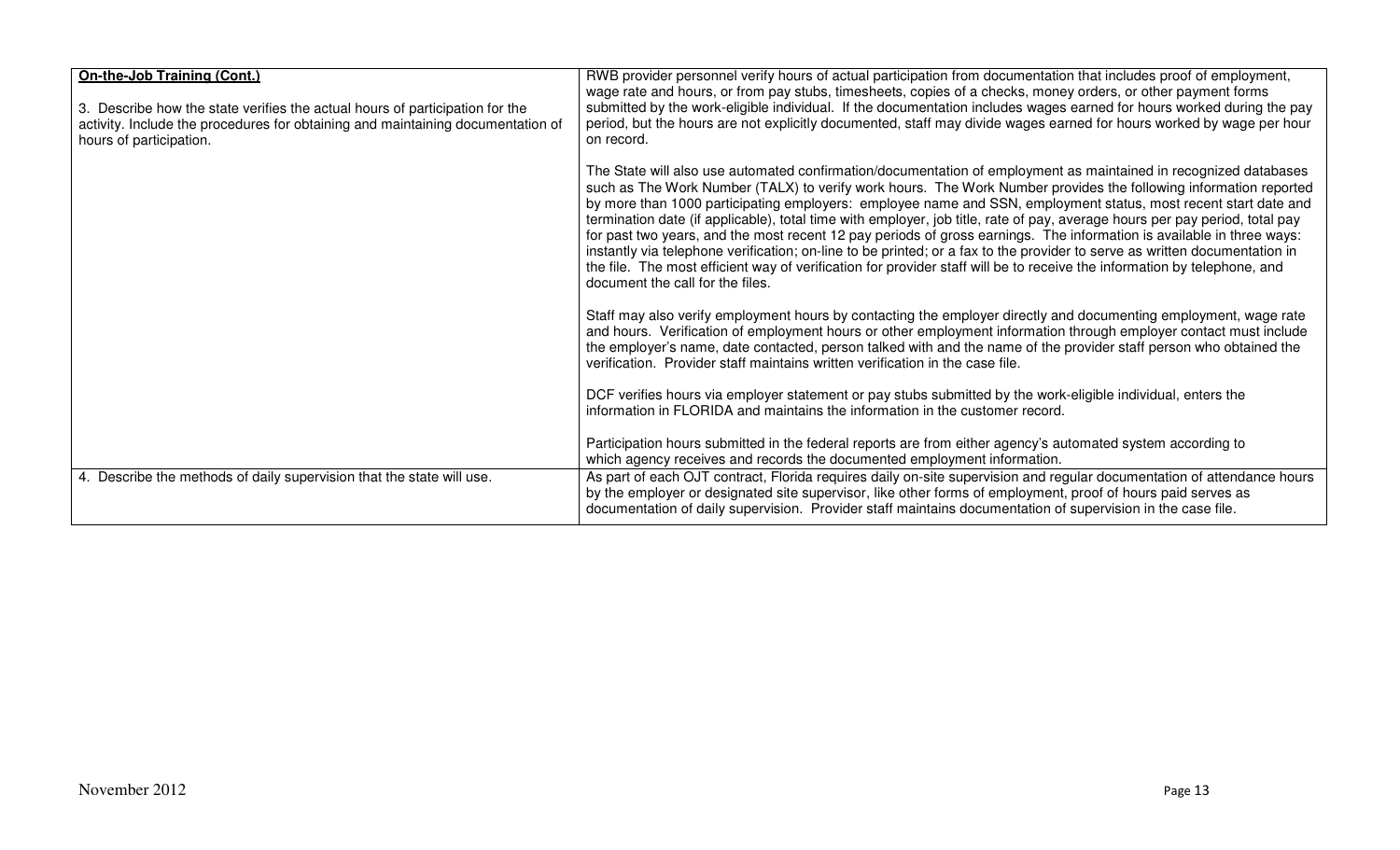| On-the-Job Training (Cont.)<br>Special documentation                                                                                                   |                                                                                                                                                                                                                                                                                                                                                                                                                                                                                                                                                                                                                                                                                                                                                                                                                                                                                             |
|--------------------------------------------------------------------------------------------------------------------------------------------------------|---------------------------------------------------------------------------------------------------------------------------------------------------------------------------------------------------------------------------------------------------------------------------------------------------------------------------------------------------------------------------------------------------------------------------------------------------------------------------------------------------------------------------------------------------------------------------------------------------------------------------------------------------------------------------------------------------------------------------------------------------------------------------------------------------------------------------------------------------------------------------------------------|
| 1. Describe the nature of training provided by employers that distinguishes this<br>from subsidized employment.                                        | 1. The employer or educational institution, on behalf of the employer, receives a subsidy to offset the cost of the<br>training provided to the participant. Unlike work experience, the individual is in paid employment during the training<br>process. To be distinguished from subsidized employment, the RWBs base each OJT position on a contractual<br>agreement that requires the participant to be trained for a specific (or similar) employment position while working.<br>The type of training slots for participants will vary based on the labor market and employment openings in the local<br>area, the participant's goals and the employer's skill requirements for hiring. Training should include employability<br>skills, such as organization, communication, problem solving, listening, cooperation skills and other skills specific to<br>the employment position. |
| 2. If the state intends to project hours of participation based on current,<br>documented, and actual hours, explain how it will make this projection. | 2. Florida will use the "project forward hours" provision. The State will report projected hours of employment<br>participation for up to six months based on documented actual hours of work during a participant's first full pay cycle—<br>i.e. weekly, bi-weekly, monthly. The documentation may be employer statement of wages and hours and/or pay stubs<br>submitted by the employed individual.                                                                                                                                                                                                                                                                                                                                                                                                                                                                                     |
|                                                                                                                                                        | Any time workforce staff members receive information that the individual's actual hours of work have changed, or no<br>later than the end of any six month period, they will re-verify the individual's current actual average hours of work and<br>Florida will report these projected hours of participation for another six-month period.                                                                                                                                                                                                                                                                                                                                                                                                                                                                                                                                                |
| <b>Job Search and Job Readiness</b>                                                                                                                    |                                                                                                                                                                                                                                                                                                                                                                                                                                                                                                                                                                                                                                                                                                                                                                                                                                                                                             |
| 1. Describe the services or programs the state includes under the activity.                                                                            | Job Search and Job Readiness activities are those that include the act of seeking or obtaining employment, as well as<br>instruction on how to seek employment. Providers may offer information and build skills during formal, planned<br>workshops and classes or through less structured individualized activities.                                                                                                                                                                                                                                                                                                                                                                                                                                                                                                                                                                      |
|                                                                                                                                                        | JS/JR may include the following activities directly related to preparing for or finding employment: orientation to the<br>world of work; budgeting; life skills; interpersonal skills; decision making skills; time management; basic job seeking<br>skills; job retention skills; instruction in completing an application; interviewing skills; resume development; appropriate<br>dress; career planning; the completion of job applications; the submission of resumes; employment interviews;<br>orientation/group interviews. It will not include looking for child care, housing or other non-work activities.                                                                                                                                                                                                                                                                       |
|                                                                                                                                                        | Participants will also have access to well-equipped resource centers with computers and/or print materials to help<br>them to apply for jobs, develop resumes, cover letters and follow-up letters, etc. Participants may also apply for jobs<br>directly with an employer.                                                                                                                                                                                                                                                                                                                                                                                                                                                                                                                                                                                                                 |
|                                                                                                                                                        | Substance abuse and mental health services may be considered part of the job search and job readiness activity. The<br>individual must be determined to be in need of SAMH treatment by a substance abuse and mental health professional.<br>Treatment may include in-patient or out-patient classes, workshops, group therapy, individual therapy, detoxification,<br>rehabilitation activities and other sessions determined medically necessary.                                                                                                                                                                                                                                                                                                                                                                                                                                         |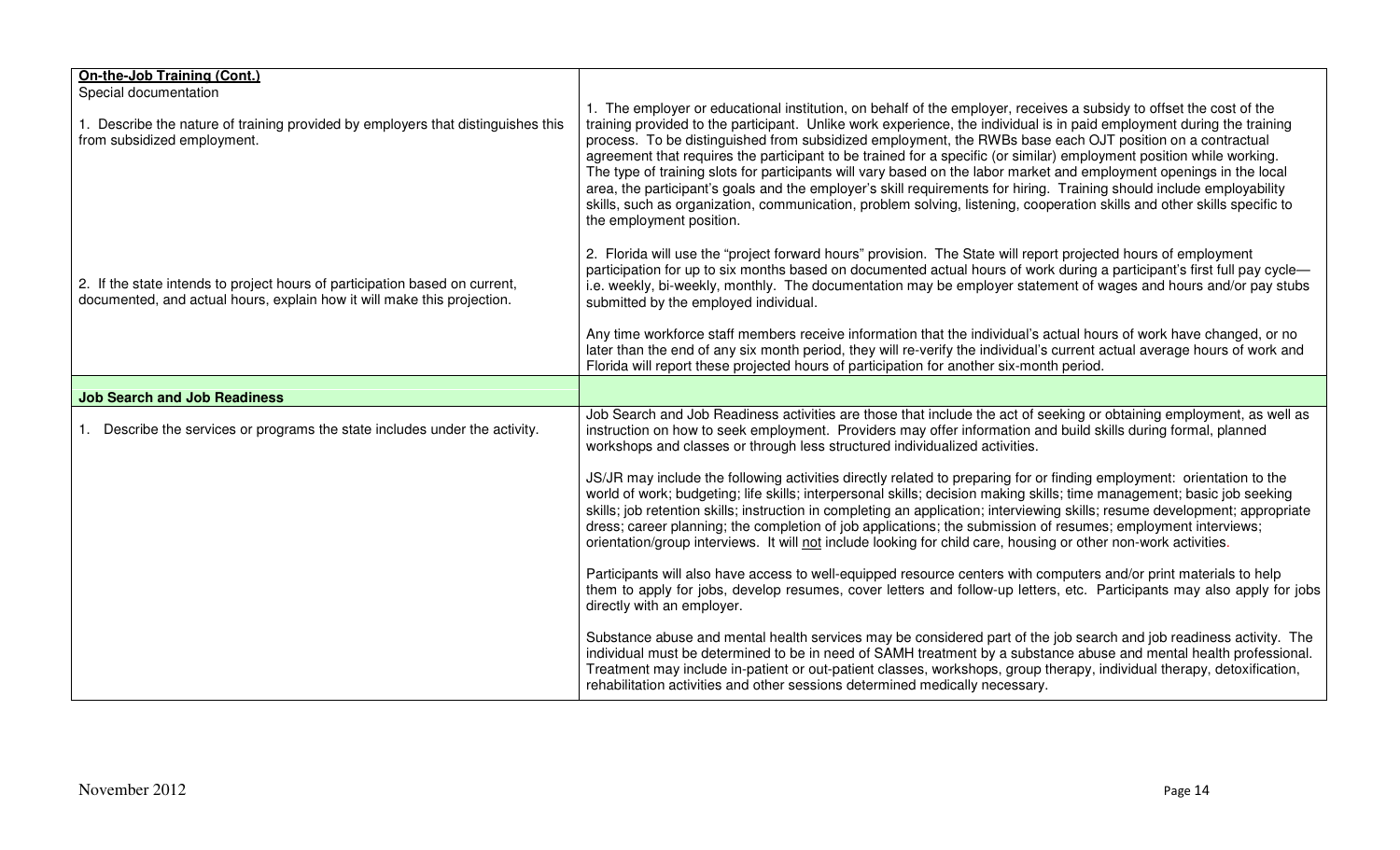| Job Search and Job Readiness (Cont.)<br>2. Describe how the state determines the number of countable hours of<br>participation for the activity. If the state uses different methods for different<br>services or programs within the activity, the state should describe each.                                                                                                                                   | The RWB or provider staff must secure documentation for each countable hour of participation prior to entering the<br>hours in the workforce data entry system. The data entry system automatically generates a field to record actual hours<br>completed for every week an activity is open on a case associated with an individual who is receiving TCA and is work-<br>eligible. The participation field remains blank until a number from zero to greater than zero is entered in the system.<br>Provider staff does not automatically enter scheduled hours, but verifies participation for each hour before manually<br>populating the data entry field.                                                                                                                                                                                                  |
|-------------------------------------------------------------------------------------------------------------------------------------------------------------------------------------------------------------------------------------------------------------------------------------------------------------------------------------------------------------------------------------------------------------------|-----------------------------------------------------------------------------------------------------------------------------------------------------------------------------------------------------------------------------------------------------------------------------------------------------------------------------------------------------------------------------------------------------------------------------------------------------------------------------------------------------------------------------------------------------------------------------------------------------------------------------------------------------------------------------------------------------------------------------------------------------------------------------------------------------------------------------------------------------------------|
| NOTE: In accordance with final TANF regulations, Florida will convert the<br>allowable six weeks of JS/JR into hours and will allow not more than 120<br>hours for a single parent with a child under six, or 180 hours for all other<br>work eligible individuals during any 12-month period. The State will<br>maintain its limit on no more than four consecutive weeks of Job<br><b>Search/Job Readiness.</b> | Providers will enter actual hours spent in a structured, in-house job readiness and/or a structured, in-house job search<br>program or at a SAMH treatment program as countable hours of participation. The RWB provider staff will track hours<br>spent in structured, in-house job readiness assistance and structured, in-house job search and enter the hours into the<br>workforce data entry system as described above. Substance abuse and mental health treatment hours will be<br>recorded on time logs/time sheets kept by the participant and signed by the SAMH supervisor or by attendance<br>records maintained and signed by the SAMH site professional and submitted regularly to the RWB.                                                                                                                                                      |
|                                                                                                                                                                                                                                                                                                                                                                                                                   | The participant must record each on-site job contact on a personal activities log. The log will serve as documentation<br>of a participant's actual hours of job searching plus the time it takes to get from job site to job site. The participant must<br>submit the log of the daily job contacts in accordance with a schedule established by the RWB or no less than monthly.<br>A representative of the employer or RWB provider staff may certify the validity of the log by initialing each entry.<br>Participants conducting job searches via telephone and via internet must record their activities on the job search report<br>form and must include detailed, specific information to allow for follow-up and verification by RWB provider staff. The<br>timesheet entries will serve as the basis for recording countable hours of participation. |
| 3. Describe how the state determines the number of countable hours of<br>participation for the activity. If the state uses different methods for different<br>services or programs within the activity, the state should describe each.                                                                                                                                                                           | The RWB or provider staff must secure documentation for each countable hour of participation prior to entering the<br>hours in the workforce data entry system. The data entry system automatically generates a field to record actual hours<br>completed for every week an activity is open on a case associated with an individual who is receiving temporary cash<br>assistance and required to participate in the work program. The participation field remains blank until a number from<br>zero to greater than zero is entered in the system. Provider staff does not automatically enter scheduled hours, but<br>verifies participation for each hour before manually populating the data entry field.                                                                                                                                                  |
|                                                                                                                                                                                                                                                                                                                                                                                                                   | Providers will enter actual hours spent in a structured, in-house job readiness, and/or a structured, in-house job search<br>program or at a SAMH treatment program as countable hours of participation. RWB provider staff will track hours<br>spent in structured, in-house job readiness assistance and structured, in-house job search and enter the hours into the<br>workforce data entry system as described above. Substance abuse and mental health treatment hours will be<br>recorded on time logs/time sheets kept by the participant and signed by the SAMH supervisor or by attendance<br>records maintained and signed by the SAMH site professional.                                                                                                                                                                                            |
|                                                                                                                                                                                                                                                                                                                                                                                                                   | The participant must record each on-site job contact on a manually maintained activities log. The log will be a record<br>of a participant's actual hours of job searching. The participant must submit the log of the daily job contacts at least bi-<br>weekly. A representative of the employer or RWB provider staff may certify the validity of the log by initialing each<br>entry. Participants conducting job searches via telephone and via internet must record their activities on the job search<br>report form and must include detailed, specific information to allow for follow-up and verification by RWB provider staff.<br>The timesheet entries will serve as the basis for recording countable hours of participation.                                                                                                                     |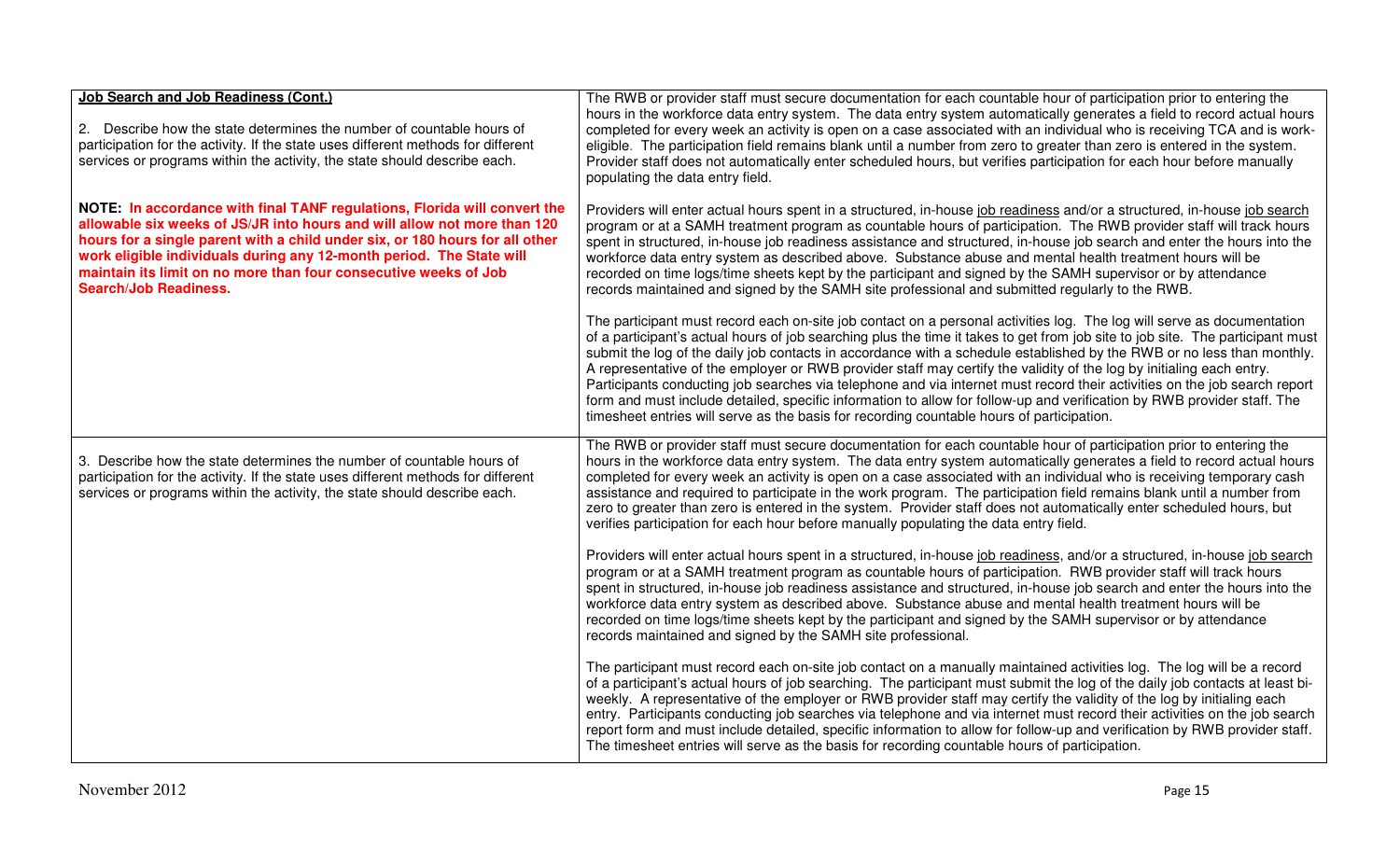| <b>Job Search and Job Readiness (Cont.)</b><br>4. Describe how the state verifies the actual hours of participation for the<br>activity. Include the procedures for obtaining and maintaining documentation of<br>hours of participation. | The State will report actual hours spent in a structured, in-house job readiness program and in a structured, in-house<br>job search program as countable hours of participation. RWB provider staff will track hours spent in job readiness<br>assistance and on in-house job search and enter the hours into the workforce data entry system. Local operating<br>procedures will define acceptable documentation and may include sign in/activity logs that are verified by provider<br>staff, the RWB automated tracking processes or other activity tracking processes that are established by the RWB.<br>(RWBs using the Florida job matching system can verify time spent in job search.)                                                                                                    |
|-------------------------------------------------------------------------------------------------------------------------------------------------------------------------------------------------------------------------------------------|-----------------------------------------------------------------------------------------------------------------------------------------------------------------------------------------------------------------------------------------------------------------------------------------------------------------------------------------------------------------------------------------------------------------------------------------------------------------------------------------------------------------------------------------------------------------------------------------------------------------------------------------------------------------------------------------------------------------------------------------------------------------------------------------------------|
|                                                                                                                                                                                                                                           | On-site job search includes making contact with potential employers to learn of suitable job openings via telephone; via<br>the internet and/or in person; applying for those jobs; and interviewing for jobs. Participants will be required to<br>complete the job search report form, which must include specific information on all contacts completed via telephone<br>and via the internet. All in-person visits to an employer, all applications submitted and all interviews for job openings<br>must be documented and signed by the employer or the employer-designated supervisor. A contact number must be<br>provided unless the RWB provider verifies the completion of on-site activities through another procedure, such as<br>random contacts or receipt of copies of applications. |
|                                                                                                                                                                                                                                           | The provider must retain documentation of job search activities in the case file to support participation data.                                                                                                                                                                                                                                                                                                                                                                                                                                                                                                                                                                                                                                                                                     |
|                                                                                                                                                                                                                                           | The RWB provider staff will verify the participation information used to certify hours in job search and job readiness<br>activities by conducting a random review of representative number or no fewer than 10% of participant logs and<br>timesheets monthly and take corrective action if any entries prove inaccurate.                                                                                                                                                                                                                                                                                                                                                                                                                                                                          |
| 5. Describe the methods of daily supervision that the state will use.                                                                                                                                                                     | Florida's job search (both in-house and on-site) and job readiness assistance require daily supervision and<br>documentation of attendance by the employer or appropriate RWB provider staff.                                                                                                                                                                                                                                                                                                                                                                                                                                                                                                                                                                                                       |
|                                                                                                                                                                                                                                           | RWB provider staff will supervise in-house job search and job readiness assistance on a daily basis as part of a<br>structured activity.                                                                                                                                                                                                                                                                                                                                                                                                                                                                                                                                                                                                                                                            |
|                                                                                                                                                                                                                                           | On-site job search hours and travel hours will be maintained on a daily basis using signed timesheets/contact sheets,<br>job search/travel logs, maintained by the participants or other activity tracking processes established by the RWB<br>provider. Provider staff will supervise on-site job search on a daily basis using telephonic contact, facsimile<br>communication, in-person interviews, and other communication processes defined by the RWB and used in daily<br>operations to track and supervise other job seeker groups (for example – WIA and Unemployment Compensation job<br>seekers).                                                                                                                                                                                        |
|                                                                                                                                                                                                                                           | Substance abuse and mental health practitioners will supervise participants during any treatment or counseling<br>sessions and their signature on the participant's time log will serve as documentation of supervision.                                                                                                                                                                                                                                                                                                                                                                                                                                                                                                                                                                            |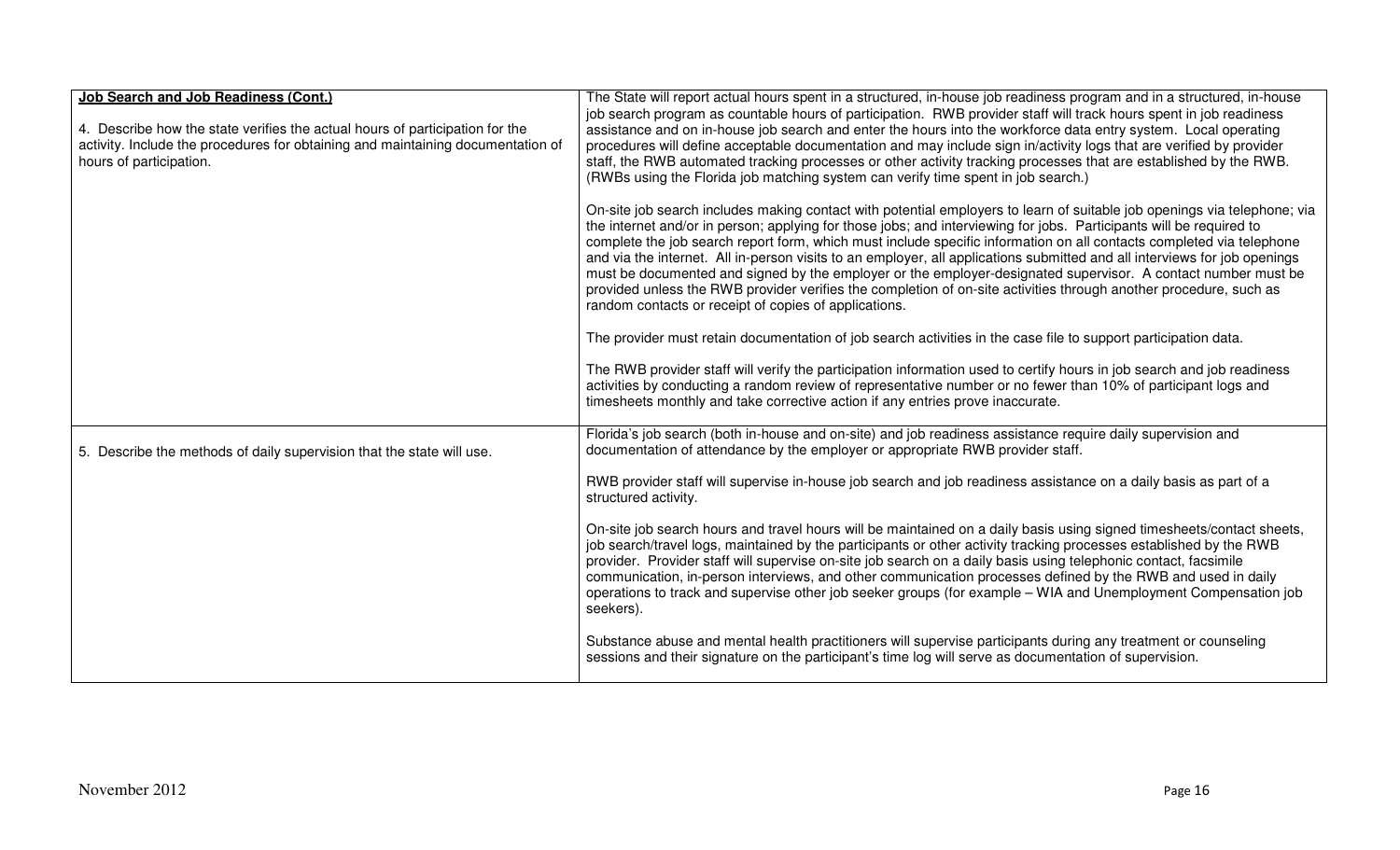| Job Search and Job Readiness (Cont.)<br>Special documentation:<br>Substance Abuse and Mental Health (SAMH) services can only be counted for<br>the hours an individual is in actual SAMH activities. If treatment is credited, a<br>SAMH professional must certify that such treatment is necessary.<br>1. If the state intends to count substance abuse treatment, mental health<br>treatment and rehabilitation activities, describe the criteria to determine<br>whether the recipients are "otherwise employable" and establish the<br>necessity of treatment or therapy. Describe the certification requirements<br>for qualified medical or mental health professionals used in this process.<br>2. Describe how the state ensures there are no more than six total<br>weeks (four consecutive weeks) of job search and job readiness<br>assistance are reported in a fiscal year (or a total of 12 weeks in<br>states that meet the definition of a "needy state" for the<br>Contingency Fund). | 1. Using a brief screening tool provided by the SAMH provider, RWB provider staff identify participants likely to be in<br>need of SAMH intervention. The work force providers refer these participants to the SAMH provider for more in-depth<br>assessment. The medical or mental health professional who determines treatment will be licensed and/or board<br>certified to practice in the State of Florida (per F. S. 414.0655). However, licensed practitioners do not lead all<br>treatment sessions. Counselors or lay staffs lead some sessions. The RWB provider staff must verify the hours<br>completed in the SAMH program through an attendance log or other SAMH documentation in order to input the hours<br>in the workforce data entry system participation field.<br>2. The DCF maintains a historical file of work eligible individuals for the preceding 12-month period in which hours<br>engaged in job search were used to meet the work participation requirement. The file contains each individual's<br>personal identification number and the begin date of the week for each hour/week used. Before reporting hours<br>engaged in job search to meet work participation requirements, DCF checks this file to ensure that neither more than a<br>total of 120/180 hours, nor more than four consecutive weeks are reported for participation. (Any time Florida is<br>classified as a "needy" state, DCF will invoke the more liberal limitations of 12 weeks or 240/360 hours for Job Search<br>Job Readiness.) |
|--------------------------------------------------------------------------------------------------------------------------------------------------------------------------------------------------------------------------------------------------------------------------------------------------------------------------------------------------------------------------------------------------------------------------------------------------------------------------------------------------------------------------------------------------------------------------------------------------------------------------------------------------------------------------------------------------------------------------------------------------------------------------------------------------------------------------------------------------------------------------------------------------------------------------------------------------------------------------------------------------------|-----------------------------------------------------------------------------------------------------------------------------------------------------------------------------------------------------------------------------------------------------------------------------------------------------------------------------------------------------------------------------------------------------------------------------------------------------------------------------------------------------------------------------------------------------------------------------------------------------------------------------------------------------------------------------------------------------------------------------------------------------------------------------------------------------------------------------------------------------------------------------------------------------------------------------------------------------------------------------------------------------------------------------------------------------------------------------------------------------------------------------------------------------------------------------------------------------------------------------------------------------------------------------------------------------------------------------------------------------------------------------------------------------------------------------------------------------------------------------------------------------------------------------------------------|
| <b>Community Service Program</b>                                                                                                                                                                                                                                                                                                                                                                                                                                                                                                                                                                                                                                                                                                                                                                                                                                                                                                                                                                       |                                                                                                                                                                                                                                                                                                                                                                                                                                                                                                                                                                                                                                                                                                                                                                                                                                                                                                                                                                                                                                                                                                                                                                                                                                                                                                                                                                                                                                                                                                                                               |
| 1. Describe the services or programs the state includes under the activity.                                                                                                                                                                                                                                                                                                                                                                                                                                                                                                                                                                                                                                                                                                                                                                                                                                                                                                                            | Community Service Programs are structured programs in which TCA work-eligible recipients perform work for<br>the direct benefit of the community under the auspices of not-for-profit or public organizations. The state limits<br>community service programs to projects that serve a useful community purpose in fields such as health, social<br>service, environmental protection, education, urban and rural redevelopment, welfare, recreation, public<br>facilities, public safety and child care.<br>RWBs design community service programs to improve the employability of recipients with few skills and little<br>employment experience. Prior to making a community service assignment, the RWB considers the participants' prior<br>training, experience and skills in consultation with the participating community agency in order to ensure a positive<br>outcome for both the participant and the agency.<br>Community service programs are most appropriate for a participant who needs to increase employability by improving<br>his or her interpersonal skills and job retention skills, or who needs to learn stress management, problem solving, and<br>how to attain a balance between job and personal responsibilities.                                                                                                                                                                                                                                                                                             |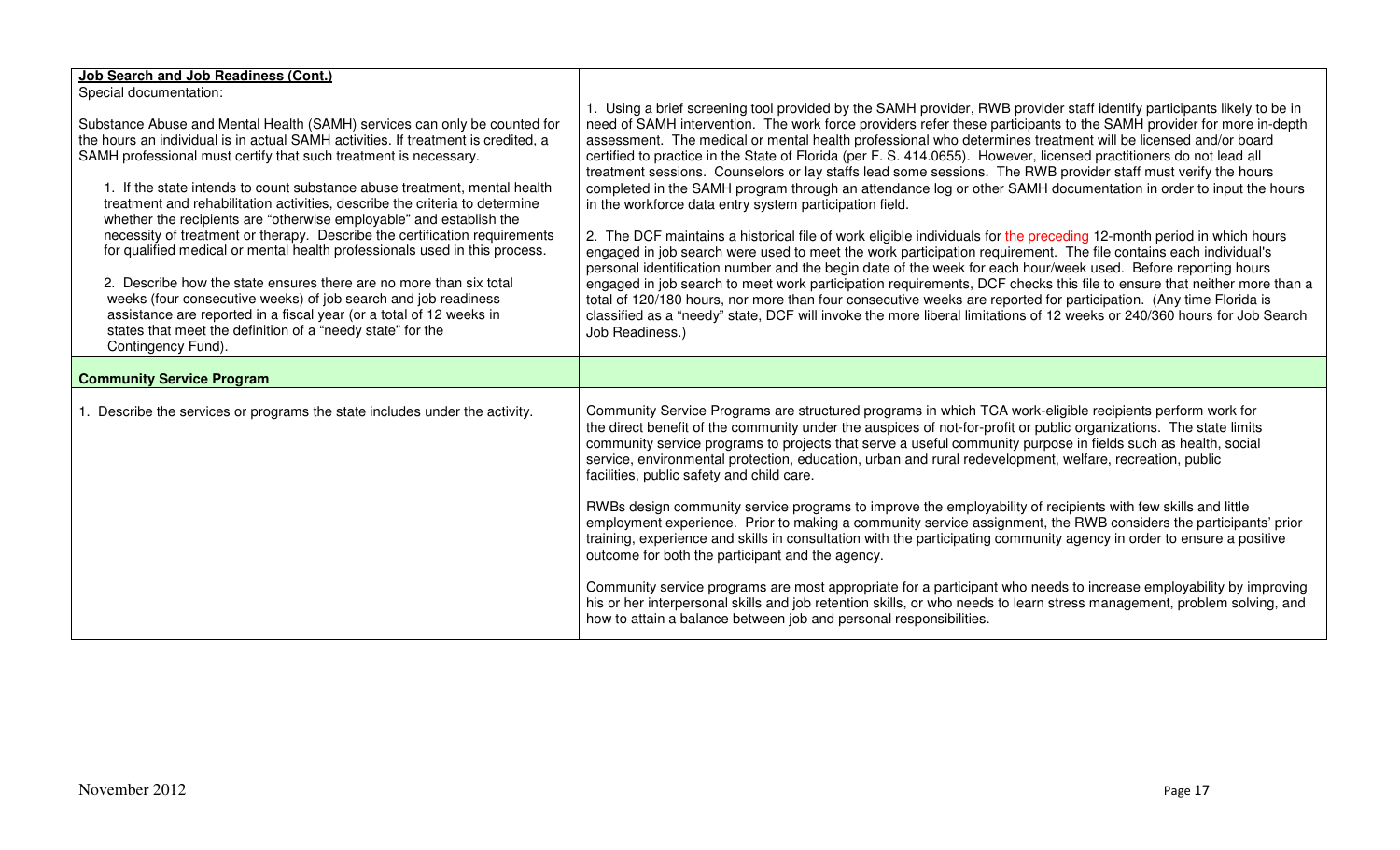| <b>Community Service Program (Cont.)</b><br>2. Describe how the state determines the number of countable hours of<br>participation for the activity. If the state uses different methods for different<br>services or programs within the activity, the state should describe each. | 1. The RWB determines the maximum number of hours a participant may be scheduled in this activity for the month<br>by adding the amount of TCA and the food stamp benefit amount and dividing the resulting figure by the Florida's<br>minimum wage.<br>2. The RWB or provider staff must obtain documentation for each countable hour of participation prior to entering the<br>hours in the workforce data entry system. The data entry system automatically generates a field to record actual hours<br>completed for every week an activity is open on a case associated with an individual who is receiving TCA and is work-<br>eligible. The participation field remains blank until a number from zero to greater than zero is entered in the system.<br>Provider staff do not automatically enter scheduled hours, but verifies each hour before manually populating the data<br>entry field.                                                                                                                                                                                                              |
|-------------------------------------------------------------------------------------------------------------------------------------------------------------------------------------------------------------------------------------------------------------------------------------|--------------------------------------------------------------------------------------------------------------------------------------------------------------------------------------------------------------------------------------------------------------------------------------------------------------------------------------------------------------------------------------------------------------------------------------------------------------------------------------------------------------------------------------------------------------------------------------------------------------------------------------------------------------------------------------------------------------------------------------------------------------------------------------------------------------------------------------------------------------------------------------------------------------------------------------------------------------------------------------------------------------------------------------------------------------------------------------------------------------------|
| 3. Describe how the state verifies the actual hours of participation for the<br>activity. Include the procedures for obtaining and maintaining documentation of<br>hours of participation.                                                                                          | The RWB provider verifies each hour of actual participation through time logs maintained by the participant and signed<br>by the site supervisor or through attendance records kept by the designated representative of the community service<br>provider. The automated system generates a field to record actual hours of participation each week the individual<br>receives TCA and is work eligible and assigned to community service. Documentation of hours of participation must be<br>forwarded to the RWB provider staff in accordance with the schedule or no less than monthly and must include time<br>logs, daily attendance records, or some other form of attendance record signed by a designated party at the community<br>service organization. RWB provider staff enter countable hours in the workforce data entry system, and maintain the<br>verification in the case file to support participation data. Because a community service program is a structured<br>program, workforce staff communicate with the worksite supervisor and verify attendance and progress on a regular<br>basis. |
| 4. Describe the methods of daily supervision that the state will use.<br>Note: The state has added the use of electronic time tracking as a part of its<br>daily supervision and documentation process.<br>Clarification: Effective upon plan approval.                             | Florida's Community Service program requires daily supervision by the work site supervisor. The supervisor-signed<br>participant time logs or other attendance records will serve as evidence of daily supervision. The state will also accept<br>a supervisor's electronic signature where the time of a work-site participant is logged electronically using an electronic<br>time tracking system. The supervisor will use a secure log-in identification and password to record and attest to the<br>participant's attendance by entering their system recognized credentials and verifying the completed hours. A<br>supervisor may also review hours logged into the electronic time tracking system by a participant and validate the<br>accuracy of attendance using their log-in credentials to approve/attest to hours completed.<br>RWB provider staff enter the hours in the workforce data entry system and maintain the verification of attendance<br>and supervision in the case file.                                                                                                              |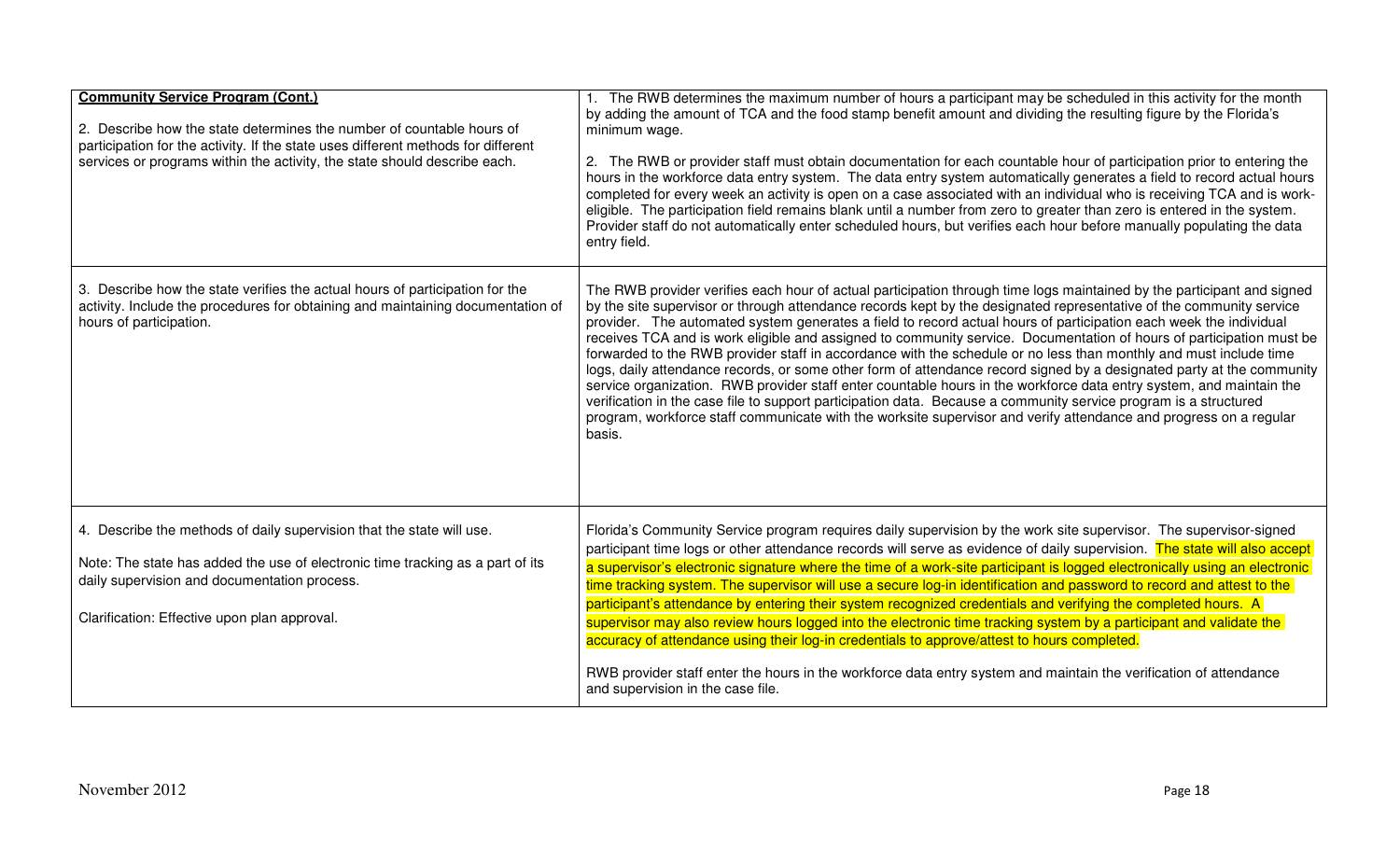| <b>Community Service Program (Cont.)</b><br><b>Special Documentation</b><br>Describe how the types of community service positions that create an<br>$\mathbf{1}$ .<br>employer/employee relationship and are subject to the FLSA minimum<br>wage requirements will be determined.<br>If a state permits self-initiated community service positions, describe<br>2.<br>how it determines that the position provides direct community services<br>and improves the recipient's employability. | 1. The RWB enters into a community service program contract with the not-for-profit or public organization selected<br>for the community service program participant, creating an employee/employer relationship.<br>The RWB provider assigns scheduled hours for the month based on the following calculation: TCA amount added to<br>the food stamp benefit amount, divided by the Florida minimum wage. Providers may assign weekly hours with<br>flexibility so long as they do not exceed the maximum hours for the month.<br>2. The participant may locate a community service project by personal initiative and inform the RWB provider. The<br>RWB provider will negotiate a community service program contract with the community service agency that includes<br>all required provisions of state and federal regulations.                                                                                                                                                                                    |
|---------------------------------------------------------------------------------------------------------------------------------------------------------------------------------------------------------------------------------------------------------------------------------------------------------------------------------------------------------------------------------------------------------------------------------------------------------------------------------------------|--------------------------------------------------------------------------------------------------------------------------------------------------------------------------------------------------------------------------------------------------------------------------------------------------------------------------------------------------------------------------------------------------------------------------------------------------------------------------------------------------------------------------------------------------------------------------------------------------------------------------------------------------------------------------------------------------------------------------------------------------------------------------------------------------------------------------------------------------------------------------------------------------------------------------------------------------------------------------------------------------------------------------|
| <b>Vocational Education and Training</b>                                                                                                                                                                                                                                                                                                                                                                                                                                                    |                                                                                                                                                                                                                                                                                                                                                                                                                                                                                                                                                                                                                                                                                                                                                                                                                                                                                                                                                                                                                          |
| Describe the services or programs the state includes under the activity.                                                                                                                                                                                                                                                                                                                                                                                                                    | This activity is education and training that prepares the individual for employment in current or emerging occupations<br>through organized and state approved training in Florida's vocational technical area centers, community colleges<br>offering certificate, AA/AS, and other advanced degree programs and proprietary schools. With careful planning, the<br>provider and participant may be able to combine vocational education and training with other work activities in ways<br>that lead to a baccalaureate or other advanced degree.<br>Florida does not allow stand alone basic skills or English language proficiency classes to be offered as vocational<br>education; however, vocational education curriculum structure does provide for those skills to be embedded in the<br>programs if they are required for the success of the student.                                                                                                                                                         |
| 2. Describe how the state determines the number of countable hours of<br>participation for the activity. If the state uses different methods for different<br>services or programs within the activity, the state should describe each.                                                                                                                                                                                                                                                     | The RWB or provider staff must secure documentation for each countable hour of participation prior to entering the<br>hours in the workforce data entry system. The data entry system automatically generates a field to record actual<br>hours completed for every week an activity is open for an individual who is receiving TCA and is work-eligible. The<br>participation field remains blank until a number from zero to greater than zero is entered in the system. Provider<br>staff do not automatically enter scheduled hours, but verifies each hour before manually populating the data entry<br>field.<br>In addition to actual classroom hours, countable hours may include supervised time spent in curriculum-required labs<br>and clinical settings, supervised study halls as well as up to one hour of unsupervised homework time for each hour of<br>class time. Total homework time counted for participation cannot exceed the hours required or advised by the<br>educational program/instructor. |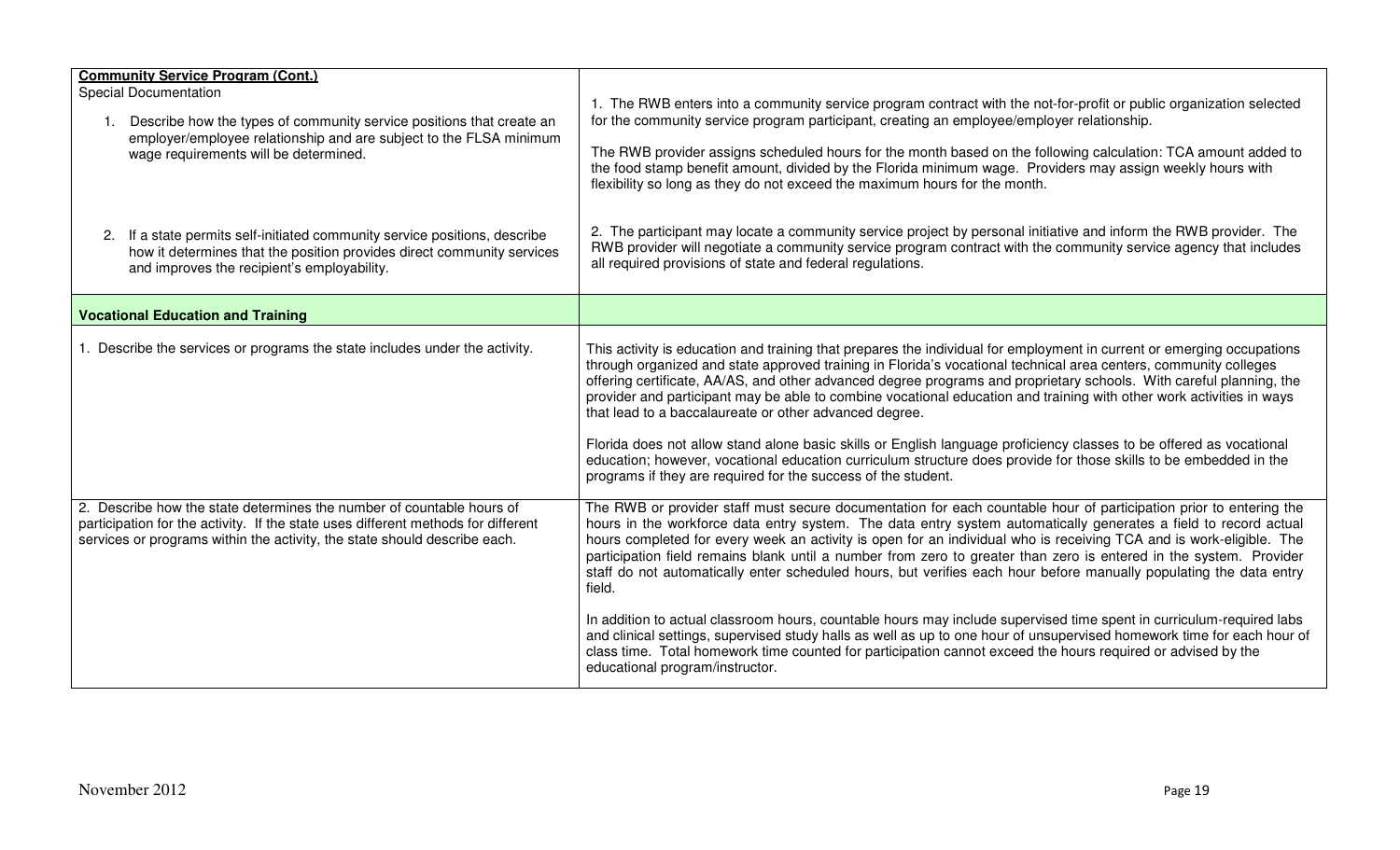| <b>Vocational Education and Training (Cont.)</b><br>3. Describe how the state verifies the actual hours of participation for the<br>activity. Include the procedures for obtaining and maintaining documentation of<br>hours of participation. | RWB provider personnel verify hours of actual participation through documentation that includes time logs kept by<br>participants and signed by a supervisor or other institution attendance records submitted to the RWB provider in<br>accordance with the attendance/progress report schedule or no less than monthly. Provider staff may also verify<br>participation hours by contacting an instructor, other supervisor, or institution directly. Attendance information must<br>include the participant's name, the course, lab or study hall, the inclusive dates of attendance, instructor's/supervisor's<br>name and if different, the name of the person/institution certifying attendance. Provider staff enters the information in<br>the workforce data entry system and maintains the verification in the case file to support participation data.                                                                                                                                                                                                                                                                                                      |
|------------------------------------------------------------------------------------------------------------------------------------------------------------------------------------------------------------------------------------------------|------------------------------------------------------------------------------------------------------------------------------------------------------------------------------------------------------------------------------------------------------------------------------------------------------------------------------------------------------------------------------------------------------------------------------------------------------------------------------------------------------------------------------------------------------------------------------------------------------------------------------------------------------------------------------------------------------------------------------------------------------------------------------------------------------------------------------------------------------------------------------------------------------------------------------------------------------------------------------------------------------------------------------------------------------------------------------------------------------------------------------------------------------------------------|
| Describe the methods of daily supervision that the state will use.<br>4.                                                                                                                                                                       | Vocational Education and Training requires daily supervision. At the beginning of each semester, participants are<br>required to document schedules and course requirements. The time logs documenting hours of participation will be<br>signed by a designated party, verified by an electronic logging function as established by the educational/distance<br>learning institution or the RWB may contact the institution directly. Documentation of actual hours completed<br>demonstrates daily supervision.                                                                                                                                                                                                                                                                                                                                                                                                                                                                                                                                                                                                                                                       |
| <b>Special Documentation:</b><br>1. Describe how the state ensures participation in vocational educational<br>training does not count beyond the statutory limitations limiting<br>participation to 12 months lifetime per individual?         | 1. The DCF maintains a historical file of work eligible individuals whose countable hours engaged in vocational<br>education have been used to satisfy work participation. The file contains the individual's personal identification number<br>and each month that vocational education was used to meet work participation. Before submitting any vocational<br>education hours to meet work participation requirements for an individual, DCF checks this file to ensure that not more<br>than 12 months in a lifetime have been used.                                                                                                                                                                                                                                                                                                                                                                                                                                                                                                                                                                                                                              |
| 2. Explain how the state will ensure that basic and remedial education and<br>ESL, if such activities are counted, are of limited duration and a necessary<br>or regular part of the vocational training?                                      | 2. Florida's career education/vocational programs have been restructured to require general basic or remedial<br>education be completed before entry into the technical program itself. Each program has a series of completion points<br>that correlate to the ability of the trainee and employment entry point. A person needing specific remedial work related<br>to the vocational technical program enters the program at a lower completion point level, and then progresses up<br>through the curriculum. Remedial skills are integrated as part of the technical skills segments. For instance, if a<br>trainee in a construction program needs proficiency in a math skill related to measurement or angles, that particular<br>skill will be taught in the context of the construction application, but not a complete remedial math course. The same is<br>true with English language proficiency; the trainee learns the English language terms and procedures in the context of<br>the vocational skill. Thus, the nature of curriculum design limits remedial work and English language proficiency<br>training and ensures they are of short duration. |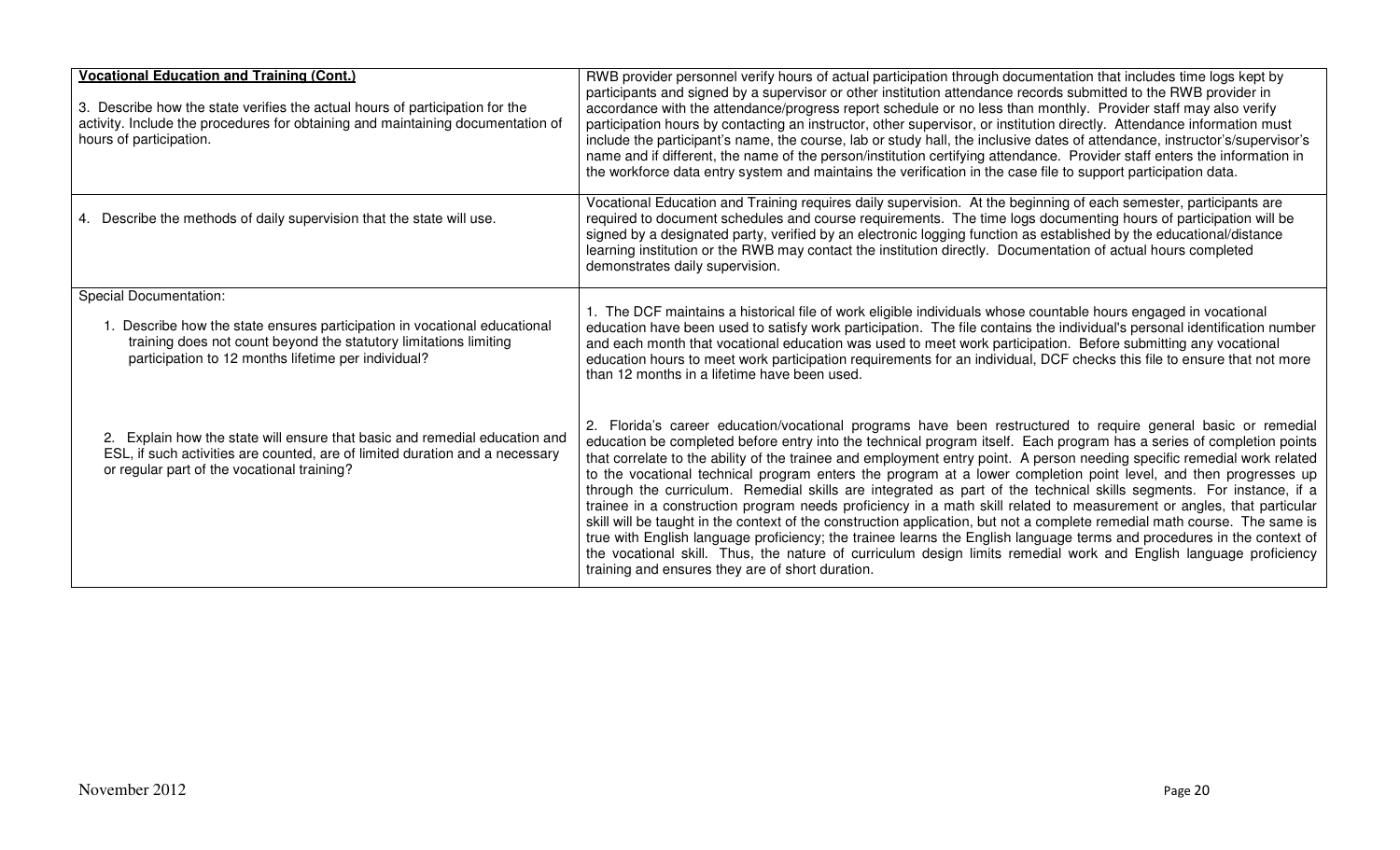| <b>Job Skills Training Directly Related to Employment</b>                                                                                                                                                                               |                                                                                                                                                                                                                                                                                                                                                                                                                                                                                                                                                                                                                                                                                                                                                                                                                                                                                                                                                                                                                                                                 |
|-----------------------------------------------------------------------------------------------------------------------------------------------------------------------------------------------------------------------------------------|-----------------------------------------------------------------------------------------------------------------------------------------------------------------------------------------------------------------------------------------------------------------------------------------------------------------------------------------------------------------------------------------------------------------------------------------------------------------------------------------------------------------------------------------------------------------------------------------------------------------------------------------------------------------------------------------------------------------------------------------------------------------------------------------------------------------------------------------------------------------------------------------------------------------------------------------------------------------------------------------------------------------------------------------------------------------|
| 1. Describe the services or programs the state includes under the activity.                                                                                                                                                             | This work activity is education or training for job skills required by an employer to provide an individual with the ability<br>to obtain employment or to advance or adapt to the changing demands of the workplace. It includes customized<br>training to meet the needs of a specific employer or it can be general training that prepares an individual for<br>employment. This activity may include literacy and language instruction, when such instruction is explicitly focused on<br>skills needed for employment or combined in a unified whole with the job training. Post-secondary education that leads<br>to a bachelor's or advanced degree may count as job skills training, if it is directly related to employment.<br>In addition to actual classroom hours, countable hours may include supervised time spent in curriculum-required labs<br>and clinical settings, supervised study halls as well as up to one hour of unsupervised homework time for each hour of                                                                         |
|                                                                                                                                                                                                                                         | class time. Total homework time counted for participation cannot exceed the hours required or advised by the<br>educational program/instructor.                                                                                                                                                                                                                                                                                                                                                                                                                                                                                                                                                                                                                                                                                                                                                                                                                                                                                                                 |
| 2. Describe how the state determines the number of countable hours of<br>participation for the activity. If the state uses different methods for different<br>services or programs within the activity, the state should describe each. | The RWB or provider staff must obtain documentation for each countable hour of participation prior to entering<br>the hours in the workforce data entry system. The data entry system automatically generates a field to record actual<br>hours completed for every week an activity is open on an individual who is receiving TCA and is work-eligible.<br>The participation field remains blank until a number from zero to greater than zero is entered in the system. Provider<br>staff do not automatically enter scheduled hours, but verifies each hour before manually populating the data entry field.                                                                                                                                                                                                                                                                                                                                                                                                                                                 |
|                                                                                                                                                                                                                                         | In addition to actual classroom hours, countable hours may include supervised time spent in curriculum-required labs<br>and clinical settings, supervised study halls as well as up to one hour of unsupervised homework time for each hour of<br>class time. Total homework time counted for participation cannot exceed the hours required or advised by the<br>educational program/instructor.                                                                                                                                                                                                                                                                                                                                                                                                                                                                                                                                                                                                                                                               |
| 3. Describe how the state verifies the actual hours of participation for the<br>activity. Include the procedures for obtaining and maintaining documentation of<br>hours of participation.                                              | RWB provider personnel verify hours of actual participation through documentation that includes time logs kept by the<br>participant and signed by a supervisor as well as other daily attendance records developed and used by the facility or<br>job site and signed by a supervisor or other designated personnel. The participant, the training facility or the job site<br>must submit the attendance records to the provider in accordance with the report schedule or no less than monthly.<br>The RWB provider staff may also verify participation hours by contacting an instructor or other site supervisor<br>directly. Attendance information must include the participant's name, the course and instructor's name if the training<br>takes place in a training facility, the name of the site-designated person certifying attendance and the inclusive dates of<br>attendance.<br>RWB provider staff enters the information in the workforce data entry system and maintains the verification in the<br>case file to support participation data. |
| 4. Describe the methods of daily supervision that the state will use.                                                                                                                                                                   | The State requires daily supervision of this activity. The time logs documenting hours of participation will be signed by<br>a designated party, verified by an electronic logging function as established by the educational/distance learning<br>institution or the RWB may contact the institution directly. Documentation of actual hours completed demonstrates<br>daily supervision.                                                                                                                                                                                                                                                                                                                                                                                                                                                                                                                                                                                                                                                                      |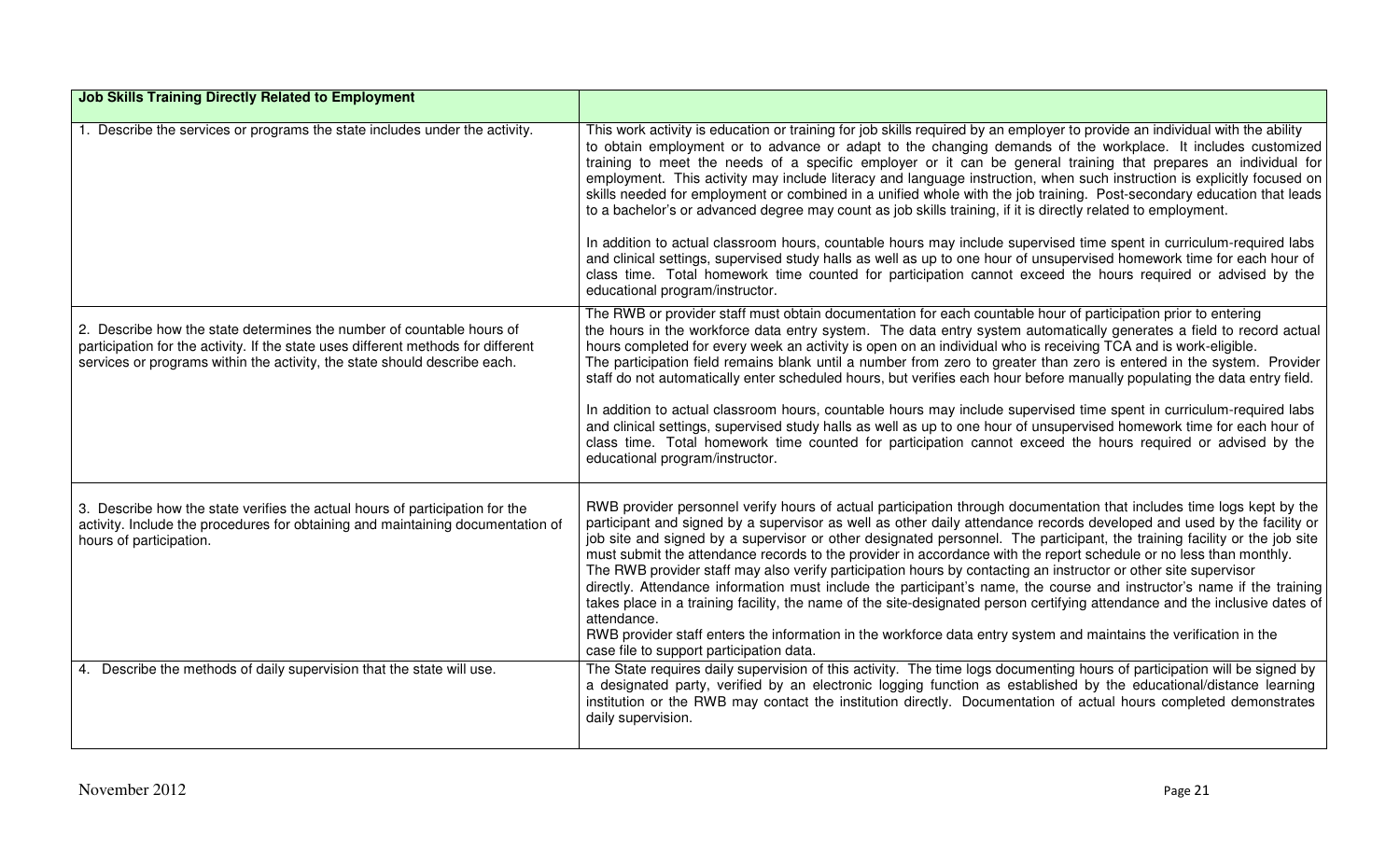| Job Skills Training Directly Related to Employment (Cont.)                                                                                                                                                                              |                                                                                                                                                                                                                                                                                                                                                                                                                                                                                                                                                                                                                                                                                                                                                                                                                                                                                                                                                             |
|-----------------------------------------------------------------------------------------------------------------------------------------------------------------------------------------------------------------------------------------|-------------------------------------------------------------------------------------------------------------------------------------------------------------------------------------------------------------------------------------------------------------------------------------------------------------------------------------------------------------------------------------------------------------------------------------------------------------------------------------------------------------------------------------------------------------------------------------------------------------------------------------------------------------------------------------------------------------------------------------------------------------------------------------------------------------------------------------------------------------------------------------------------------------------------------------------------------------|
| <b>Special Documentation:</b>                                                                                                                                                                                                           |                                                                                                                                                                                                                                                                                                                                                                                                                                                                                                                                                                                                                                                                                                                                                                                                                                                                                                                                                             |
| <b>NONE</b>                                                                                                                                                                                                                             |                                                                                                                                                                                                                                                                                                                                                                                                                                                                                                                                                                                                                                                                                                                                                                                                                                                                                                                                                             |
|                                                                                                                                                                                                                                         |                                                                                                                                                                                                                                                                                                                                                                                                                                                                                                                                                                                                                                                                                                                                                                                                                                                                                                                                                             |
| <b>Education Directly Related to Employment</b>                                                                                                                                                                                         |                                                                                                                                                                                                                                                                                                                                                                                                                                                                                                                                                                                                                                                                                                                                                                                                                                                                                                                                                             |
| 1. Describe the services or programs the state includes under the activity.                                                                                                                                                             | This is an educational activity for participants, regardless of age, who have not received a high school diploma or GED<br>and need further education related to a job in a specific occupation, job, or job offer. However, on a case by case<br>basis, RWBs may enroll individuals with high school credentials from other countries into this activity if assessment<br>indicates the person cannot function at U.S. high school level. It may include the following activities: Adult Basic<br>Education (ABE); English as a Second Language (ESL); and literacy skills. It may include classes to obtain a GED,<br>supervised homework and study activities and testing to acquire GED certification where required as a prerequisite for<br>employment.                                                                                                                                                                                               |
| 2. Describe how the state determines the number of countable hours of<br>participation for the activity. If the state uses different methods for different<br>services or programs within the activity, the state should describe each. | RWB provider staff must obtain documentation for each countable hour of participation prior to entering the hours in<br>the workforce data entry system. The data entry system automatically generates a field to record actual<br>hours completed for every week an activity is open on an individual who is receiving TCA and is work-eligible.<br>The participation field remains blank until a number from zero to greater than zero is entered in the system.<br>Provider staff do not automatically enter scheduled hours, but verifies each hour before manually populating the<br>data entry field.                                                                                                                                                                                                                                                                                                                                                 |
|                                                                                                                                                                                                                                         | In addition to actual classroom hours, countable hours may include supervised time spent in curriculum-required labs<br>and clinical settings, supervised study halls as well as up to one hour of unsupervised homework time for each hour of<br>class time. Total homework time counted for participation cannot exceed the hours required or advised by the<br>educational program/instructor.                                                                                                                                                                                                                                                                                                                                                                                                                                                                                                                                                           |
| 3. Describe how the state verifies the actual hours of participation for the<br>activity. Include the procedures for obtaining and maintaining documentation of<br>hours of participation.                                              | RWB provider staff verify hours of actual participation through documentation that includes time logs kept by the<br>participant and signed by the supervisor and daily attendance records maintained by the educational institution and<br>signed by a designated supervisor. The participants or institution must submit attendance proof to the RWB in<br>accordance with the report schedule or no less than monthly. The RWB provider staff may also verify participation<br>hours by contacting an instructor or other supervisor directly. Attendance information must include the participant's<br>name, the course and instructor's name if the training takes place in a training facility, the name of the person certifying<br>attendance and the inclusive dates of attendance. RWB provider staff enters the information in the workforce data<br>entry system and maintains the verification in the case file to support participation data. |
|                                                                                                                                                                                                                                         | In addition to actual classroom hours, countable hours may include supervised time spent in curriculum-required labs<br>and clinical settings and supervised study halls. With supporting documentation from a course instructor or the<br>institution as to the expectations for homework or study time required, one hour of unsupervised study/homework time<br>for each hour of classroom time may also become countable hours.                                                                                                                                                                                                                                                                                                                                                                                                                                                                                                                         |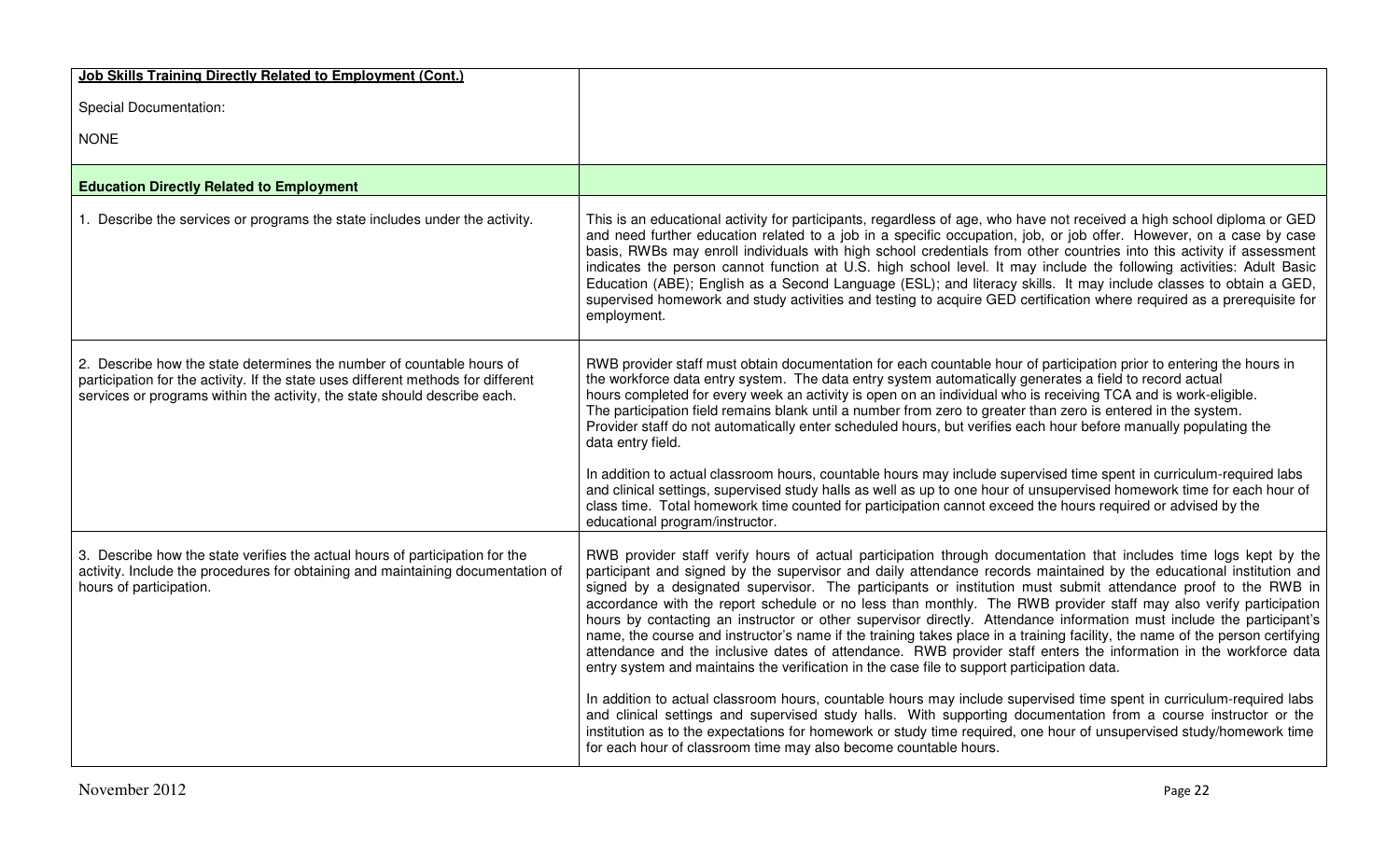| <b>Education Directly Related to Employment (Cont.)</b><br>4. Describe the methods of daily supervision that the state will use.                                                                               | The State requires daily supervision of this activity. The time logs documenting hours of participation will be signed by<br>a designated party, verified by an electronic logging function as established by the educational/distance learning<br>institution or the RWB may contact the institution directly. Documentation of actual hours completed demonstrates<br>daily supervision. |
|----------------------------------------------------------------------------------------------------------------------------------------------------------------------------------------------------------------|--------------------------------------------------------------------------------------------------------------------------------------------------------------------------------------------------------------------------------------------------------------------------------------------------------------------------------------------------------------------------------------------|
| <b>Special Documentation:</b><br>. Describe the state's criteria for "good or satisfactory progress" and how it is<br>documented.                                                                              |                                                                                                                                                                                                                                                                                                                                                                                            |
| NOTE: This description of progress was deleted in the final regulations.                                                                                                                                       |                                                                                                                                                                                                                                                                                                                                                                                            |
| Clarification: Because this was a "suggestion" from the preamble of the<br>Interim Regulations, and was omitted from the final regulations, Florida<br>implemented this item as a clarification, not a change. |                                                                                                                                                                                                                                                                                                                                                                                            |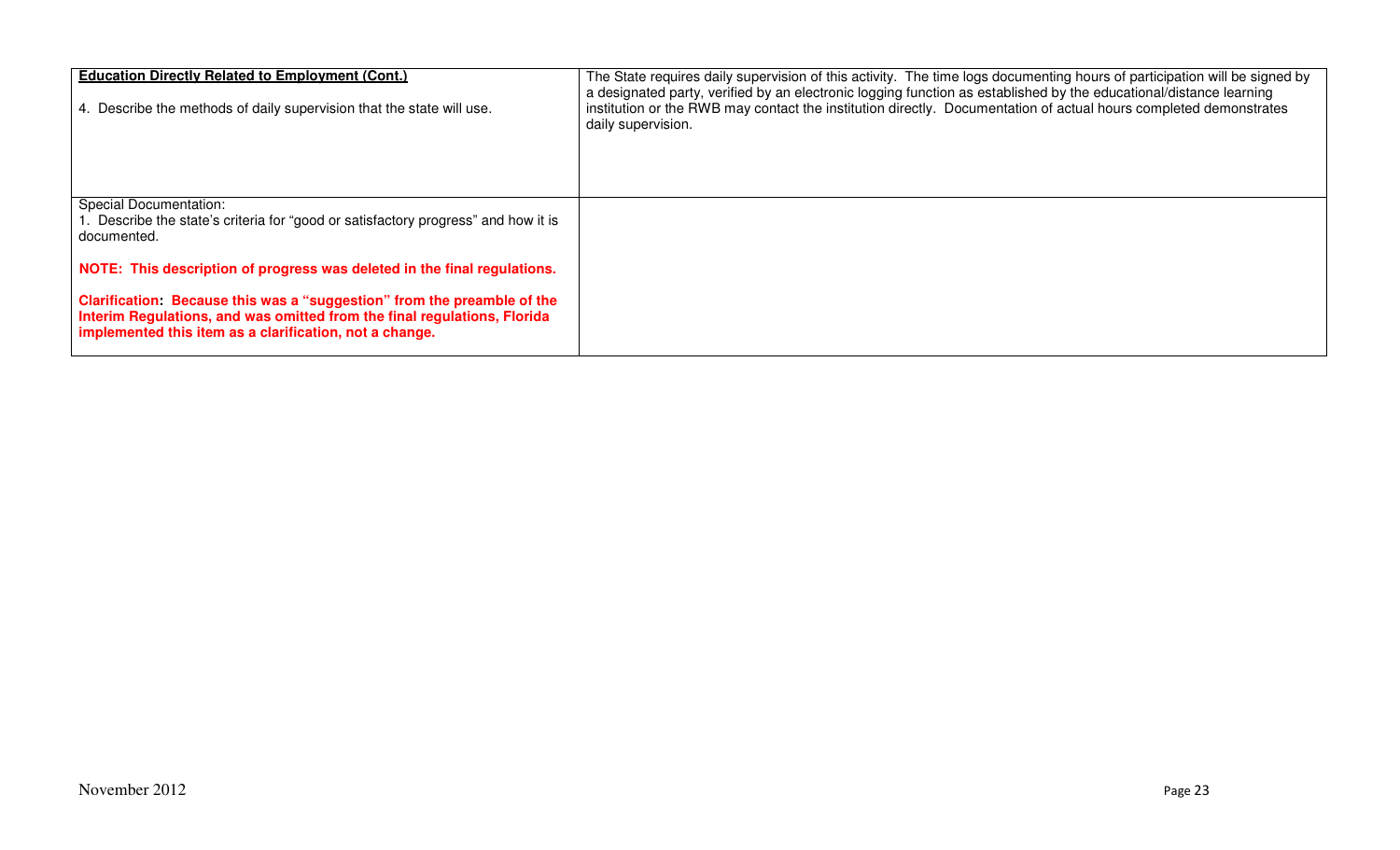| Satisfactory Attendance at a Secondary School or in a Course of Study<br>Leading to a GED (recipient who has not completed secondary school or<br>received a GED)                                                                       |                                                                                                                                                                                                                                                                                                                                                                                                                                                                                                                                                                                                                                                                                                                                                                                                                                                                                                                                                                                      |
|-----------------------------------------------------------------------------------------------------------------------------------------------------------------------------------------------------------------------------------------|--------------------------------------------------------------------------------------------------------------------------------------------------------------------------------------------------------------------------------------------------------------------------------------------------------------------------------------------------------------------------------------------------------------------------------------------------------------------------------------------------------------------------------------------------------------------------------------------------------------------------------------------------------------------------------------------------------------------------------------------------------------------------------------------------------------------------------------------------------------------------------------------------------------------------------------------------------------------------------------|
| 1. Describe the services or programs the state includes under the activity.                                                                                                                                                             | Florida restricts this educational work activity to participants without a high school diploma or GED. However, on a<br>case by case basis, RWBs may enroll individuals with high school credentials from other countries into this activity if<br>assessment indicates the person cannot function at U.S. high school level. The individual must regularly attend<br>classes that are a part of a secondary diploma or an equivalent course of study. This may include other literacy<br>education if related to securing a diploma or a GED. Any hours counted toward completing an adult basic education<br>program must be directly related to obtaining a high school diploma or GED. Hours counted under this activity may<br>include, in addition to supervised homework time, one hour of unsupervised homework time for each hour of<br>classroom time if its need is documented by the instructor, website instructions or institution's description of the<br>curriculum. |
| 2. Describe how the state determines the number of countable hours of<br>participation for the activity. If the state uses different methods for different<br>services or programs within the activity, the state should describe each. | The RWB or provider staff must obtain documentation for each countable hour of participation prior to entering the<br>hours in the workforce data entry system. The data entry system automatically generates a field to record actual hours<br>completed for every week an activity is open on an individual who is receiving TCA and is work-eligible. The<br>participation field remains blank until a number from zero to greater than zero is entered in the system. Provider staff<br>do not automatically enter scheduled hours, but verifies each hour before manually populating the data entry field.                                                                                                                                                                                                                                                                                                                                                                      |
| 3. Describe how the state verifies the actual hours of participation for the<br>activity. Include the procedures for obtaining and maintaining documentation of<br>hours of participation.                                              | RWB provider staff verify hours of actual participation through documentation that includes time logs kept by<br>participants and signed by a supervisor or other daily attendance records kept by the institution and signed by a<br>designated supervisor. Participants and institutions must submit attendance logs or records to the RWB provider<br>in accordance with the report schedule or no less than monthly. The RWB provider staff may also verify<br>participation hours by contacting an instructor or other designated supervisor directly. Attendance information<br>must include the participant's name, the course and instructor name if the training takes place in a training facility,<br>the name of the person certifying attendance and the inclusive dates of attendance. Provider staff enters the<br>information in the tracking system and maintains the verification in the case file to support participation data.                                  |
| 4. Describe the methods of daily supervision that the state will use.                                                                                                                                                                   | The State requires daily supervision of this activity. The time logs documenting hours of participation will be signed by<br>a designated party, verified by an electronic logging function as established by the educational/distance learning<br>institution or the RWB may contact the institution directly. Documentation of actual hours completed demonstrates<br>daily supervision.                                                                                                                                                                                                                                                                                                                                                                                                                                                                                                                                                                                           |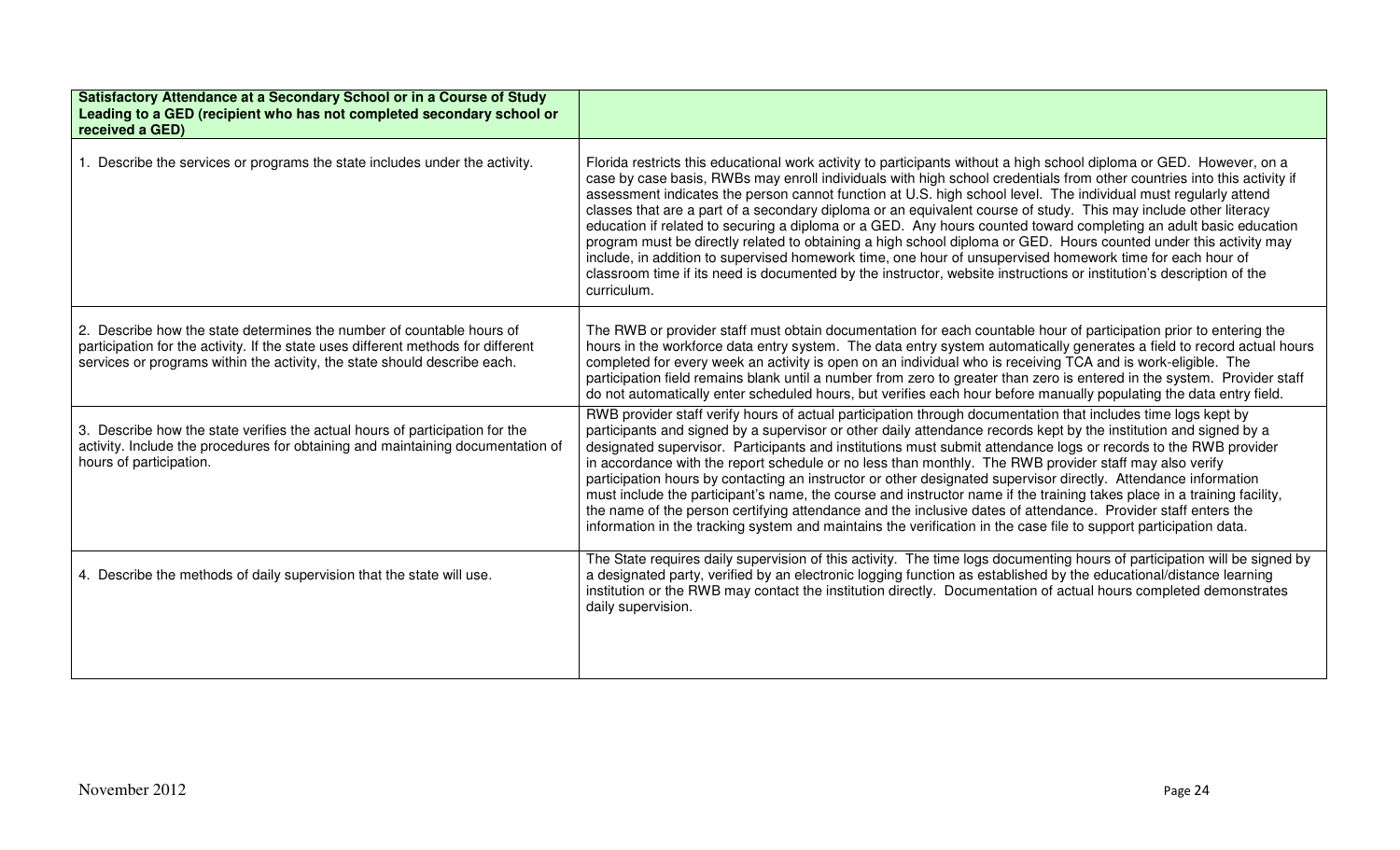| Satisfactory Attendance at a Secondary School or in a Course of Study<br>Leading to a GED (recipient who has not completed secondary school or                                                                                          |                                                                                                                                                                                                                                                                                                                                                                                                                                                                                                                                                                                                                                                                                                                                                                                                                                                                                                                                                                                                                                                                                                                                                                                       |
|-----------------------------------------------------------------------------------------------------------------------------------------------------------------------------------------------------------------------------------------|---------------------------------------------------------------------------------------------------------------------------------------------------------------------------------------------------------------------------------------------------------------------------------------------------------------------------------------------------------------------------------------------------------------------------------------------------------------------------------------------------------------------------------------------------------------------------------------------------------------------------------------------------------------------------------------------------------------------------------------------------------------------------------------------------------------------------------------------------------------------------------------------------------------------------------------------------------------------------------------------------------------------------------------------------------------------------------------------------------------------------------------------------------------------------------------|
| received a GED) (Cont.)<br><b>Special Documentation:</b>                                                                                                                                                                                |                                                                                                                                                                                                                                                                                                                                                                                                                                                                                                                                                                                                                                                                                                                                                                                                                                                                                                                                                                                                                                                                                                                                                                                       |
| 1. Describe the state's criteria for "good or satisfactory progress" and when and<br>how it is documented.                                                                                                                              |                                                                                                                                                                                                                                                                                                                                                                                                                                                                                                                                                                                                                                                                                                                                                                                                                                                                                                                                                                                                                                                                                                                                                                                       |
| NOTE: This description of progress was deleted in the final regulations.                                                                                                                                                                |                                                                                                                                                                                                                                                                                                                                                                                                                                                                                                                                                                                                                                                                                                                                                                                                                                                                                                                                                                                                                                                                                                                                                                                       |
| Clarification: Because this was a "suggestion" from the preamble of the                                                                                                                                                                 |                                                                                                                                                                                                                                                                                                                                                                                                                                                                                                                                                                                                                                                                                                                                                                                                                                                                                                                                                                                                                                                                                                                                                                                       |
| <b>Providing Child Care Services</b>                                                                                                                                                                                                    |                                                                                                                                                                                                                                                                                                                                                                                                                                                                                                                                                                                                                                                                                                                                                                                                                                                                                                                                                                                                                                                                                                                                                                                       |
| 1. Describe the services or programs the state includes under the activity.                                                                                                                                                             | Providing childcare services to an individual who is participating in a community service program means providing child<br>care to enable another TANF recipient to participate in a community service program. This does not include providing<br>child care to enable a TANF recipient to participate in any of the other eleven allowable work activities and the childcare<br>provider may not be paid for the activity. In a two-parent family, one parent cannot count as participating by providing<br>child care for his or her own child while the other parent participates in community service unless allowable by federal<br>law or guidance.                                                                                                                                                                                                                                                                                                                                                                                                                                                                                                                            |
| 2. Describe how the state determines the number of countable hours of<br>participation for the activity. If the state uses different methods for different<br>services or programs within the activity, the state should describe each. | The maximum number of hours an individual providing childcare services to a community services program participant<br>is equal to the number of hours assigned to the participant in a community service program. The calculation for<br>determining the maximum number of hours has been described in the Community Service Program section of the plan.                                                                                                                                                                                                                                                                                                                                                                                                                                                                                                                                                                                                                                                                                                                                                                                                                             |
| 3. Describe how the state verifies the actual hours of participation for the<br>activity. Include the procedures for obtaining and maintaining documentation of<br>hours of participation.                                              | Provider staff verify hours of actual participation through documentation of hours that may include timesheets and<br>attendance records kept by both the childcare provider and the community service participant. The documentation of<br>countable hours for the participant providing childcare services will include the signature of the individual completing<br>the community service hours. The participant in the community service program and the child care provider must<br>provide documentation of hours to the RWB provider staff in accordance with a report schedule or no less than<br>monthly. The data entry system automatically generates a field to record actual hours completed for every week an<br>activity is open on an individual who is receiving TCA and is work-eligible. The participation field remains blank until a<br>number from zero to greater than zero is entered in the system. A staff member does not automatically enter<br>scheduled hours, but collects verification of each hour before manually populating the data entry field. The staff<br>member maintains the documentation in the case file to support participation data. |
| 4. Describe the methods of daily supervision that the state will use.                                                                                                                                                                   | Workforce provider staff will communicate by telephone with each childcare provider regularly to provide structure and<br>offer any assistance that might be helpful. Evidence of daily supervision for childcare services will be the telephone<br>contact logs maintained by the case manager and the timesheets or attendance records signed by the participant in<br>the community service program and the participant providing child care submitted to provider staff. Staff will record<br>hours in the system and maintain the verification in the case file.                                                                                                                                                                                                                                                                                                                                                                                                                                                                                                                                                                                                                 |
| <b>Special Documentation:</b>                                                                                                                                                                                                           |                                                                                                                                                                                                                                                                                                                                                                                                                                                                                                                                                                                                                                                                                                                                                                                                                                                                                                                                                                                                                                                                                                                                                                                       |
| <b>NONE</b>                                                                                                                                                                                                                             |                                                                                                                                                                                                                                                                                                                                                                                                                                                                                                                                                                                                                                                                                                                                                                                                                                                                                                                                                                                                                                                                                                                                                                                       |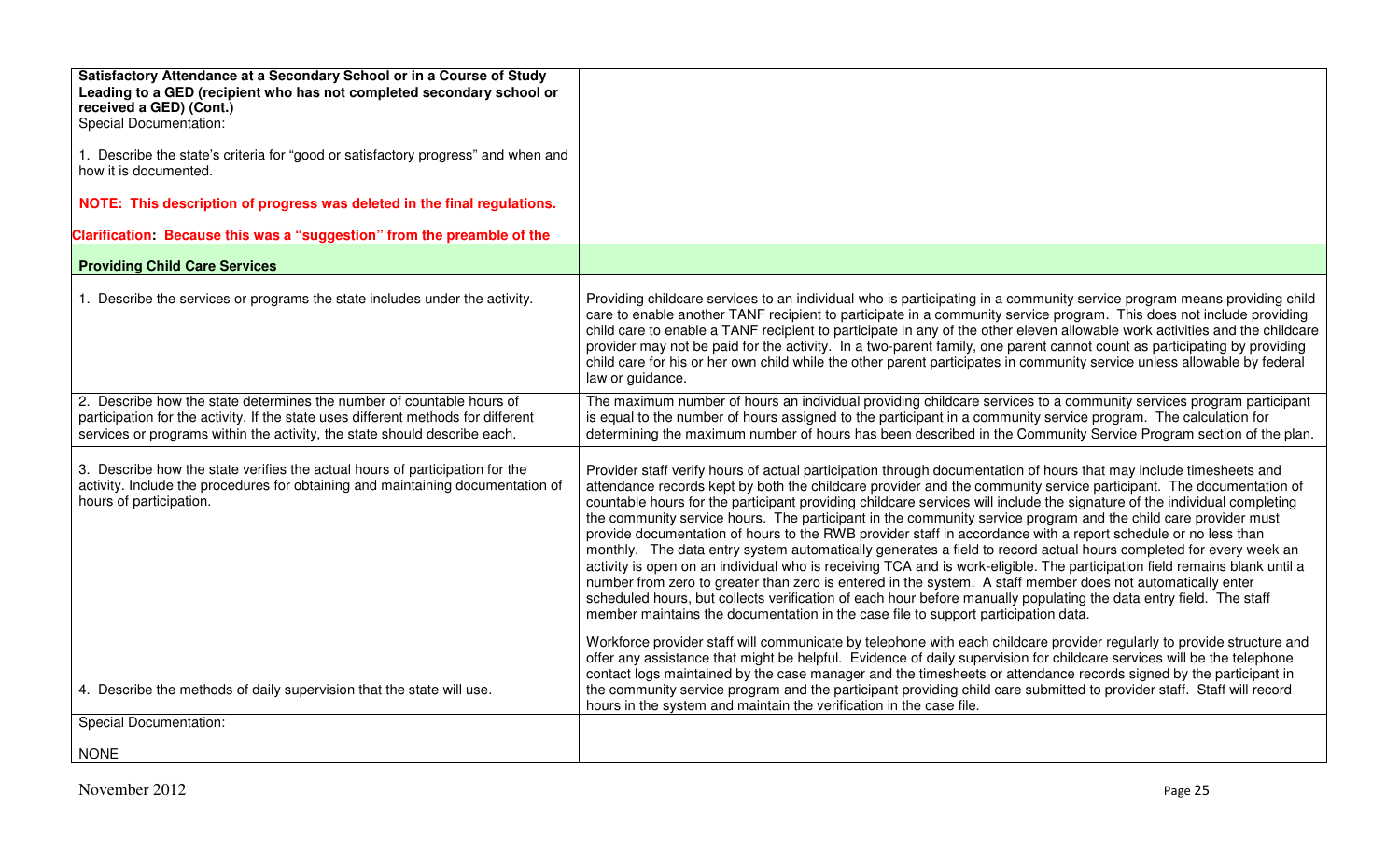#### **II. Hours Engaged in Work**

This section includes two topics: **excused absences** and **FLSA deeming**.

#### **Excused Absences**

Describe the state's excused absence policies for unpaid work activities. This includes its policies for holidays as well as the 10 additional excused absences that the State may count in a 12-month period. If the policies vary by work activity, the state should describe how they vary and for which activities.

- i. **Holiday policy for paid work activities**—Florida will grant participation hours for any holiday that an employer designates as a "paid holiday" for its employees.
- ii. **Holiday policy for unpaid work activities**—-Florida will grant participation hours if the participant is scheduled on the following holidays observed by a work activity provider:
	- 1. **New Year's Day;**
	- 2. **Martin Luther King's Birthday (observed);**
	- 3. **Memorial Day;**
	- 4. **Independence Day (observed);**
	- 5. **Labor Day;**
	- 6. **Veteran's Day (observed);**
	- 7. **Thanksgiving**
	- 8. **Friday after Thanksgiving;**
	- 9. **Christmas Eve; and**
	- 10. **Christmas Day**
- iii. **Excused absence for paid activities**—Florida will grant participation credit for scheduled hours a participant misses due to illness or other good cause for which the individual was paid.

#### **NOTE: Final Regulations allow the conversion of excused absence days to hours. Change: Effective October 1, 2008.**

- iv. **Excused absence for unpaid hours/activities**—Florida will allow the RWBs to excuse up to 80 hours per participant during the preceding 12-month period and attribute hours towards participation. Excused absences will be recorded and tracked in the automated system. However no more than 16 hours per month may be claimed.
- v. **Tracking excused absences and holidays in the system**—Currently, the automated system cannot record the dates hours are attributed for credit based on an excused absence or unpaid holiday; RWB staff must manually maintain and track the dates and hours using a tracking document in the case file. The document will record the dates of the excused holiday, the total number of absent hours per month (no greater than 16) and the total number of hourly absences during the preceding 12 months (no greater than 80). DEO will modify the workforce data entry system to track these dates. Prior to crediting participants with the hours, provider staff will verify the individual is scheduled to be in the activity.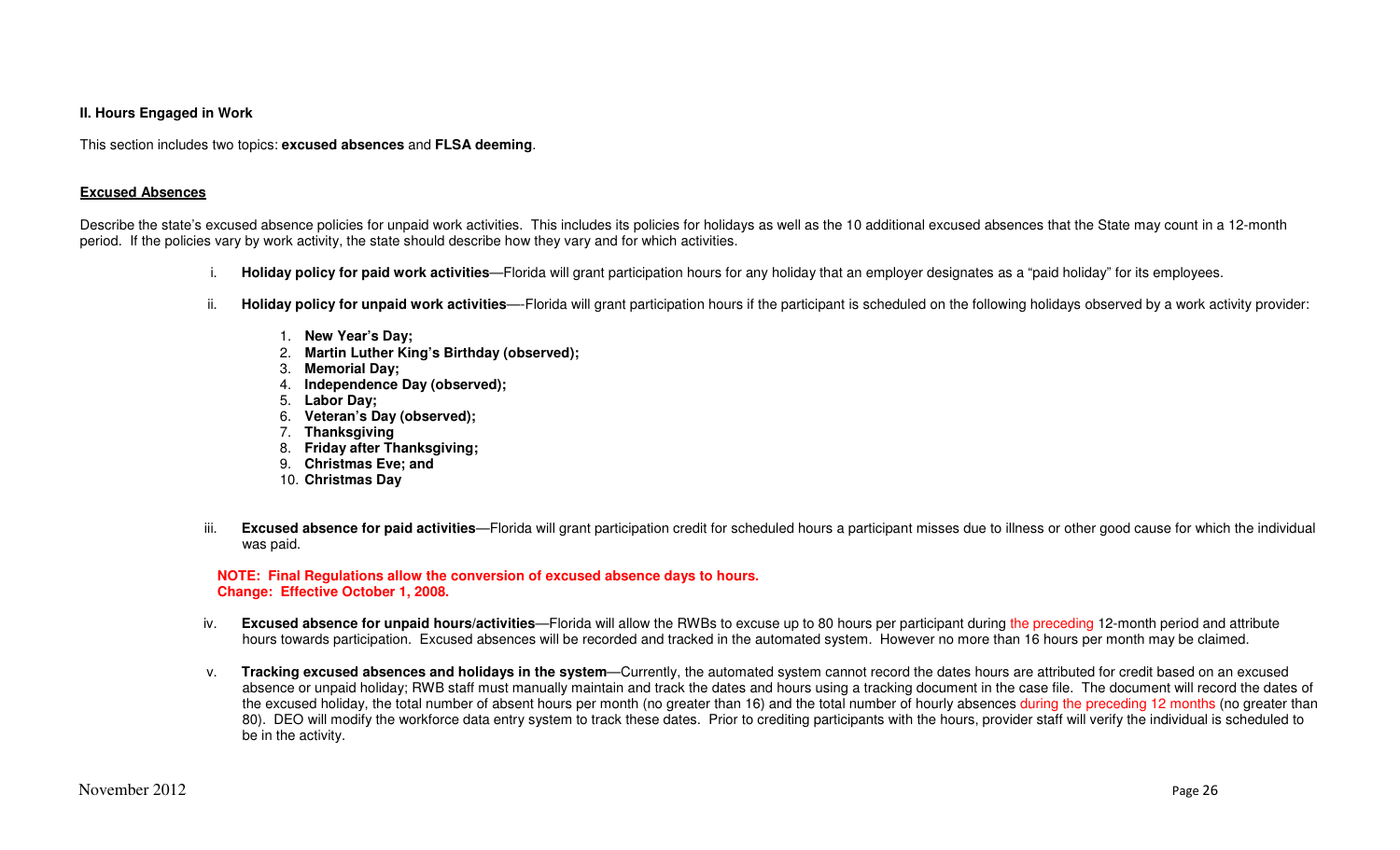## **FLSA Deeming**

| If the state wishes to use the "deeming" provision permitted under 261.31 and 261.32 for work      | The State of Florida has been approved to conduct a mini Simplified Food Stamp Program. The        |
|----------------------------------------------------------------------------------------------------|----------------------------------------------------------------------------------------------------|
| experience or community service programs, describe how the state determines the hours required,    | RWB providers will calculate the required work experience or community service hours for the       |
| including how the monthly TANF grant and food stamp allotment are combined and divided by the      | month by adding the amount of the cash assistance and the food stamp allotment and dividing the    |
| minimum wage to meet the "core" participation requirement. Include a statement certifying that the | resulting figure by the higher of the Federal or State minimum wage. Additional hours will only be |
| state has adopted a food stamp workfare program and a limited or "mini" Simplified Food Stamp      | deemed after the individual participates for the maximum hours allowed under the FLSA, and the     |
| Program.                                                                                           | deeming applies only to core hours. Provider staff enter actual hours completed and verified into  |
|                                                                                                    | the system and maintain documentation in the case file.                                            |
|                                                                                                    |                                                                                                    |

#### **III. Work-Eligible Individual**

A "Work-Eligible Individual" means an adult or minor head of household receiving assistance under TANF or a separate state program or a non-recipient parent living with a child receiving such assistance (usually a child only case) unless the parent is:

- a. A minor parent and not the head-of-household ;
- b. A noncitizen who is ineligible to receive assistance due to his or her immigration status; or
- c. At State option, on a case-by-case basis, a recipient of Supplemental Security Income (SSI) benefits.

#### The term also excludes: (Applies to any parent)

- a. A parent providing care for a disabled family member living in the home, provided that the need for such care is supported by medical documentation; and
- b. At State option on a case-by-case basis, a parent who is a recipient of Social Security Disability Insurance (SSDI) benefits; and
- c. An individual in a family receiving MOE-funded assistance under an approved Tribal TANF program, unless the state includes the Tribal family calculating work participation rates. (NA in Florida.)

| Describe the state's procedures for identifying all work-<br>eligible individuals, as defined at 261.2. This should<br>include the procedures needed to identify a non-recipient<br>parent excluded from the definition of work-eligible<br>individual. These are: (a) a minor parent who is not the<br>head-of-household and not the spouse of the head-of-<br>household, (b) an alien who is ineligible to receive<br>assistance due to his or her immigration status, and (c) at<br>state option, on a case-by-case basis, a recipient of<br>Supplemental Security Income (SSI) benefits.<br><b>NOTE: Final Regulations allow States to add SSDI</b><br>recipients as exclusions from being work-eligible on<br>a case-by-case basis. | The State of Florida, Department of Children and Families eligibility staff input data into the Department's eligibility determination<br>system, the Florida Online Recipient Integrated Data Access (FLORIDA). The system is programmed to identify all family members<br>associated with the TANF eligible child. The system maintains an extensive database of household/family relationships and assigns<br>a specific eligibility status code to each family member of the TANF family. Each month, data for all families receiving ongoing<br>TANF assistance are extracted from the FLORIDA system into a data warehouse. The family case identifier is then used to identify<br>all family members and caretaker relatives associated with the TANF eligible child. Whether or not an individual is designated as<br>work-eligible can then be determined for all individuals associated with the TANF family by analysis of their age, relationship to the<br>eligible child, marital/head-of-household status, family conditions or receipt of assistance. The following parents are excluded as<br>work-eligible individuals and the method for identifying them is described as follows:<br>Parents who are ineligible non-citizens—these will be identified and designated as exempt by virtue of a specific eligibility<br>status code currently programmed in FLORIDA.<br>A minor parent that is not a head-of-household or is not married to a head-of-household—the payee of the benefits will be<br>$\bullet$<br>identified as the head-of-household. A teen parent who is not married to the payee will be determined as not work eligible.<br>SSI or SSDI recipient (on a case-by-case basis)—these individuals will be identified and designated as exempt by a specific |
|------------------------------------------------------------------------------------------------------------------------------------------------------------------------------------------------------------------------------------------------------------------------------------------------------------------------------------------------------------------------------------------------------------------------------------------------------------------------------------------------------------------------------------------------------------------------------------------------------------------------------------------------------------------------------------------------------------------------------------------|------------------------------------------------------------------------------------------------------------------------------------------------------------------------------------------------------------------------------------------------------------------------------------------------------------------------------------------------------------------------------------------------------------------------------------------------------------------------------------------------------------------------------------------------------------------------------------------------------------------------------------------------------------------------------------------------------------------------------------------------------------------------------------------------------------------------------------------------------------------------------------------------------------------------------------------------------------------------------------------------------------------------------------------------------------------------------------------------------------------------------------------------------------------------------------------------------------------------------------------------------------------------------------------------------------------------------------------------------------------------------------------------------------------------------------------------------------------------------------------------------------------------------------------------------------------------------------------------------------------------------------------------------------------------------------------------------------------------------------------------------------------------------------------------|
|------------------------------------------------------------------------------------------------------------------------------------------------------------------------------------------------------------------------------------------------------------------------------------------------------------------------------------------------------------------------------------------------------------------------------------------------------------------------------------------------------------------------------------------------------------------------------------------------------------------------------------------------------------------------------------------------------------------------------------------|------------------------------------------------------------------------------------------------------------------------------------------------------------------------------------------------------------------------------------------------------------------------------------------------------------------------------------------------------------------------------------------------------------------------------------------------------------------------------------------------------------------------------------------------------------------------------------------------------------------------------------------------------------------------------------------------------------------------------------------------------------------------------------------------------------------------------------------------------------------------------------------------------------------------------------------------------------------------------------------------------------------------------------------------------------------------------------------------------------------------------------------------------------------------------------------------------------------------------------------------------------------------------------------------------------------------------------------------------------------------------------------------------------------------------------------------------------------------------------------------------------------------------------------------------------------------------------------------------------------------------------------------------------------------------------------------------------------------------------------------------------------------------------------------|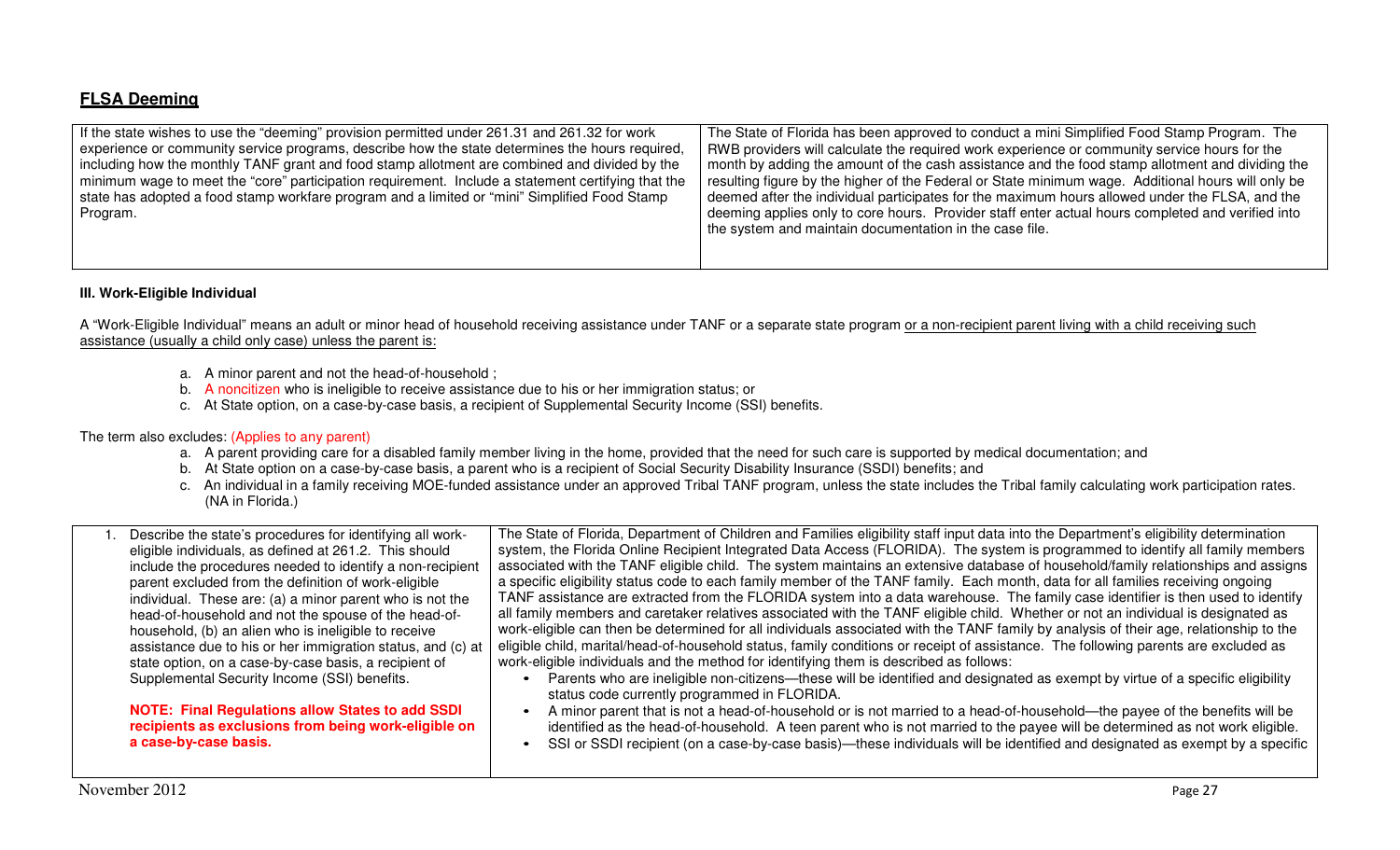|                | Change: Effective October 1, 2008.                                                                                                                                                                                                                                                                                                                                                                          | eligibility status code currently programmed in FLORIDA. This status will be confirmed by their receipt of SSI/SSDI benefits.<br>Applicants for SSI/SSDI are not excluded.<br>Parents caring for a disabled family member in their home-these individuals will be identified and designated as exempt by<br>a specific work status code currently programmed in FLORIDA.<br>For purposes of participation rate reporting, the following ineligible parents with children receiving cash assistance will be reported<br>as work eligible:<br>Fleeing felons<br>$\bullet$<br>Convicted drug felons<br>Intentional program violators<br>Second and third level noncompliance individuals with protective payees receiving benefits for children<br>Hardship extensions after reaching time limit if children are at risk of removal from home due to abuse or neglect |
|----------------|-------------------------------------------------------------------------------------------------------------------------------------------------------------------------------------------------------------------------------------------------------------------------------------------------------------------------------------------------------------------------------------------------------------|--------------------------------------------------------------------------------------------------------------------------------------------------------------------------------------------------------------------------------------------------------------------------------------------------------------------------------------------------------------------------------------------------------------------------------------------------------------------------------------------------------------------------------------------------------------------------------------------------------------------------------------------------------------------------------------------------------------------------------------------------------------------------------------------------------------------------------------------------------------------|
|                |                                                                                                                                                                                                                                                                                                                                                                                                             |                                                                                                                                                                                                                                                                                                                                                                                                                                                                                                                                                                                                                                                                                                                                                                                                                                                                    |
|                |                                                                                                                                                                                                                                                                                                                                                                                                             | <b>Definitions</b>                                                                                                                                                                                                                                                                                                                                                                                                                                                                                                                                                                                                                                                                                                                                                                                                                                                 |
|                | Describe the state's procedure for identifying a parent<br>caring for a disabled family member, who may also be<br>excluded from the definition of work-eligible individual.                                                                                                                                                                                                                                | Disabled-for determining work-eligible status of an individual who is disabled, the term "disabled" is defined as a physical or<br>mental illness, impairment or defect supported by medical evidence and expected to last longer than 30 days.                                                                                                                                                                                                                                                                                                                                                                                                                                                                                                                                                                                                                    |
|                | The procedure should define the terms "disabled," "family<br>member," and "attending school full time." This should<br>include a means of ensuring that the need of care in the<br>home is supported by medical documentation and<br>describe the nature of the medical documentation used<br>to make such determinations. If the state includes in this<br>group parents caring for a family member with a | For determining the work-eligible status of an individual who is "caring for a disabled family member living in the home," the disability<br>must be severe enough to require the full-time presence of a caregiver. Both the disability and the need for care must be supported<br>by a licensed physician's statement, which includes both a confirmation of a disability and a prognosis of its duration. A review of the<br>disability and the need for full-time care will be conducted by the DCF, at a minimum, annually for anyone whose disability is<br>expected to exceed more than one year. For anyone requiring care whose disability has an expected duration of less than one year,<br>a review will be conducted at the end of the disability period as projected and noted in the physician's statement.                                         |
|                | temporary disability, the state must describe its<br>procedures for determining when the family member is<br>no longer disabled and ensuring that the parent is then                                                                                                                                                                                                                                        | <b>Family member</b> —For the purpose of "caring for a disabled family member" policy, a family member requiring care must reside in<br>the home and be related through blood or marriage to the caregiver.                                                                                                                                                                                                                                                                                                                                                                                                                                                                                                                                                                                                                                                        |
|                | identified as a work eligible individual.                                                                                                                                                                                                                                                                                                                                                                   | Currently eligibility staff has to consult several FLORIDA screens to verify all factors that determine the work status of a person<br>caring for a disabled family member. Until data fields can be added to the FLORIDA system to identify and place on one screen                                                                                                                                                                                                                                                                                                                                                                                                                                                                                                                                                                                               |
|                | <b>NOTE: Final Regulations remove the limitation that</b><br>the participant could not be removed from being<br>work eligible if the disabled person was in school<br>full time.                                                                                                                                                                                                                            | which disabled family household member is being cared for and to document the physician's statement and its date, staff will review<br>ad hoc reports to assure that federal reports are correct.                                                                                                                                                                                                                                                                                                                                                                                                                                                                                                                                                                                                                                                                  |
|                | Change: Effective October 1, 2008.                                                                                                                                                                                                                                                                                                                                                                          |                                                                                                                                                                                                                                                                                                                                                                                                                                                                                                                                                                                                                                                                                                                                                                                                                                                                    |
| 2 <sub>1</sub> | Describe verification procedures for ensuring the                                                                                                                                                                                                                                                                                                                                                           | a. Based upon the family characteristics entered by front line staff, the FLORIDA system automatically determines work participation                                                                                                                                                                                                                                                                                                                                                                                                                                                                                                                                                                                                                                                                                                                               |
|                | accuracy in reporting of work-eligible individuals on the<br>TANF Data Report and the SSP-MOE Data Report,<br>including:                                                                                                                                                                                                                                                                                    | (work-eligible) status by analyzing the age, relationship and marital status of family members, citizenship status, sanction status,<br>time limit status and receipt of SSI/SSDI. FLORIDA identifies four mandatory (work-eligible) groups that must be referred either to<br>the RWBs for work registration and work activity assignment or to the refugee service providers:                                                                                                                                                                                                                                                                                                                                                                                                                                                                                    |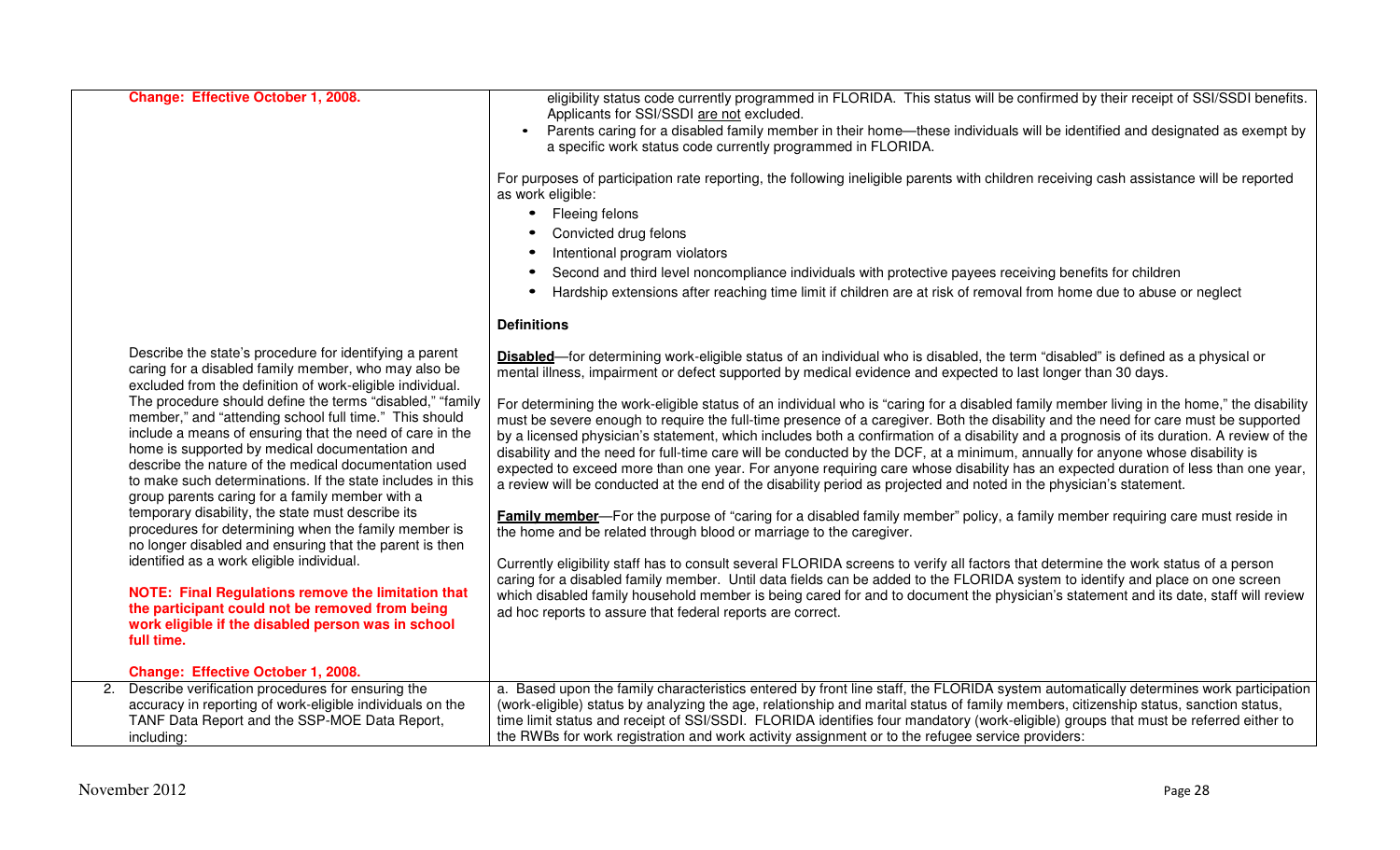| The correct reporting of the work participation<br>status of all adult (or minor child head-of-<br>household) family members, and<br>b. The proper identification of TANF families for<br>inclusion in only the overall work participation<br>rate or the overall and two-parent work<br>participation rates, or exclusion from both the<br>overall and two-parent work participation rates. | Mandatory not head of household<br>$\bullet$<br>Mandatory head of household<br>Mandatory SSI/SSDI pending<br><b>Mandatory Refugee</b><br>b. The FLORIDA system also automatically determines whether the family is to be included in the All-family and Two-parent work<br>participation rates by the case and family member characteristics.                                                                                                                                                                                                                                                                                                                                                                                                                                                                                                                                                                                                                                                                                                                                              |
|----------------------------------------------------------------------------------------------------------------------------------------------------------------------------------------------------------------------------------------------------------------------------------------------------------------------------------------------------------------------------------------------|--------------------------------------------------------------------------------------------------------------------------------------------------------------------------------------------------------------------------------------------------------------------------------------------------------------------------------------------------------------------------------------------------------------------------------------------------------------------------------------------------------------------------------------------------------------------------------------------------------------------------------------------------------------------------------------------------------------------------------------------------------------------------------------------------------------------------------------------------------------------------------------------------------------------------------------------------------------------------------------------------------------------------------------------------------------------------------------------|
| Describe the procedures that show how the state<br>3.<br>ensures that, for each work-eligible individual, it accurately<br>inputs data into the automated data processing system,<br>properly tracks the hours, and accurately reports countable<br>hours to HHS that do not include participation in an activity<br>that does not meet a federal definition.                                | In the previous section describing each work activity, this plan includes detailed processes the RWBs use to ensure that career<br>managers enter only countable and verified participation hours in the workforce data entry system, their automated tracking system.<br>DEO program monitoring, desk reviews, frequent training, and WFI-monitored accountability reports assure that RWBs remain<br>vigilant in maintaining the integrity of their data.<br>The DCF extracts data directly from the workforce data entry system and stores it in the Department's data warehouse. The data<br>elements extracted are social security number, activity (service) codes, actual hours and week begin date.<br>The stored programming procedures developed are able to:<br>Compile the work participation data items,<br>Control for the rules and requirements that apply to the TANF work activities,<br>Compute the average hours across all activities for the month,<br>Perform edit checks, and<br>Control for internal consistency and completeness of the work participation data. |
|                                                                                                                                                                                                                                                                                                                                                                                              | In addition, the Department uses an extensive system of data exchanges with various client information databases, including the<br>National Directory of New Hires and state wages files, to identify employment so that DCF staff can document hours.                                                                                                                                                                                                                                                                                                                                                                                                                                                                                                                                                                                                                                                                                                                                                                                                                                     |

# **IV. Internal Controls**

The state is required to describe internal controls that ensure a consistent measurement of the work participation rates. The work verification plan should contain a clause confirming that the state will maintain all pertinent findings produced through its internal control processes and that these findings will be available for use by ACF and other auditors in their review of the state's work participation verification system.

General: The state has always strived for outstanding performance supported by a meticulous system of data integrity and stringent accountability.

Upon passage of DRA, managers from the two TANF-implementing agencies recognized the criticality of developing a strategic plan to examine, look for weaknesses, revise and improve all aspects of program design, program operation, automated systems coding, participation verification and report generation methodology.

In late December 2005, Florida formed two TANF reauthorization workgroups made up of representatives from DEO, DCF and WFI.

1) The Legislative and Program Policy and Services group was charged with examining current program design, comparing it with the DRA provisions and recommending legislative and/or program design changes to Florida's welfare transition program in order for it to conform to new federal guidelines.

2) The Data Quality and Validation group's assignment was to delve into all data used to report work participation, sanctions, exemptions, etc. collected in either agency's systems, track it to its source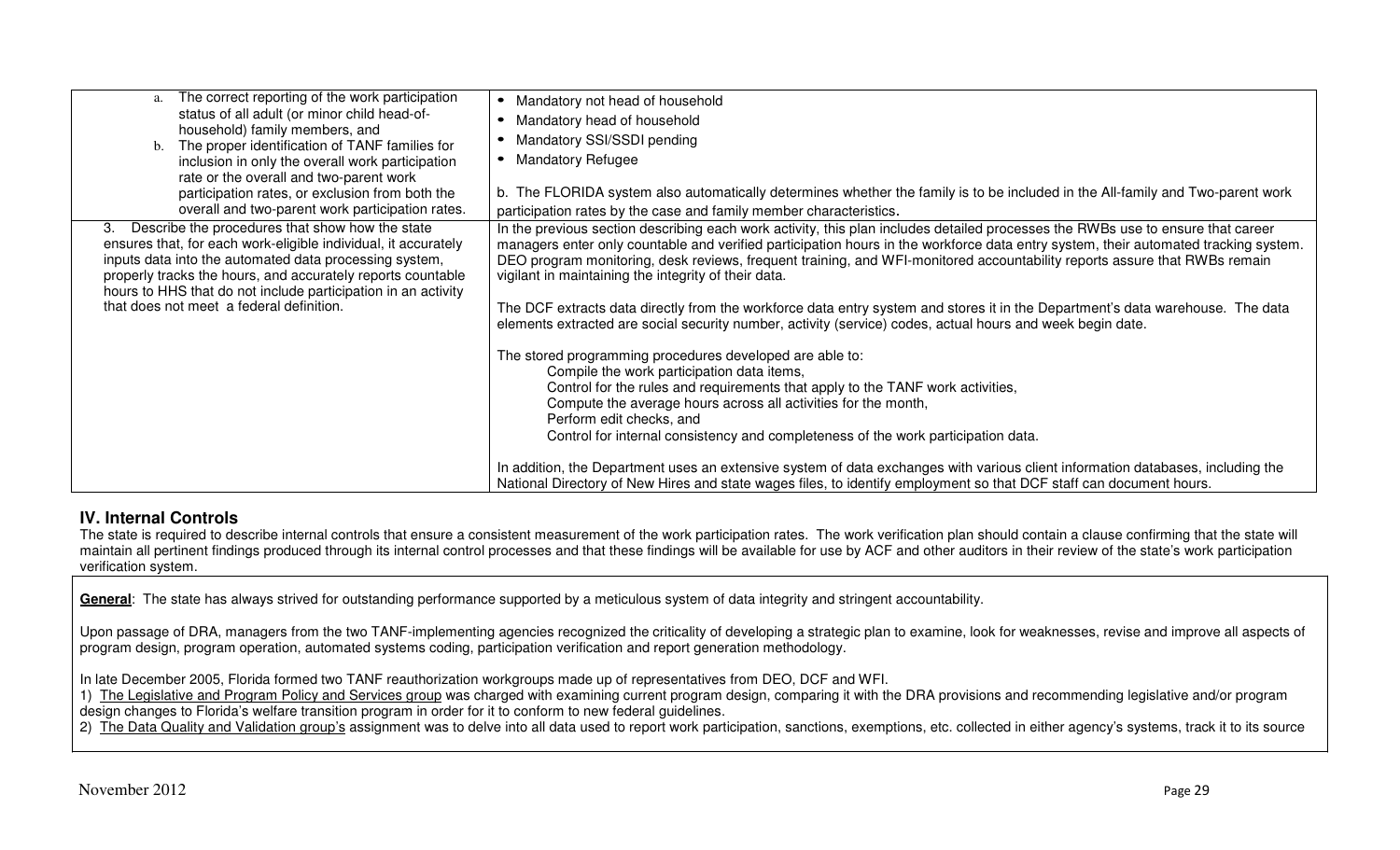and identify any deficiencies throughout the process. These two groups met separately and jointly throughout the winter and spring of 2006, reporting on findings and developing plans to address identified anomalies or deficiencies.

Each agency also had its on-going continuous program improvement process on high alert to prepare for implementation of the interim regulations resulting from DRA. The Workforce Florida Inc. staff monitored monthly and quarterly performance reports from RWBs and required corrective action on a regular basis. The Agency for Workforce Innovation (now called The Department of Economic Opportunity) conducted its annual on site and desk monitoring of RWB activities and followed up with a series of training conference calls throughout late spring and summer that described the new regulations, the findings of the monitoring visits and recommendations for correcting any gaps in performance or verification procedures.

The Department of Children and Families identified its major performance measures and standards for each program office and tracks progress on a monthly basis. One of the performance measures assigned is the requirement to meet the 50% participation rate standard in the TANF program and the 90% participation rate for two parents.

As an addition to these performance improvement processes, the program office's Data Section created ad hoc reports of specific work participation and exemption codes. The reports are sent to the circuit/region personnel to validate their correctness or to correct any errors found. EXAMPLES: 1) A listing of all participants exempted due to caring for a disabled family member with a request to validate that a current doctor's statement is on file, that the family member is in the home, etc. If these conditions were not met, the case was to be converted back to mandatory (work-eligible). 2) A listing of two parent cases to validate that the parents have a mutual child, that the coding is correct if the family contains a disabled parent, etc. Circuit personnel correct the cases directly into the FLORIDA system participant case files.

From the findings of the performance measures reports and the ad hoc reviews, DCF developed and presented a statewide Train the Trainer session for its circuit/region personnel. Presented through Breeze, a web-based communication tool combining video and audio software, the session explained DRA and interim regulation provisions, areas of concern from the reviews and procedures for improved eligibility coding.

The program improvement activities of welfare transition agencies culminated in a joint two-day training session in September 2006 where DCF's eligibility staff and RWB workforce staff came together to hear results from monitoring/review activities, share ideas for improving results and plan for any modifications to programs or systems needed for the October implementation of DRA and the interim regulations.

Each DCF eligibility worker and each RWB career manager has a role in Florida's internal controls network. The attention to monitoring, supervisory review and training activities is directly related to assuring that the front line staff understand policies, procedures and the intricacies of correct coding in each agency's automated system. Information entered correctly at the source will result in accurate reports.

To maintain the momentum of program improvement activities, each month since October 1, personnel from DEO and DCF have independently continued their scrutiny of ad hoc data runs and draft reports for anomalies. Any anomalies are referred to the contributing agency for explanation or correction by front line staff.

All the activities described above are a preface to the more detailed internal controls in place in the agency data units that play a role in ensuring Florida's on-going diligence to the consistent measurement of the work participation rates.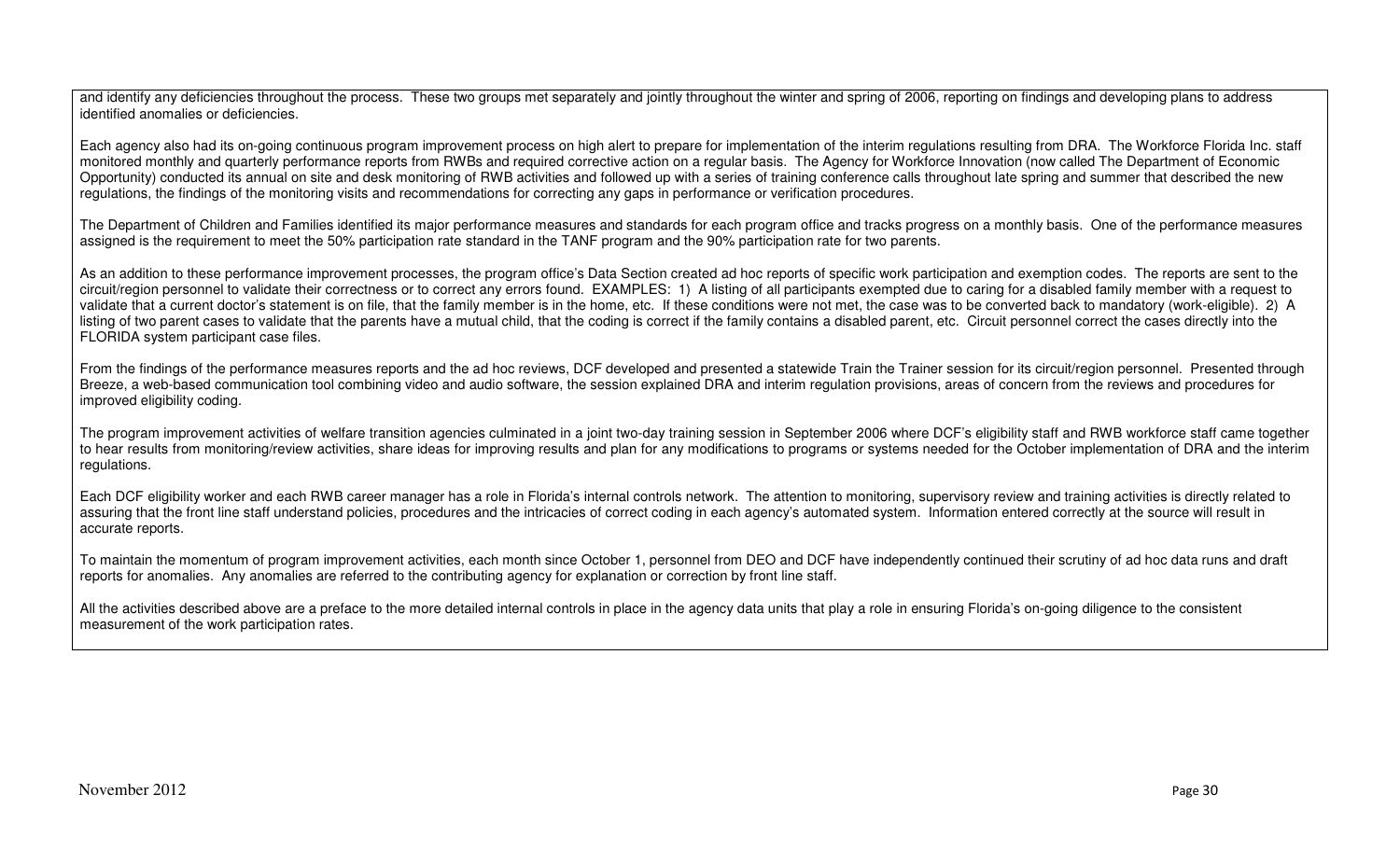| 1. Describe the internal controls designed to ensure established<br>work verification procedures are properly being employed. Such<br>controls may include supervisory guidance, policy directives, and<br>staff training plans, as well as quality assurance processes such<br>as monitoring procedures to ensure adherence to procedures by<br>staff, providers, and contractors. | Workforce programmatic monitoring—a) Each year, DEO will conduct an on-site review of a sample of cases. On-site reviews<br>examine performance, as well as other factors. On-site reviews are performed on a cyclical basis to ensure every RWB is monitored<br>every other year, at a minimum. The on-site monitoring review elements include:<br>Compliance with work activity definitions,<br>Documentation of hours, and<br>$\bullet$<br>Verification of supervision requirements.<br>$\bullet$                                                 |
|-------------------------------------------------------------------------------------------------------------------------------------------------------------------------------------------------------------------------------------------------------------------------------------------------------------------------------------------------------------------------------------|------------------------------------------------------------------------------------------------------------------------------------------------------------------------------------------------------------------------------------------------------------------------------------------------------------------------------------------------------------------------------------------------------------------------------------------------------------------------------------------------------------------------------------------------------|
| For example: to ensure the state is identifying all work eligible<br>individuals, a state may periodically check the disability status of<br>a family member who is temporarily disabled, as the parent<br>caring for the disabled family member would become a work-<br>eligible individual once the family member is no longer disabled.                                          | In each on-site monitoring visit, a random sample of cases is reviewed based on the total applicable cases in the workforce data entry<br>system. The sample is determined by a 12 percent confidence interval and (no less than) an 80 percent confidence level.<br>b) The workforce program will develop, distribute and maintain on its agency web site the necessary guidance or policy regarding<br>work activity definitions, work activity supervision requirements, data entry requirements, and verification/documentation<br>requirements. |
|                                                                                                                                                                                                                                                                                                                                                                                     | c) Workforce provides staff training once a year, minimally throughout the state. Workforce also provides technical assistance<br>through a variety of methods: on-site visits, monitoring visits, performance improvement plan visits, conferences, conference calls,<br>and on-line training (web based).                                                                                                                                                                                                                                          |
|                                                                                                                                                                                                                                                                                                                                                                                     | d) Workforce put forth legislative amendments to Florida Statute 445.024 to align Florida work activity definitions with the Federal<br>Regulations; the bill passed in the spring session of 2008, and the Governor signed it into law.                                                                                                                                                                                                                                                                                                             |
|                                                                                                                                                                                                                                                                                                                                                                                     | DCF Controls-a) In addition to developing policy manuals, procedures guides and train-the-trainer materials which are available on<br>the web site, the DCF also has several levels of quality management to insure that complete and accurate data are submitted to HHS.                                                                                                                                                                                                                                                                            |
|                                                                                                                                                                                                                                                                                                                                                                                     | b) Quality Management System: The Department restructured its Quality Assurance and Quality Control functions as a part of the<br>on-going modernization of Florida's public assistance eligibility process for food assistance, cash assistance and Medicaid. The<br>following describes the levels and functions of DCF's Quality Management System. The Office of Quality Management was<br>implemented February 2007.                                                                                                                            |
|                                                                                                                                                                                                                                                                                                                                                                                     | 1. Quality Assurance (QA) Reviews at the Local Circuit/Region Level: Quality management activities at this level are completed<br>through front-line operations in the customer service centers and central processing units. Reviews are completed on core areas. A<br>supervisor, senior worker or the supervisor's designee completes these reviews. Staff meet regularly to share review results, look for<br>error trends, plan for improvement, etc.                                                                                           |
|                                                                                                                                                                                                                                                                                                                                                                                     | Findings are maintained in the on-line Quality Management System. This system also includes an on-line instructional guide for the<br>reviewer's use in determining accuracy in the case.                                                                                                                                                                                                                                                                                                                                                            |
|                                                                                                                                                                                                                                                                                                                                                                                     | 2. Quality Management at the Region Level (QA and QC): Under the management of the central program office, Region QA staff will<br>validate the accuracy of the local Circuit QA reviews to ensure consistent and appropriate review work. In addition, QA staff will<br>review 804 cash assistance cases annually for TANF participation including a review of the work referral and exemption codes. QA<br>personnel coordinate corrective action activities.                                                                                      |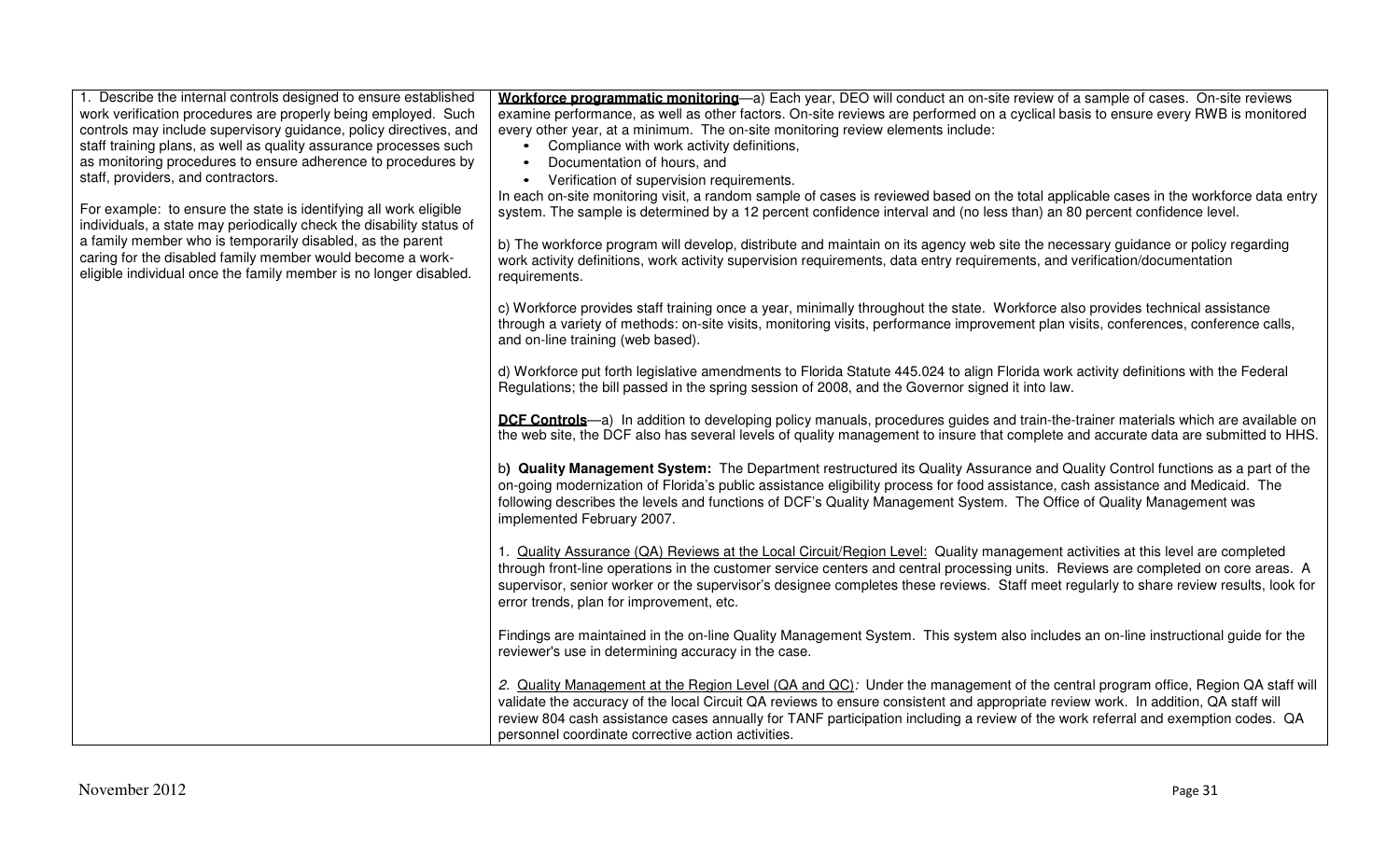|                                                                                                                                                                                                                                                                                                                                                                                                                               | QC staff conducts a full field investigation of 1,153 cases with food assistance (SNAP) benefits. In addition, QA staff conducts<br>yearly Medicaid pilot projects as requested to meet regulatory requirements and any other requested and customized quality<br>improvement projects deemed necessary by management. QA Analyst review approximately 1,356 TANF cases annually as part<br>of the QC process.                                                                                                                                                                              |
|-------------------------------------------------------------------------------------------------------------------------------------------------------------------------------------------------------------------------------------------------------------------------------------------------------------------------------------------------------------------------------------------------------------------------------|---------------------------------------------------------------------------------------------------------------------------------------------------------------------------------------------------------------------------------------------------------------------------------------------------------------------------------------------------------------------------------------------------------------------------------------------------------------------------------------------------------------------------------------------------------------------------------------------|
|                                                                                                                                                                                                                                                                                                                                                                                                                               | The state level QA office is also reviewing the quality and accuracy of cash assistance cases as part of the Management<br>Evaluation (ME) Review process for each circuit. Corrective action is required for circuits that do not meet the standard.                                                                                                                                                                                                                                                                                                                                       |
|                                                                                                                                                                                                                                                                                                                                                                                                                               | 3. Quality Management (QM) at the State Level: The Quality Management Office at this level monitors and manages all QC and QA<br>work throughout the state.                                                                                                                                                                                                                                                                                                                                                                                                                                 |
|                                                                                                                                                                                                                                                                                                                                                                                                                               | In addition, QM is responsible for validating the consistency of the service delivery system throughout the state and for identifying<br>and defining system outcomes and performance targets. These activities also include serving as liaison and point of contact with<br>federal agencies, coordinating, developing and maintaining state monitoring and corrective action plans, evaluating demonstration<br>projects, providing guidance and technical assistance, facilitating and responding to state and federal audits, analyzing data, sharing<br>and showcasing best practices. |
|                                                                                                                                                                                                                                                                                                                                                                                                                               | Each level of the Quality Management System contributes to the overall quality and accuracy of the data used to develop federal<br>reports.                                                                                                                                                                                                                                                                                                                                                                                                                                                 |
| 2. Describe the internal controls to control for data errors,<br>including transcription and coding errors, data omissions,<br>computational errors, and compilation errors.<br>For example, a state might automatically review the case record<br>of each work eligible individual whose reported average weekly<br>hours of participation are unusually high by examining the<br>documentation used to support those hours. | Prior to submitting the TANF Data Reports, the DCF Data Unit staff will examine the data for inconsistencies including an examination<br>of hours reported. Staff will run data queries to identify any work eligible individuals whose reported average weekly hours of<br>participation are unusually high (more than 70 hours per week), will compile a list and refer it back to DEO for further documentation<br>from field service provider staff.                                                                                                                                    |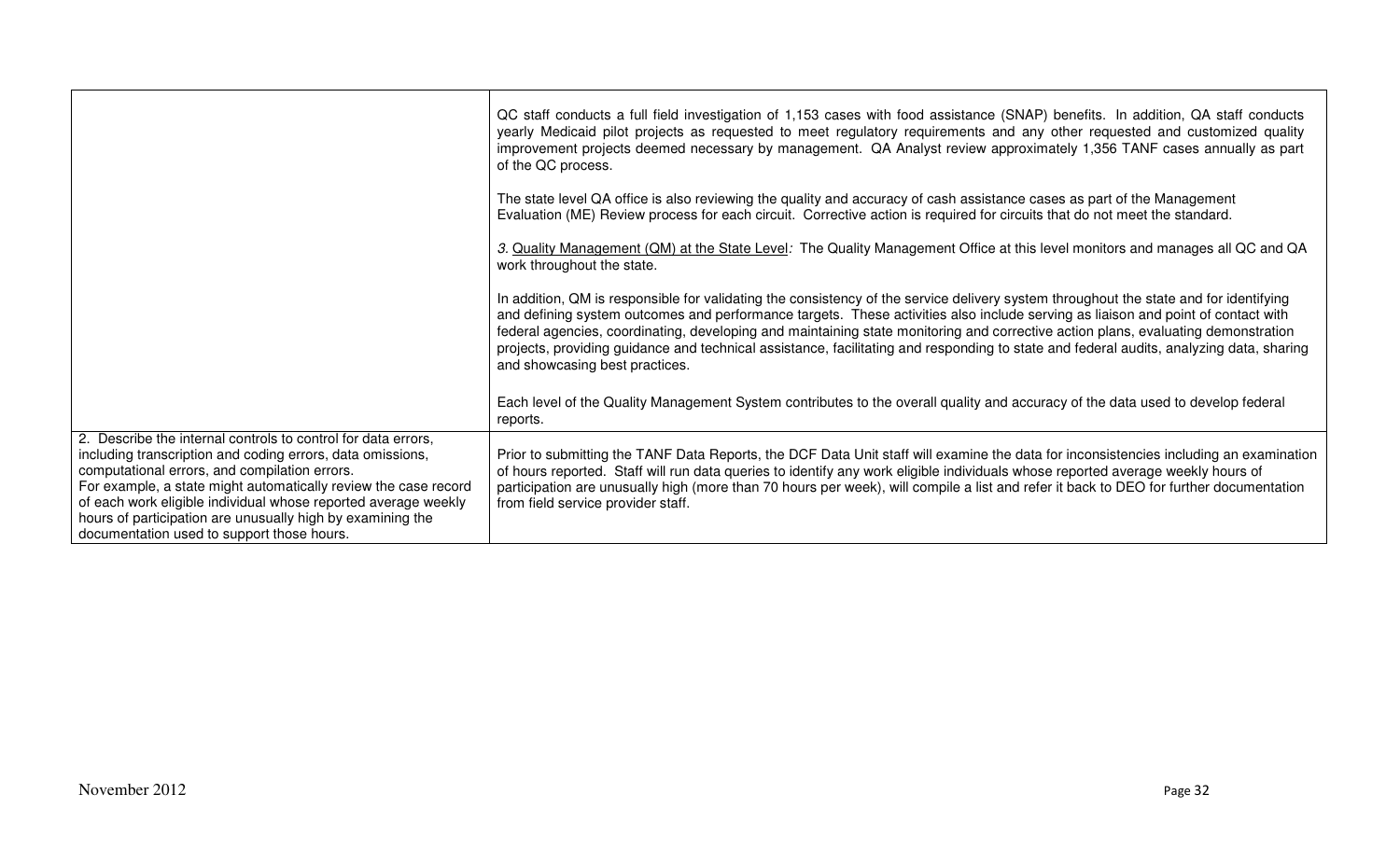| 3. Describe the checks used to isolate electronic systems and<br>programming errors and the steps to ensure that all work<br>participation report items are internally consistent. For example, a<br>state might obtain the raw data (prior to input in to an automated<br>data processing system) for a sample of work-eligible individuals<br>and determine manually the average weekly hours of<br>participation for each work activity for a month and compare that<br>results that what the state actually reported to HHS.                                                     | The TANF Data Report is produced using Microsoft SQL from a Data Warehouse. The Data Warehouse contains data extracted<br>weekly, monthly and quarterly from FLORIDA and the workforce data entry system. Data files are also received from Child Support<br>Enforcement for child support payments and the Partnership for School Readiness for subsidized child care. These files are imported<br>into tables in the Data Warehouse. The following tables are built to house the data: Family, Adult and Child and Service Activity.<br>These tables contain information on all TANF families reported on the TANF Data reports. Programming has been developed and will<br>be refined to produce the data reports from these files. Because of the programming specifications for DCF's automated process,<br>many data entry, computational and compilation errors will be avoided.<br>All programming used to build the TANF Data Report will undergo vigorous and thorough testing. The testing will include manual<br>checks to the data posted against the source data from the workforce data entry system, FLORIDA and Child Support Enforcement<br>records to ensure that all report items are internally consistent.<br>In addition, the state will query some 20 data elements for consistency including family counts, person counts, number of families<br>receiving subsidized child care, number of families receiving food stamps and the average benefit amount, summary of TANF benefits,<br>family affiliation codes, and counts of work participation statuses. The data from these queries will be compared to the data from a<br>previous report month and any count not within a +/- 5 percent of the previous month's counts will be evaluated for inconsistencies.<br>The files will also undergo the established federal edit checks and any discrepancies will be resolved prior to submission. |
|--------------------------------------------------------------------------------------------------------------------------------------------------------------------------------------------------------------------------------------------------------------------------------------------------------------------------------------------------------------------------------------------------------------------------------------------------------------------------------------------------------------------------------------------------------------------------------------|------------------------------------------------------------------------------------------------------------------------------------------------------------------------------------------------------------------------------------------------------------------------------------------------------------------------------------------------------------------------------------------------------------------------------------------------------------------------------------------------------------------------------------------------------------------------------------------------------------------------------------------------------------------------------------------------------------------------------------------------------------------------------------------------------------------------------------------------------------------------------------------------------------------------------------------------------------------------------------------------------------------------------------------------------------------------------------------------------------------------------------------------------------------------------------------------------------------------------------------------------------------------------------------------------------------------------------------------------------------------------------------------------------------------------------------------------------------------------------------------------------------------------------------------------------------------------------------------------------------------------------------------------------------------------------------------------------------------------------------------------------------------------------------------------------------------------------------------------------------------------------------------------------------------------|
| 4. Describe any sampling and estimation techniques employed<br>in data validation. The Work Verification Plan should document<br>the soundness of all statistical procedures utilized in the<br>verification process. All estimation techniques must be<br>reasonable and fully described in the plan. For estimates based<br>on sampling or other statistical techniques, the plan must<br>contain, as appropriate, the step-by-step computations of<br>precision, affirming that the produced estimates are within<br>statistically acceptable levels of reliability and validity. | To ensure submission of a complete and accurate TANF Data Report, a random sampling of family and person data will be obtained<br>to verify manually that selected data elements have been populated correctly. This sample is further discussed in next section.                                                                                                                                                                                                                                                                                                                                                                                                                                                                                                                                                                                                                                                                                                                                                                                                                                                                                                                                                                                                                                                                                                                                                                                                                                                                                                                                                                                                                                                                                                                                                                                                                                                            |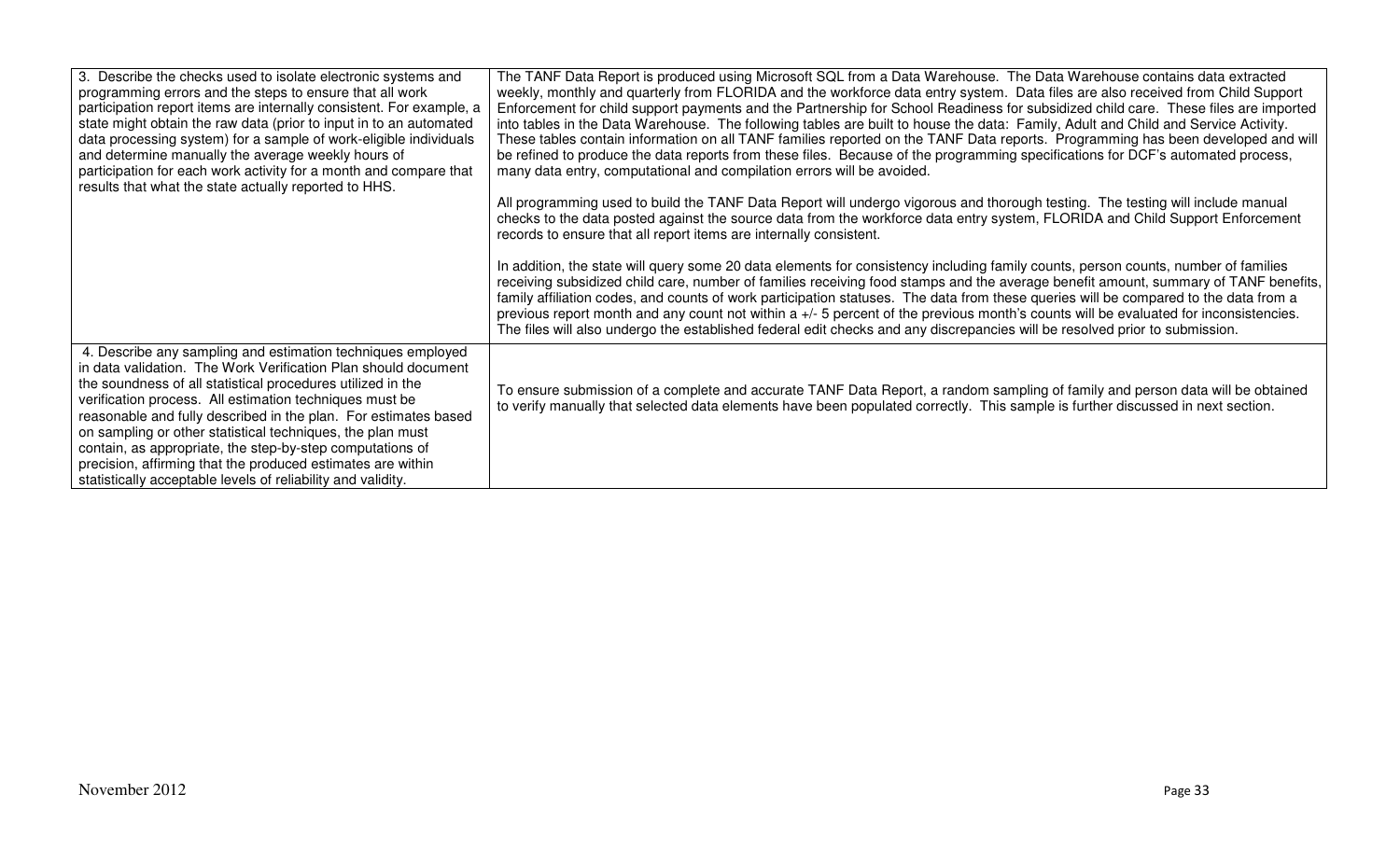### **V. Verification of Other Data Used in Calculating the Work Participation Rates-under the "complete and accurate" standard for data reporting, states should validate all data submitted in its TANF Data Report and, if applicable, the SSP-MOE Data Report.**

The Work Verification Plan should contain the procedures needed to establish that the state has the capacity to break out the TANF families with a work-eligible individual by the case characteristics that relate to the special rules and conditions of participation, such as receipt of childcare, age of child, age of adult or teen parent, number of months under a sanction, adult or teen parent with satisfactory attendance, and families with a disabled family member (adult or child).

| 1. For each element listed below, describe the state's data<br>validation procedures to ensure "complete and accurate"<br>data reporting.<br><b>Reporting Month</b><br>a.<br>Stratum<br>b.                                                                                                                                                                                     | As previously stated, the DCF program office's Data Section will compile the TANF Data Report electronically. A sample of families<br>for each report month will be pulled and their data will be manually compared to the original sources of data. Also any fields that were<br>automatically calculated, such as average hours per week, will be verified. Since the Department will be using a tested program to<br>compile the reports, the sample size of 27 (10% of 275) will be at a 95% confidence level with an 18% confidence interval.<br>Data elements to easily identify case characteristics will be a part of a family's or individual's monthly record. The files currently<br>contain the following fields: amount of subsidized child care, age of youngest child, family type, teen parent indicator, sanction<br>availability. The following data element will be added and populated when applicable: personal identifier of the disabled family<br>member.<br>The following chart describes the data element, the original source of the data and how the data will be validated. |                                                                                                                                                                                              |                              |
|--------------------------------------------------------------------------------------------------------------------------------------------------------------------------------------------------------------------------------------------------------------------------------------------------------------------------------------------------------------------------------|----------------------------------------------------------------------------------------------------------------------------------------------------------------------------------------------------------------------------------------------------------------------------------------------------------------------------------------------------------------------------------------------------------------------------------------------------------------------------------------------------------------------------------------------------------------------------------------------------------------------------------------------------------------------------------------------------------------------------------------------------------------------------------------------------------------------------------------------------------------------------------------------------------------------------------------------------------------------------------------------------------------------------------------------------------------------------------------------------------|----------------------------------------------------------------------------------------------------------------------------------------------------------------------------------------------|------------------------------|
| <b>Case Number</b><br>C.                                                                                                                                                                                                                                                                                                                                                       | <b>Data Element</b>                                                                                                                                                                                                                                                                                                                                                                                                                                                                                                                                                                                                                                                                                                                                                                                                                                                                                                                                                                                                                                                                                      | <b>Source</b>                                                                                                                                                                                | <b>How Validated</b>         |
| Disposition<br>d                                                                                                                                                                                                                                                                                                                                                               | <b>Report Month</b>                                                                                                                                                                                                                                                                                                                                                                                                                                                                                                                                                                                                                                                                                                                                                                                                                                                                                                                                                                                                                                                                                      | Automatically populated                                                                                                                                                                      | Report Month Sample of cases |
| Type of family for work participation<br>е.<br>Amount of Food Stamps Assistance<br>Receives subsidized childcare<br>g<br>Amounts of TANF (and SSP-MOE) assistance<br>h<br>Family affiliation code<br>Non-custodial parent indicator<br>Date of birth (adult)<br>Relationship to head of household<br>Parent with minor child<br>m.<br>Work-eligible individual indicator<br>n. | Stratum                                                                                                                                                                                                                                                                                                                                                                                                                                                                                                                                                                                                                                                                                                                                                                                                                                                                                                                                                                                                                                                                                                  | Florida does not use                                                                                                                                                                         | <b>NA</b>                    |
|                                                                                                                                                                                                                                                                                                                                                                                | <b>Case Number</b>                                                                                                                                                                                                                                                                                                                                                                                                                                                                                                                                                                                                                                                                                                                                                                                                                                                                                                                                                                                                                                                                                       | FLORIDA assigns a unique<br>case number, category and<br>sequence for each family<br>assistance group. The<br>federal case number is built<br>using these data elements.                     | Report Month Sample of cases |
|                                                                                                                                                                                                                                                                                                                                                                                | Disposition                                                                                                                                                                                                                                                                                                                                                                                                                                                                                                                                                                                                                                                                                                                                                                                                                                                                                                                                                                                                                                                                                              | Automatically populated if<br>family does not receive any<br>benefits                                                                                                                        | Report Month Sample of cases |
| Date of birth (child)<br>O.                                                                                                                                                                                                                                                                                                                                                    | <b>Family Type</b>                                                                                                                                                                                                                                                                                                                                                                                                                                                                                                                                                                                                                                                                                                                                                                                                                                                                                                                                                                                                                                                                                       | Relationships between family<br>members are documented<br>and entered into the<br>FLORIDA system. From<br>these relationships, family<br>type is then determined using<br>programming logic. | Report Month Sample of cases |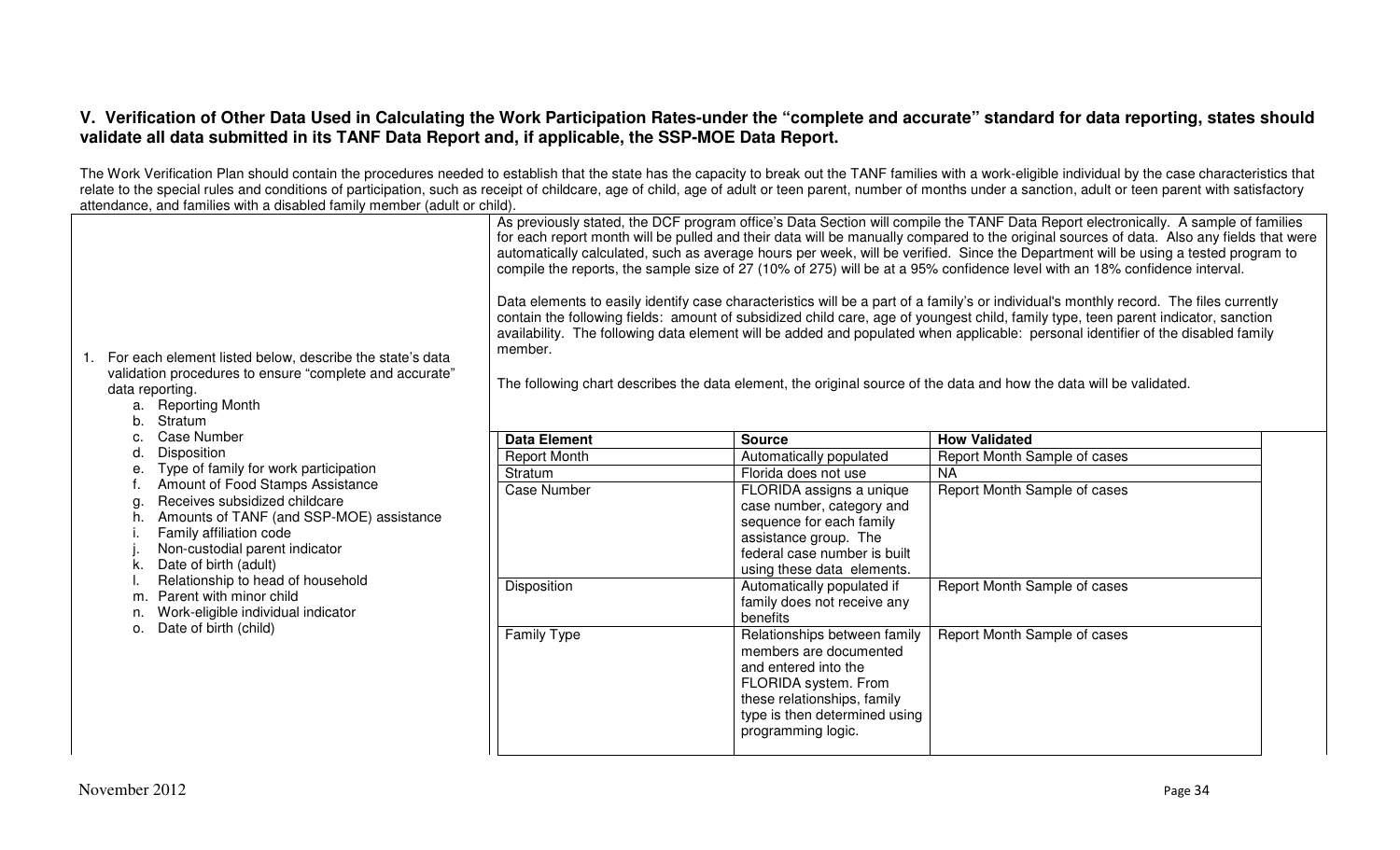|                                                       | Amount of Food Stamp Assistance           | Individuals are matched by      | Report Month Sample of cases                                                                                                      |
|-------------------------------------------------------|-------------------------------------------|---------------------------------|-----------------------------------------------------------------------------------------------------------------------------------|
|                                                       |                                           | their unique personal           |                                                                                                                                   |
|                                                       |                                           | identifier assigned by the      |                                                                                                                                   |
|                                                       |                                           | FLORIDA system against          |                                                                                                                                   |
|                                                       |                                           | eligible food stamp recipients  |                                                                                                                                   |
|                                                       |                                           | and their pro rata share of     |                                                                                                                                   |
|                                                       |                                           | benefits is calculated. Food    |                                                                                                                                   |
|                                                       |                                           | stamp benefits are then         |                                                                                                                                   |
|                                                       | <b>Subsidized Child Care</b>              | Populated by matching SSN       | Report Month Sample and record counts                                                                                             |
|                                                       |                                           | of Child against files received |                                                                                                                                   |
|                                                       |                                           | from outside source.            |                                                                                                                                   |
|                                                       | <b>TANF Assistance</b>                    | FLORIDA extracts. Foster        | Report Month Sample of cases and record counts                                                                                    |
|                                                       |                                           | care board payments--           |                                                                                                                                   |
|                                                       |                                           | populated from files received   |                                                                                                                                   |
|                                                       |                                           | from outside source.            |                                                                                                                                   |
|                                                       | Family affiliation code                   | FLORIDA data extracts           | Report Month Sample of cases                                                                                                      |
|                                                       |                                           | and analysis of                 |                                                                                                                                   |
|                                                       |                                           | relationships.                  |                                                                                                                                   |
|                                                       | Non-Custodial Parent Indicator            | Florida does not provide        | <b>NA</b>                                                                                                                         |
|                                                       |                                           | assistance to Non-Custodial     |                                                                                                                                   |
|                                                       |                                           | parents                         |                                                                                                                                   |
|                                                       | Date of Birth (Adults)                    | Dates of birth are              | Monitoring of case files and Report Month Sample                                                                                  |
|                                                       |                                           | documented and entered into     | of cases                                                                                                                          |
|                                                       |                                           | the FLORIDA system. These       |                                                                                                                                   |
|                                                       |                                           | dates of birth are further      |                                                                                                                                   |
|                                                       |                                           | verified through social         |                                                                                                                                   |
|                                                       |                                           | security data validation.       |                                                                                                                                   |
|                                                       | Relationship To Head of Household         | Relationships between family    | Monitoring of case files and Report Month Sample                                                                                  |
|                                                       |                                           | members are documented          | of cases                                                                                                                          |
|                                                       |                                           | and entered into the            |                                                                                                                                   |
|                                                       |                                           | FLORIDA system.                 |                                                                                                                                   |
|                                                       | Parent With Minor Child                   |                                 |                                                                                                                                   |
|                                                       |                                           | FLORIDA data extracts and       | Monitoring of case files and Report Month<br>Sample of cases                                                                      |
|                                                       |                                           | analysis of relationships.      |                                                                                                                                   |
|                                                       | Work Eligible Indicator                   | FLORIDA data extracts and       | Report Month Sample of cases                                                                                                      |
|                                                       |                                           | analysis of marital status and  |                                                                                                                                   |
|                                                       |                                           | date of births.                 |                                                                                                                                   |
|                                                       | Date of Birth (Child)                     | FLORIDA data extract            | Monitoring of case files and Report Month Sample                                                                                  |
|                                                       |                                           |                                 | of cases                                                                                                                          |
|                                                       |                                           |                                 | The DCF will electronically compile TANF Data Reports. Most data inconsistencies are avoided by using tested programmatic logic.  |
| 2. Describe any procedures employed to eliminate data |                                           |                                 | We conduct continuous evaluations to determine the need for additional programming edits. A series of ad hocs will be run against |
| inconsistencies between two or more data elements.    | the data to identify any inconsistencies. |                                 |                                                                                                                                   |
|                                                       |                                           |                                 |                                                                                                                                   |